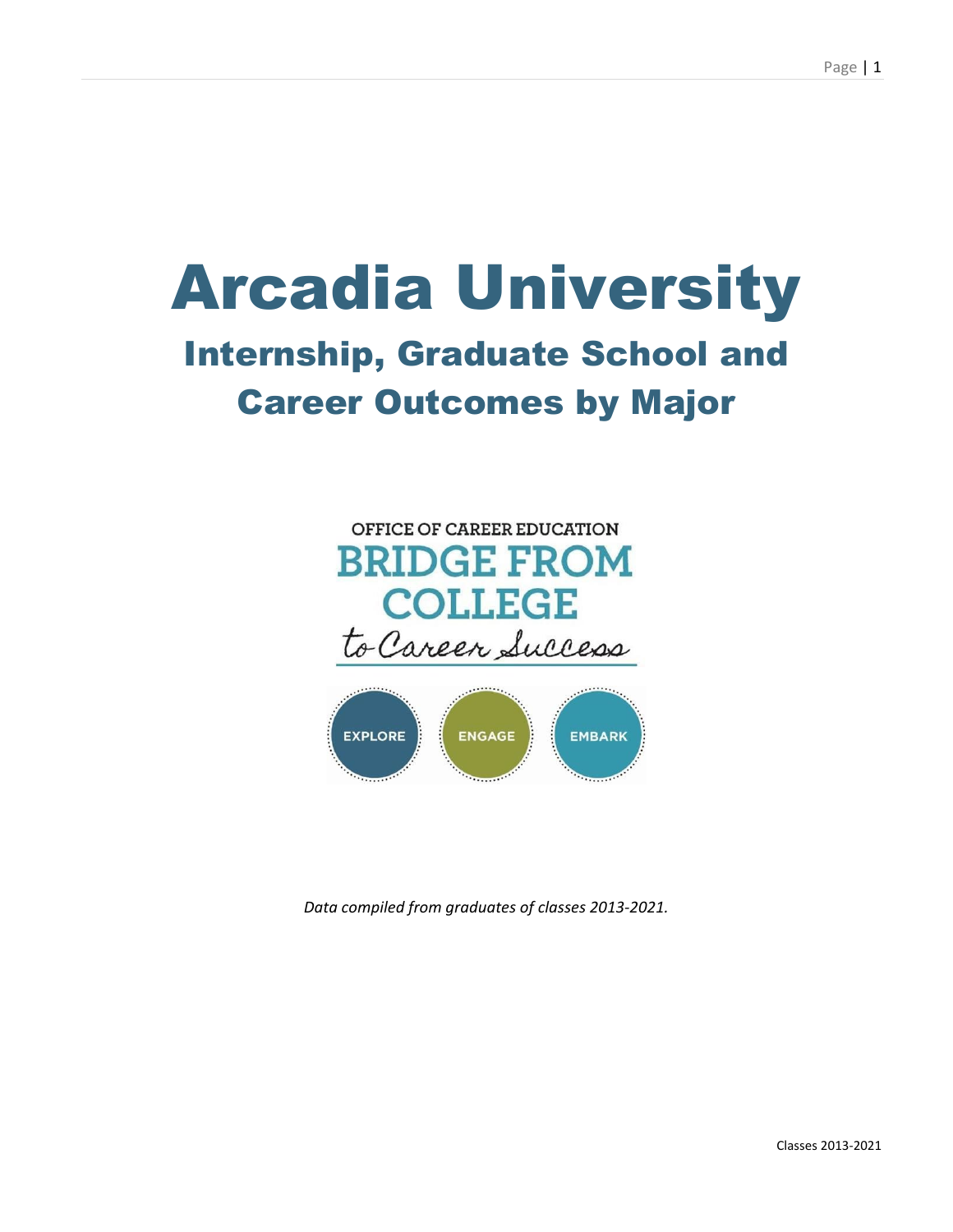### Table of Contents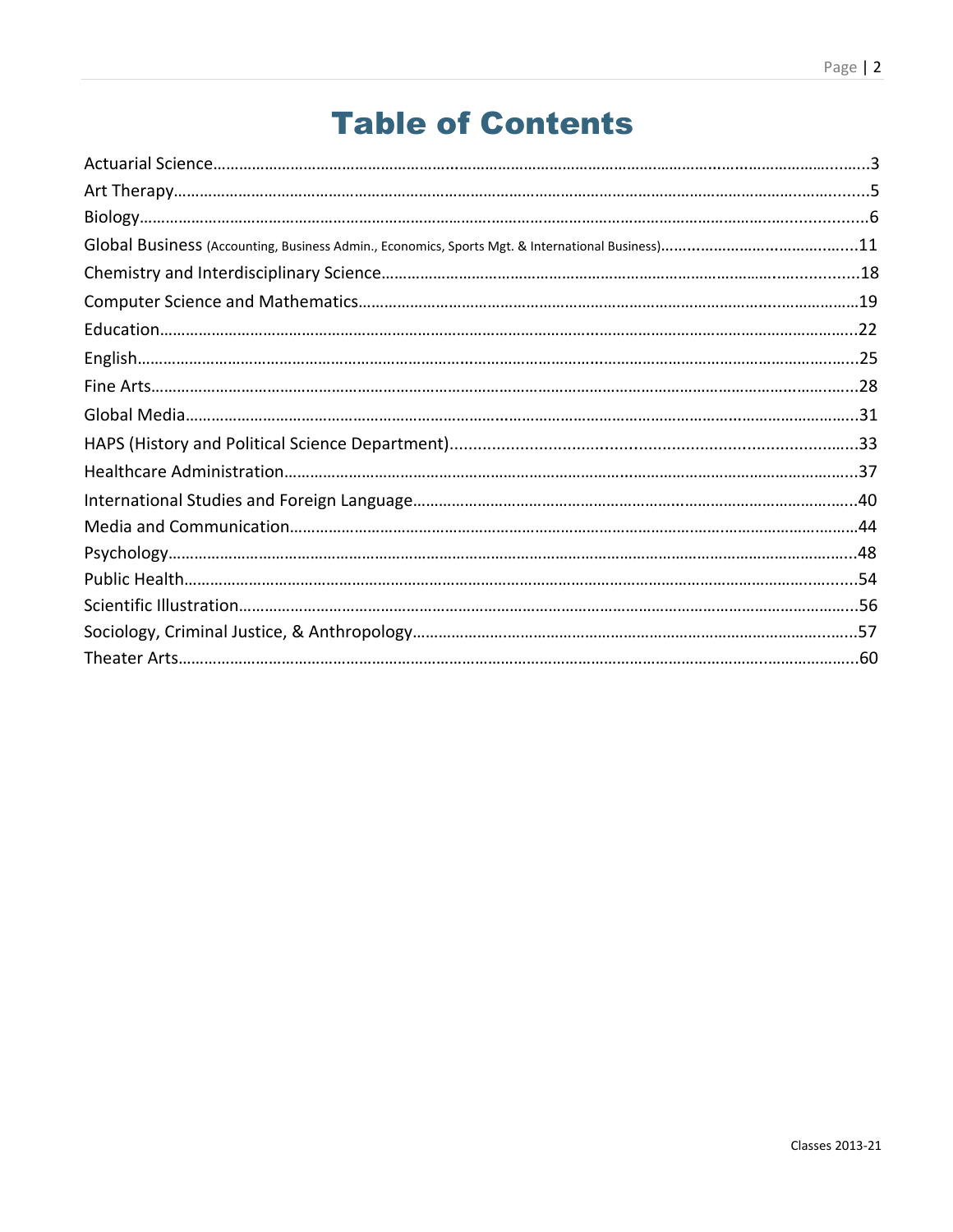EMBARK

# Actuarial Science Career **Outcomes**

### INTERNSHIP EMPLOYERS

- 76ers
- Agricultural Bank Of China
- Amerihealth Caritas
- Aon
- Arcadia University
- Barry Weller & Associates
- Braen Stone Industries
- ChinaBank of Communications
- China Pacific Insurance Co.
- Covance
- Chiltern
- J.P. Morgan
- Kang Yuan Company
- Kroll Bond Rating Agency
- Kreischer-Miller
- Lian Life Insurance Company

### POST-GRAD EMPLOYERS

- Aetna
- Aon
- Bankers Life
- Bank of China
- CareFirst BlueCross BlueShield
- Chiltern
- Covance, Inc. a division of LabCorp<sup>®</sup>
- Gap
- Global Indemnity
- Independence Blue Cross

### GRADUATE AND PROFESSIONAL SCHOOLS

- Boston University
- Bowdoin College, M.A. Actuarial Science
- City University of Hong Kong
- Columbia University
- Johns Hopkins University
- Temple University, M.A. Financial Analysis
- Tulane University
- University of Alberta
- Lincoln Financial Group
- Long Term Care Group
- Metlife (China)
- **Maullife**
- Meyer-Chatfield Group
- Penn Mutual
- PingAn Technology
- Prudential (Hong Kong)
- Society of Actuaries
- The Concord Advisory Group
- Tom Schwabenland, CPA
- United States Liability Insurance (USLI)
- White-Williams Scholars
- YongHua Company
- KBRA
- **Kroll Bond Rating Agency**
- **Lincoln Financial Group**
- **Managed Marketing Insights**
- **Munich RE**
- **Newcleus**
- Penn Mutual
- Willis Towers Watson
- Zoompoint Marketing LLC
- University of California, Irvine
- University of Edinburgh, M.A. Financial Mathematics
- University of Illinois
- University of Leeds
- University of Glasgow
- University of Pennsylvania
- University of Toronto

**COLLEGE** to Careen Success EXPLORE

OFFICE OF CAREER EDUCATION **BRIDGE FROM**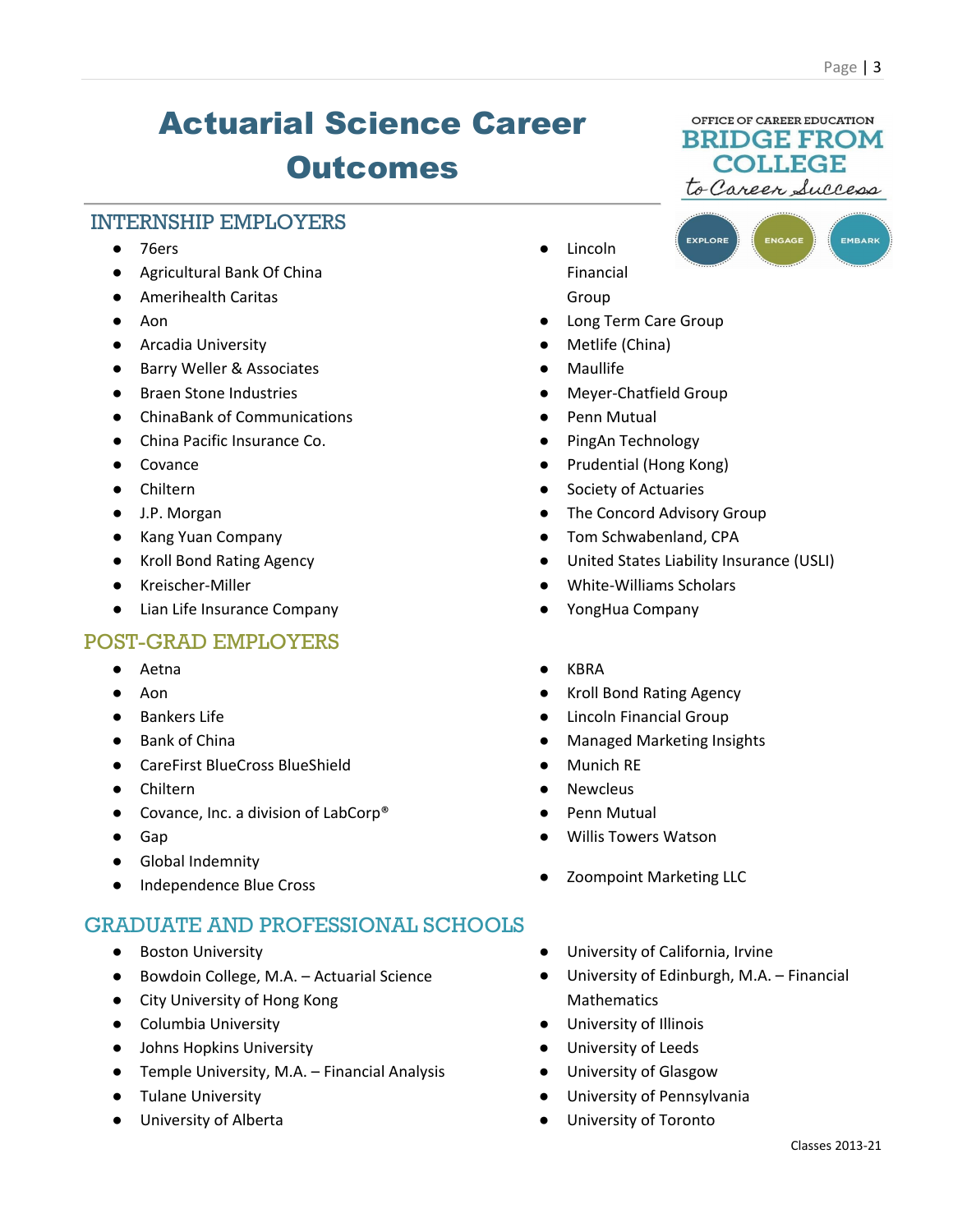- 
- University of Zurich <br>● XJ Liverpool University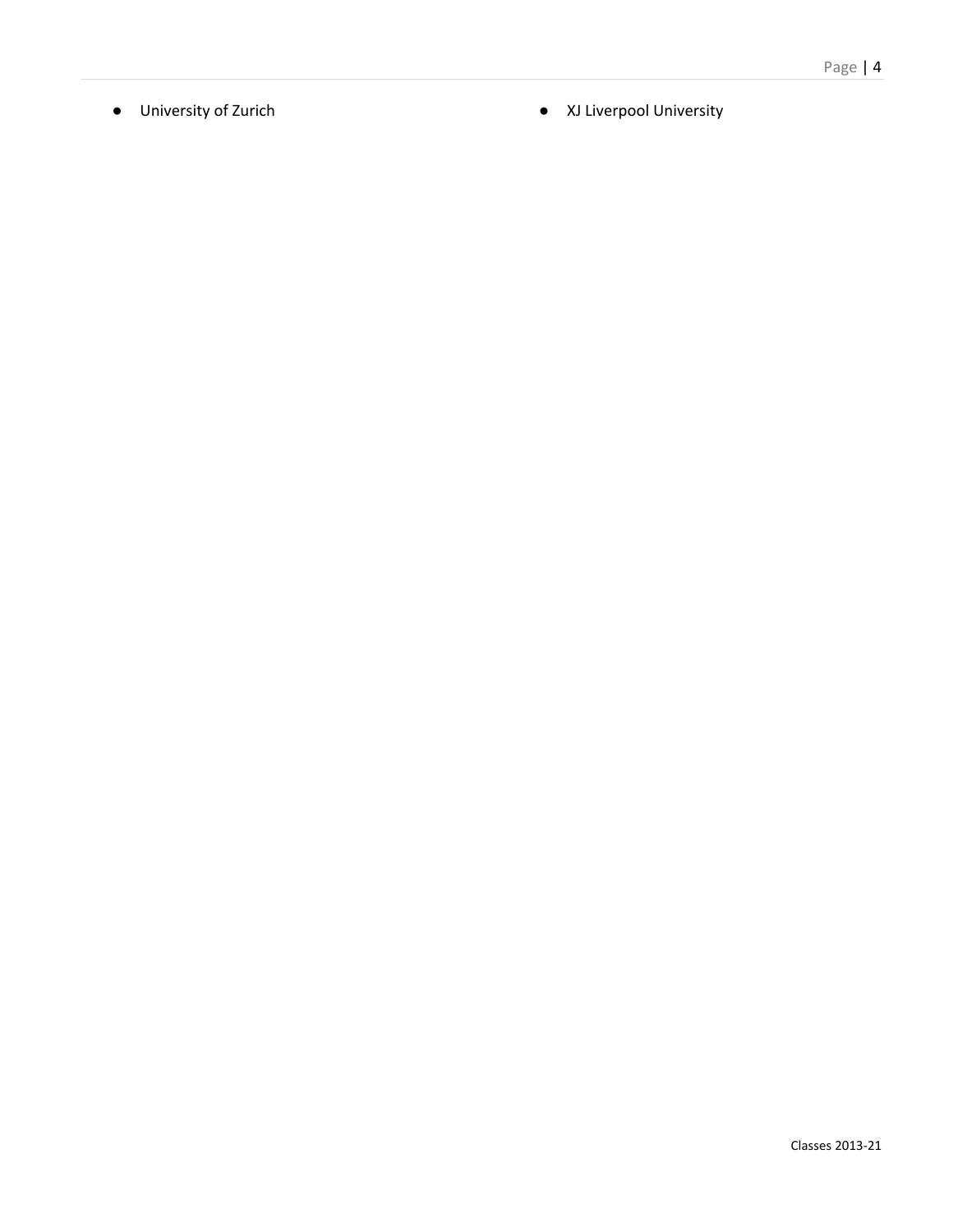### Art Therapy Career Outcomes

#### INTERNSHIP EMPLOYERS

- Arcadia University
- Belmont Behavioral Health
- Belmont Center for Comprehensive Treatment
- The Breathing Room Foundation, Inc.
- BuildaBridge International
- Caritas Hellas in Athens, Greece
- Chariots for Hope
- Child and Family Focus, Inc.
- Children's Hospital of Philadelphia
- Creative Arts for Everyone
- Family Court of Philadelphia

### POST-GRAD EMPLOYERS

- Abrakadoodle
- Adult Teen Challenge
- Arcadia University
- Coalition for Christian Outreach (CCO)
- HealthPro Network Inc.

- Caldwell University
- Cedar Crest College
- Drexel University, Art Therapy and Counseling Program
- Edinboro University
- Jefferson University
- **•** Germantown Recovery Center
- Kardon Institute for Creative Arts Therapies
- National MS Society
- NHS Human Services
- PALS Program
- Philadelphia Court House
- Philadelphia Family Court
- Please Touch Museum
- REAL Certificate Program
- The Renfrew Center
- Say It With Clay
- United Cerebral Palsy
- Mar-Lu-Ridge Camp and Conference Center
- Philadelphia Mental Health Center
- The Renfrew Center
- S.E. PA Pain Management
- Saint John's
- New York University
- Notre Dame de Namur University
- Pratt Institute
- **Seton Hill University**
- University of California, Los Angeles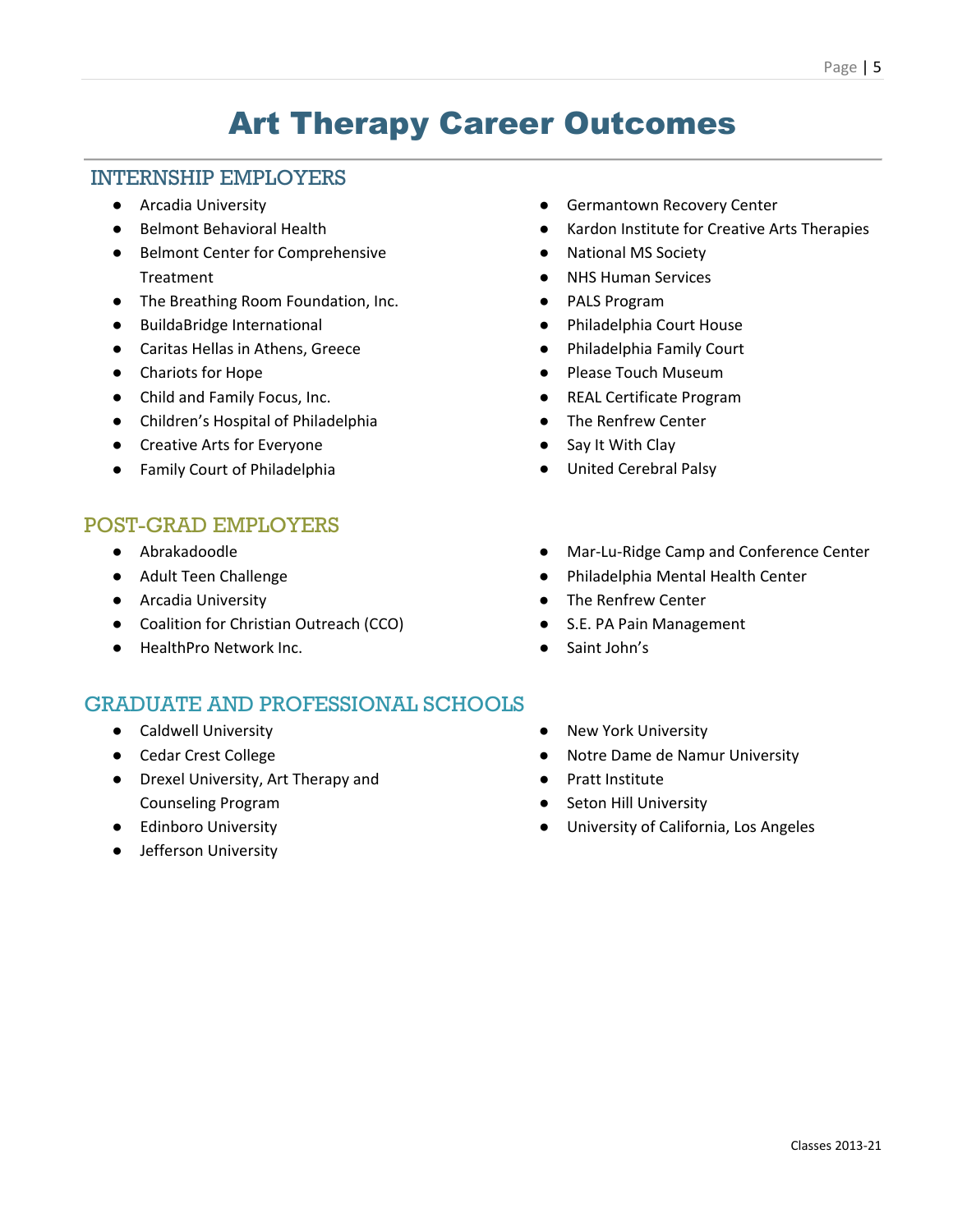### Biology Career Outcomes

### INTERNSHIP EMPLOYERS

- Abington Friends School
- Abington Memorial Hospital
- Abington Jefferson Health
- Academy of Natural Sciences
- ACTS Retirement Life Communities
- American Heart Association of Philadelphia
- Arcadia University
- Are You Fit Health Services
- Arlington Memorial Hospital
- Belvidere Ambulance Corps
- Billabong Animal Sanctuary
- Briar Bush Nature Center
- Bryn Mawr Rehab Hospital
- Capital Health
- Center for Vision Development Optometry
- Cheltenham School District
- Children's Hospital of Philadelphia
- Christchurch United Soccer Club
- Cradle of Hope
- Drayer Physical Therapy
- Doctors of the World
- Einstein Medical Center
- Elmwood Park Zoo
- Excel Physical Therapy
- Faculty Sponsored Research
- Family Medicine of Middletown
- Florida State University College of Medicine
- Fox Chase Cancer Center
- The Franklin Institute
- Frontage Laboratories Inc.
- Genewiz
- GeoBlue
- Gesu School
- Global Action Plan
- Good Shepherd Rehab Center
- Hackensack University Medical Center
- Harold Riethman's Wistar Institute
- Headway ABI Australia
- High School Park
- Holy Redeemer
- Hospital of University of Pennsylvania
- Institut d'Investigacions Biomèdiques August Pi i Sunyer (IDIBAPS)
- Inspira Hospital
- International Center for Diffraction Data
- Jenkintown School District
- Jersey Shore University Medical Center
- Joel Nafuma Refugee Center
- John Sweeney Physical Therapy
- Johnson and Johnson
- **Learning Resources Network**
- Lehigh Valley Hospital Emergency Department
- Leukemia and Lymphomas Society
- **LifeSensors**
- **Lowe Wines**
- **Lutheran Disaster Relief**
- **Magee Rehabilitation**
- **MAMA Project**
- **Meyer Chatfield**
- Montgomery County Detectives Bureau
- Montgomery County Rehab. & Sports Therapy
- Moss Rehab
- **Movement Logic**
- **Mount Airy Animal Hospital**
- **Mount Sinai Hospital**
- Museum of Natural History
- National Disease Research Interchange
- National Geographic
- **National Multiple Sclerosis Society**
- **Nationalities Service Center**
- New Jersey State Veteran's Memorial Home
- **Nixon Park Nature Center**
- Northeast Spine and Sports Medicine
- North West Cancer Research Fund
- Northwestern Physical Therapy
- Ocean Medical Center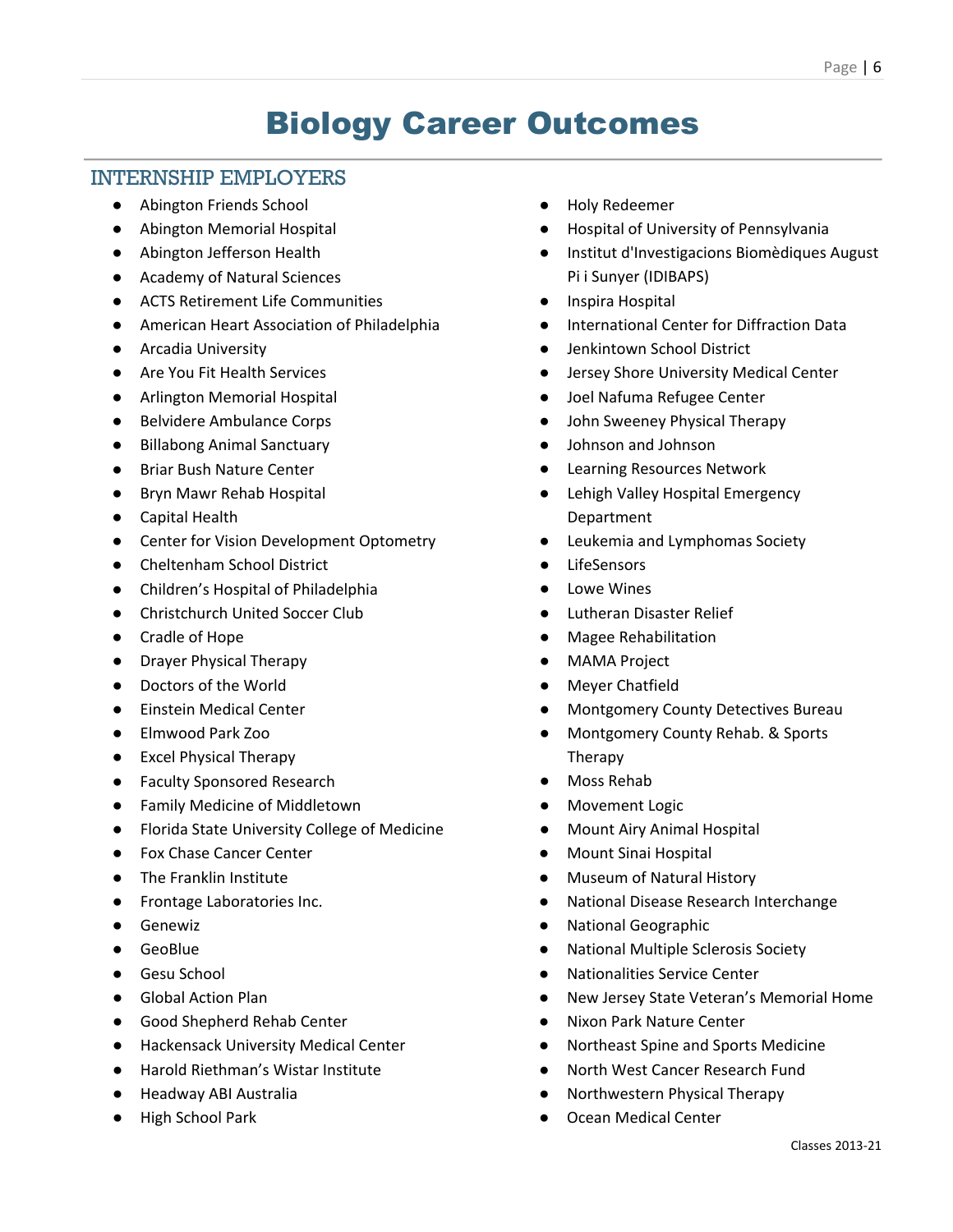- Office of Environmental Policy and Compliance
- Ontario ARC First Bible Baptist
- Optimum Physical Therapy Associates
- Opt Saint Clare's Hospital
- Orthopedics of the Greater Lehigh Valley
- Otago Boys High School (New Zealand)
- Pasadena Optometry Center
- Paterson Greater Falls National Historic Park
- Pembroke Health & Rehabilitation Residence
- Pennsylvania Department of Environmental Protection
- Pennsylvania Innocence Project
- The Pennsylvania State University
- Philadelphia Department of Public Health
- Philadelphia Fight
- Philadelphia Zoo
- Phillips Lab
- Phoebe Wyncote Church Home
- Phoenix Rehab
- Phoenixville Hospital
- Premier Orthopedic & Sports Medicine Associates
- Proscape Technologies
- RANZCR
- RepBase
- Reptile Park
- Research Assistant
- Rocky Mountain Conservatory
- Romash Physical Therapy
- Rothman Physical Therapy
- Royal Veterinary College of London
- Rutgers Agricultural Research and Extension Center
- Sabre Systems

- Abington Health Lansdale Hospital
- Abington-Jefferson Health
- Academy of Natural Sciences
- ACCT Philly
- Agri Kind
- Airrosti
- Sankalp Foundation (India)
- SEWA Rural Hospital (India)
- Society for Integrative and Comparative Biology
- Something Blue Weddings and Events
- Southern Regional Medical Examiner
- Sportscare
- St. Luke's Health
- St. Mary's Hospital School London
- St. Mary's Medical Center
- St. Peter's University Hospital
- **STAR Physical Therapy**
- Streck Laboratories
- Taronga Zoo
- **Teen UpRise**
- Teleflex
- The Physical Therapy and Wellness Institute
- Theraplay, Inc.
- Therapy Plus
- Thomas Jefferson University
- Tookany/Tacony-Frankford Watershed Partnership
- Trenton Orthopedics
- TropEco
- The Uncommon Individual Foundation
- University of Pennsylvania Working Dog Center
- University of Queensland
- Uplift Solutions
- Upper Dublin High School
- Voiceless
- Warren Hospital ER
- Weaver's Ways Community Programs
- World Wide Opportunities on Organic Farms
- Wyncote Elementary School
- Albert Einstein Healthcare Network
- Alliance Pharma, Inc.
- Amazon
- **American Conservation Experience**
- **Amicus Therapeutics**
- Amin Medical Center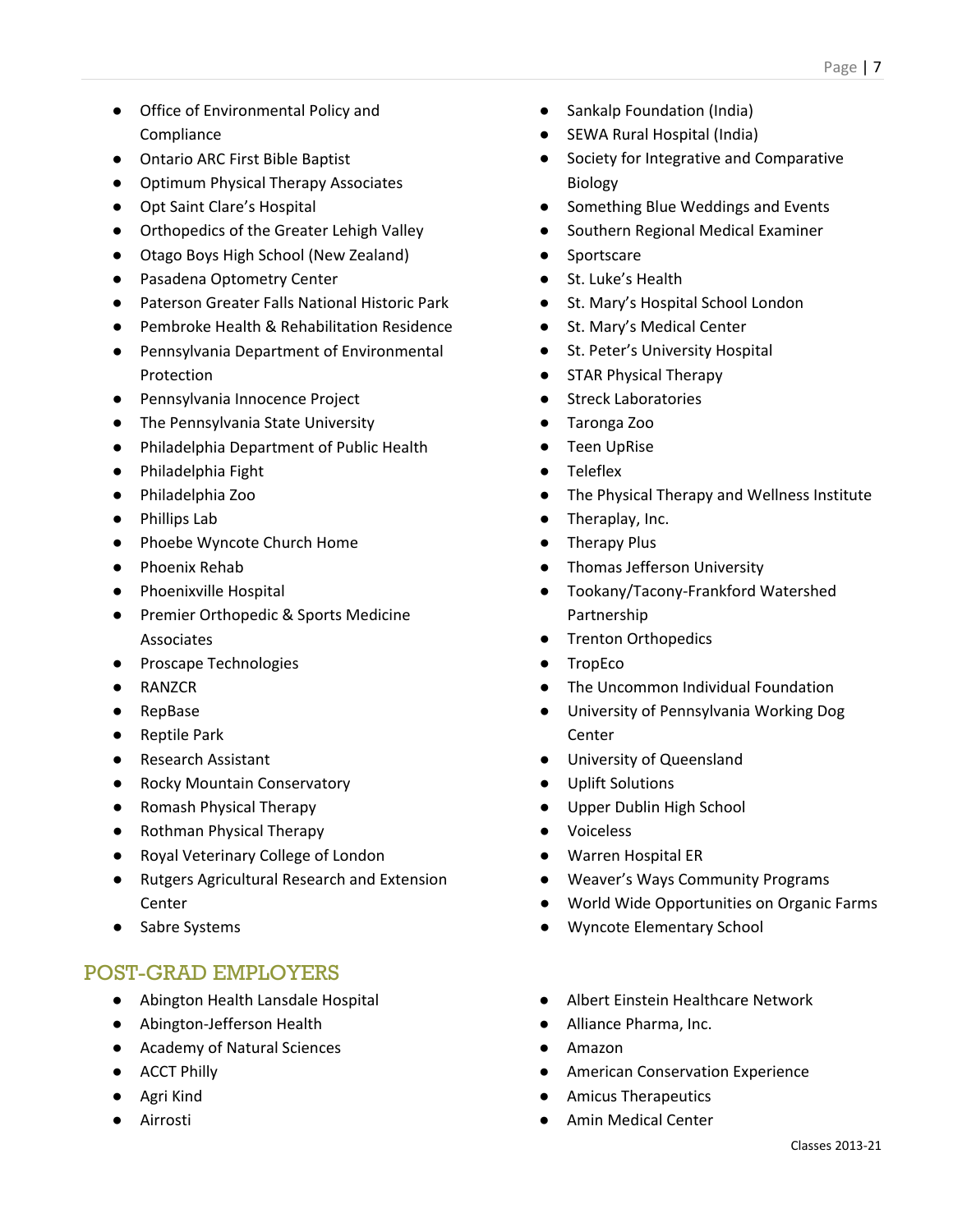- Aquahab Physical Therapy
- Arcadia University
- AmeriHealth Caritas
- Aria Health
- Arthrex
- AtlantiCare
- Bainbridge Law Firm
- Beebe HealthCare
- Benzon Research
- Bio-Techne
- Brandywine Senior Living
- Bryn Mawr Dermatology
- Cain Machine, Inc.
- Capital Health
- Cawley Physical Therapy
- Center for Animal Referral and Emergency **Services**
- Center for Colon and Rectal Health
- Charles River Laboratories
- Children's Hospital of Philadelphia (CHOP)
- Concordia Lutheran Ministries
- Cornerstone Physical Therapy
- Coordinated Health Network
- Core 3 Physical Therapy
- Covance Inc., a division of LabCorp<sup>®</sup>
- Crozer Keystone Health System
- CVS Pharmacy
- DaVita, Inc.
- Ditech
- The Dow Chemical Company
- Doylestown Health
- Drexel University
- Ellis Hospital
- EMSL Analytical, Inc.
- Evolve Health PC
- Eurofins Lancaster Laboratories
- Fairfax Cryobank
- Geisinger Medical Center
- Global Dentistry
- Goddard School
- Goldfish Swim School
- Great Valley Nature Center
- Headstrong Lacrosse Club
- Here Foods Incorporated
- **Hikma Pharmaceuticals**
- Holy Redeemer Hospital
- Honey Brook Pharmacy
- **ICON Clinical Research**
- Inova Fairfax Hospital
- **Integrated Genetics**
- Johnson & Johnson
- Johnny's Selected Seeds
- Judge Group
- **King of Prussia Medical Center**
- The Land Conservancy of New Jersey
- Lehigh Valley Health Network
- Mangione Physical Therapy
- Max Lax Lacrosse
- **Medical Diagnostic Laboratories, LLC**
- Merck
- Monster Tree Service
- Montgomery County Rehab & Sports Therapy
- Moss Rehab Hospital
- **Nassau County Parks Department**
- Newtown Athletic Club
- New Jersey Department of Agriculture
- New York-Presbyterian Hospital
- **Next Level Sports & Rehab**
- Nippon PGM America
- **NMS Labs**
- North Brunswick First Aid and Rescue
- Our Lady of Fatima Hospital
- PA Dept. of Environmental Protection
- Penn Medicine
- Pennsylvania Dermatology
- Penndel-Middletown Emergency Squad
- Perritt Laboratories
- **Petsmart**
- PhysAssist Scribes, Inc.
- Physical Therapy and Wellness Institute
- Physicians' Education Resource
- **PLCB**
- Prism Medical Products, LLC
- ProFysio Physical Therapy LLC
- **ProScribe**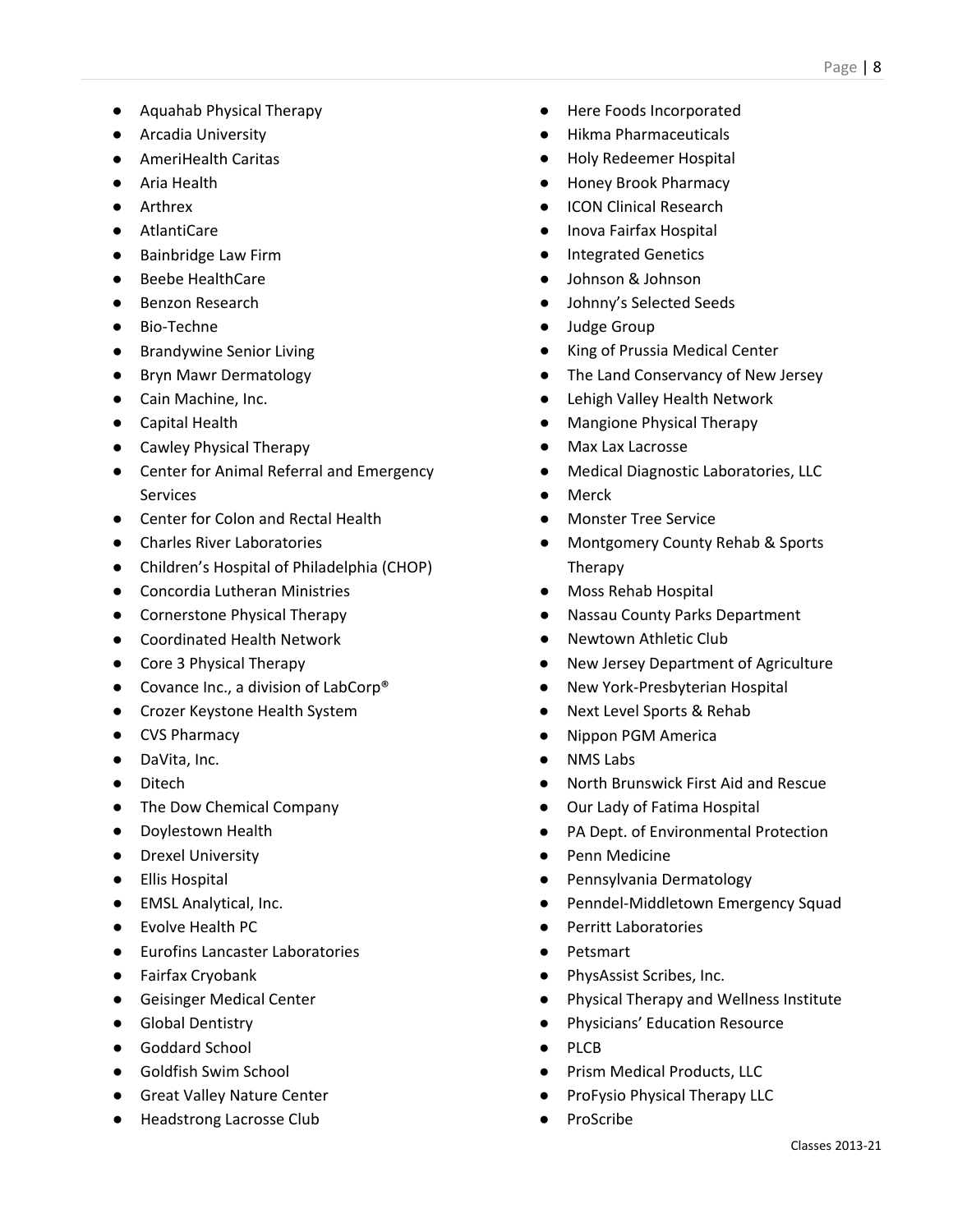- Quest Diagnostics
- Robert Wood Johnson Hospital
- Rockhill Veterinary Associates
- Sanofi Biosurgery
- Saint Luke's University Health Network
- Science Explorers
- ScribeAmerica
- Serve Philadelphia
- Soccer Shots
- Sodexo
- Southern Regional Medical Examiner
- Spring Creek Rehab & Nursing
- St. Mary's Medical Center
- SUNY Cortland
- Teleflex
- The New Jersey Department of Agriculture
- The Physical Therapy & Wellness Institute

- Adelphi University
- American University of Antigua
- Arcadia University, Forensic Science
- Arcadia University, Doctorate of Physical Therapy
- Arcadia University, Genetic Counseling
- Arcadia University, Physician Assistant
- Arcadia University, Secondary Education
- Bloomsburg University of Pennsylvania
- Boston University
- Chestnut Hill College, Counseling
- Clarkson University
- Cleveland State University
- Columbia University Physical Therapy
- Delaware Technical Community College
- DeSales University Nursing
- Drexel University, Masters in Biological Sciences
- Drexel University, Master of Medical Science Program
- Drexel University, Master of Public Health Program
- East Carolina University
- Endicott College
- Therapeutics Unlimited
- US Senate Office of Sergeant at Arms
- University of Maryland Upper Chesapeake Medical Center
- University of Pennsylvania, School of Veterinary Medicine
- UpLift Solutions
- UPMC
- Varsity Tutors
- Virtua Health System
- Wawa, Inc.
- Wegmans Food Market
- West-Ward Pharmaceutical
- Women & Infants' Hospital
- WuXi AppTec, Inc.
- Wyndmoor Hills Health and Rehabilitation
- Franklin Pierce University, Doctorate of Physical Therapy
- George Washington University
- Greater Baltimore Medical Center
- Gwynedd Mercy University, M.A. -Education
- Howard University
- Jefferson College of Nursing
- Jefferson College of Health Sciences, EMT
- Jefferson (Philadelphia University)
- **Kean University**
- Le Moyne College
- Life University
- LIU Brooklyn
- Long Island University, Clinical Laboratory Science Program
- Manhattanville College
- Marshall B. Ketchum University
- Medical University of South Carolina
- Messiah College
- MGH Institute, Boston
- Midwestern University, College of Veterinary Medicine
- Montgomery County Community College
- Montclair State University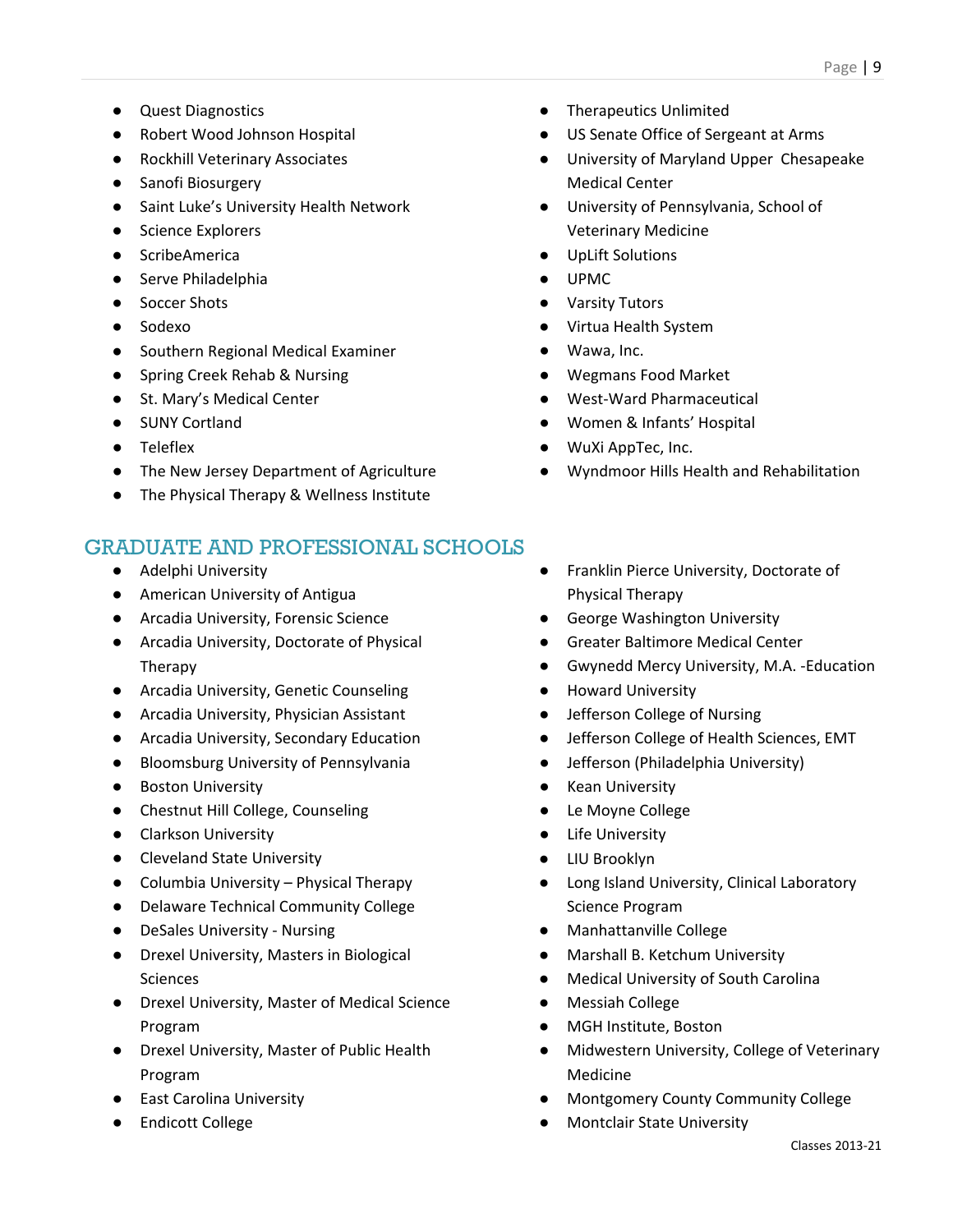- Moravian College
- New York University
- Penn State College of Medicine, Public Health Program
- Penn State, Neuroscience Program
- Penn State Nursing
- Philadelphia College of Osteopathic Medicine (PCOM)
- Sage College of Albany
- Ross University
- Saint Elizabeth University
- Salisbury University, Accelerated Nursing
- Salus University, Doctorate of Optometry
- Salus University, Occupational Therapy
- Southeastern University Physical Therapy
- Southwest College of Naturopathic Medicine – Doctorate
- State University of New York System-Stony Brook University
- SUNY Buffalo
- Syracuse University
- Temple University, School of Pharmacy
- Thomas Edison State College
- Thomas Jefferson University, Nursing
- Touro College
- Tufts University
- University of Bridgeport
- University of Colorado
- University of Connecticut, Doctorate of Physical Therapy
- University of Delaware, M.A. Molecular Biology and Genes
- University of Edinburgh
- University of Florida
- University of Iowa
- University of Massachusetts Amherst
- University of New Haven
- University of Pennsylvania
- University of Pittsburgh
- University of Southern California, M.A. Neuroimaging and Informatics
- University of Strathclyde
- Valencia College
- Villanova University, Nursing
- Virginia Commonwealth University
- Wayne State Medical School
- West Virginia University, Master of Arts in Geography Program
- Wheeling Jesuit University
- Widener University, Doctorate Physical Therapy
- Wilkes University Nursing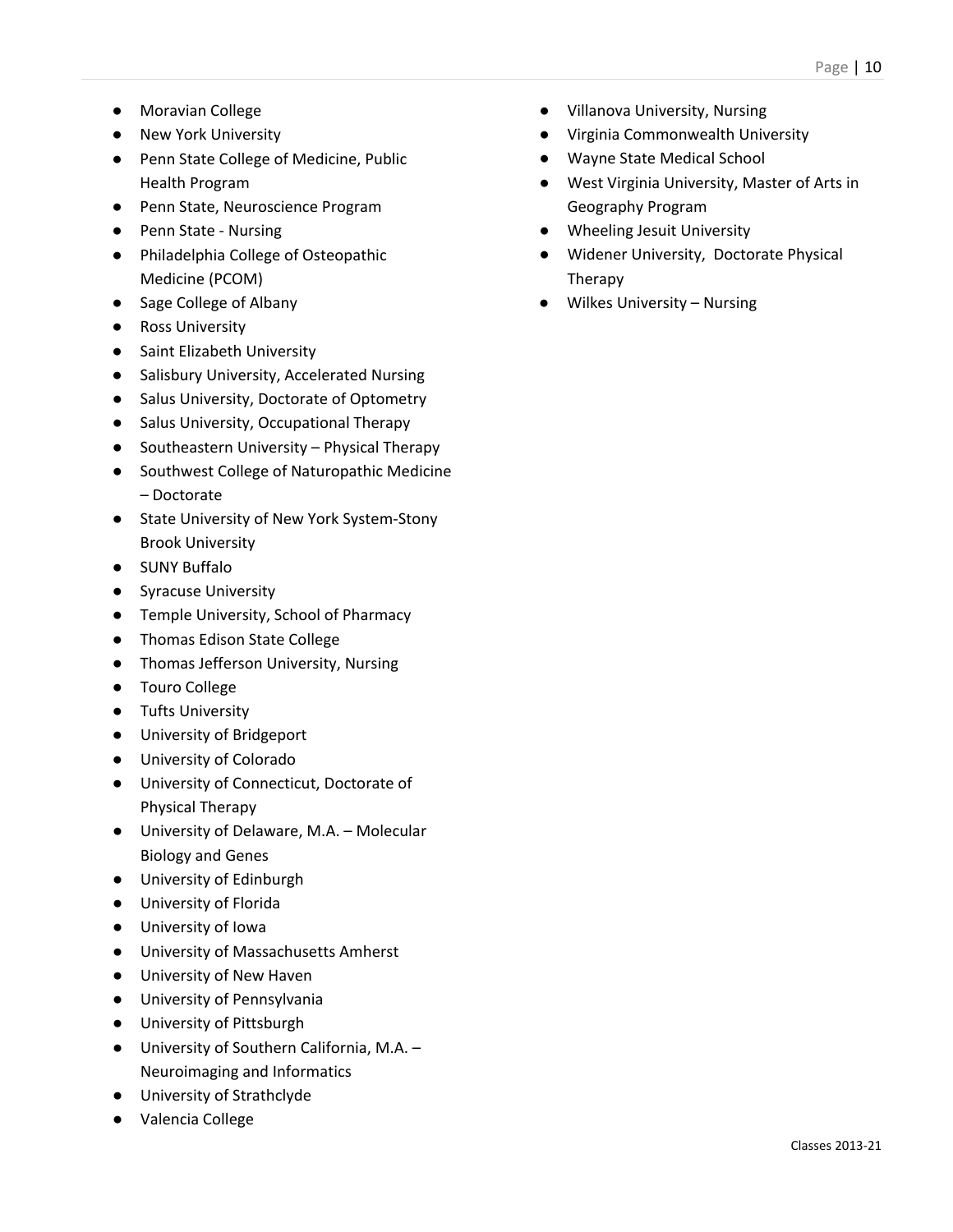# Global Business Career Outcomes

(Includes accounting, business administration, economics, international business and sports management). *Health administration is included separately.*

### INTERNSHIP EMPLOYERS

- The 76ers
- Abington Jefferson Health
- ADP
- Aerotek
- Affiliate Marketing
- Aflac
- AIM Distribution
- AL DIA News Media
- AlexLada, LLC
- Allstate Insurance
- American Furniture Design
- Analytical Biological Services Inc.
- Aramark
- Arcadia University
- Arcadia Student Business Consulting Group
- Arrived.US
- Artistsâ€<sup>™</sup> Centre
- Art Sanctuary
- ArtsQuest
- **Ascendant National Title**
- Association for Business Simulation and Experiential Learning
- A Step Up Academy
- ATD American
- Audi
- AvaRee Global Enterprises
- AXA Equitable
- Azienda Lo-Bianco
- Barry Weller & Associates
- Baum, Smith, and Clemens
- BayCrest
- beMarketing
- Benjamin Foods
- Bethany Christian Trust
- **BHC Management**

OFFICE OF CAREER EDUCATION **BRIDGE FROM COLLEGE** to Career Success



- **Blessed Trinity Catholic School**
- **Blue Equinox**
- **Boathouse Sports**
- **Bond University**
- **Bosch**
- **Brito Enterprises**
- **Broadview Networks**
- **Bryn Mawr Presbyterian Church**
- **BQ Basement Solutions**
- **CADCOM**
- Camden Riversharks
- Campaign for Working Families
- CAN DO, Inc.
- Cantine Gulino
- Cavort Media
- Cape May Point State Park
- Center for Sports Psychology
- Chamber of Commerce de Toledo, Spain
- The Chapman Foundation
- ChatterBlast Media
- Cheltenham Fire Company
- **Chestnut Business District**
- Chicago International Social Change Film Festival
- Chloe Johnston Experiences
- Circadium
- **Citigroup**
- **Citizens Bank**
- Citrin Cooperman
- Clark, Clark, and Noonan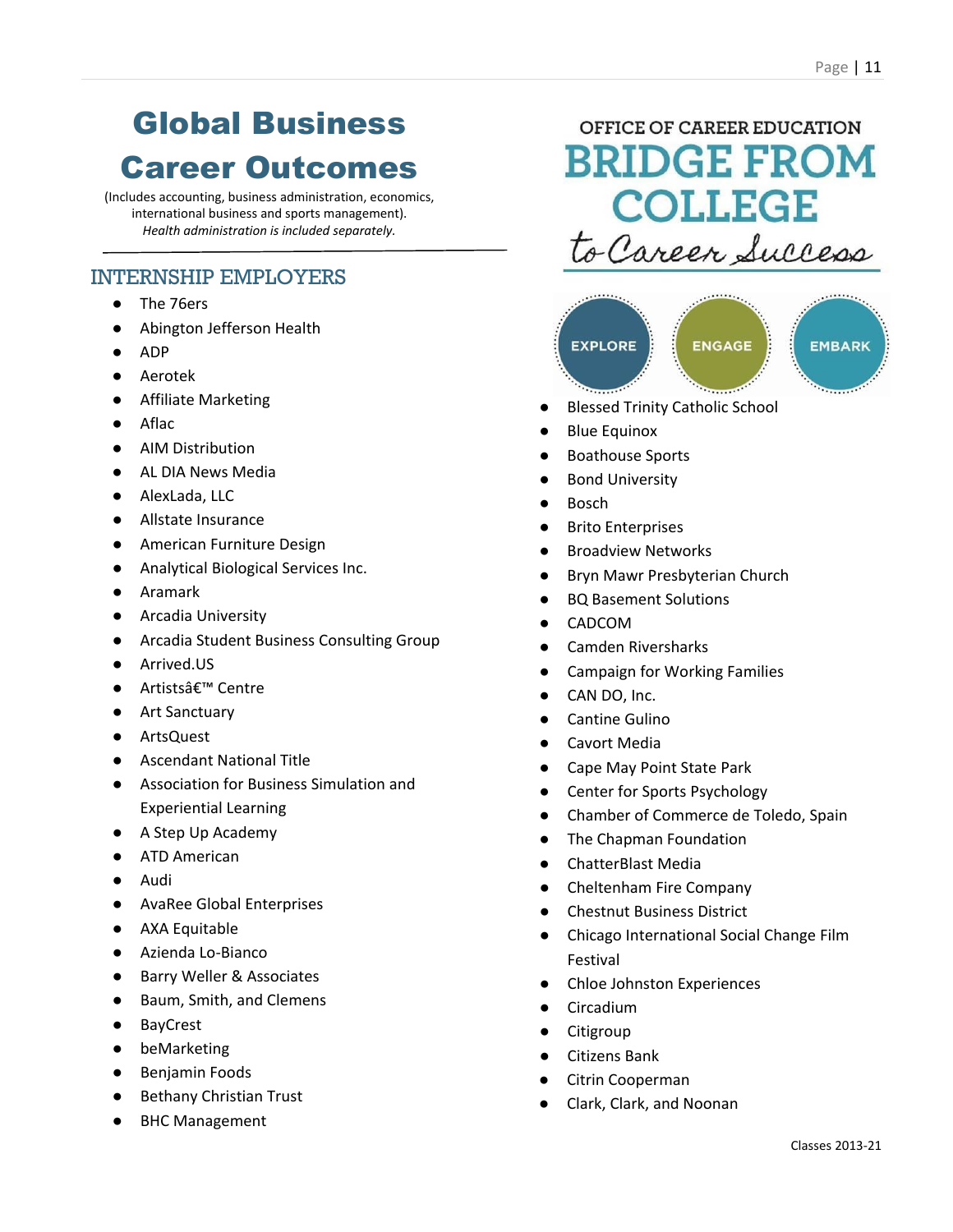- Clearview Investments
- ClientLink Inc.
- CliftonLarsonAllen
- Colegio Abencerrajes (Spain)
- The Communication Group
- Community Development Corporation
- Concentus Wealth Advisors
- County of Bucks Courthouse
- The Concord Advisory Group
- Crane Arts, LLC
- Cred-U-Comp Inc.
- Creekside Food Co-Op
- Crozier Fine Arts
- CSIGG
- DaVita
- Defense Contract Audit Agency
- Designer Bridal
- Department of Agriculture
- Dick's Sporting Goods
- Disco Dust London
- District Office of State Rep. Steve McCarter
- Diversified Search
- Dr. Rochelle E.H. Family & Cosmetic **Dentistry**
- Department of Defense
- EAG Laboratories
- Easton Coach Company
- Elysium Marketing Group
- EMIR Healing Center
- English Language Institution
- Enon Tabernacle Baptist Church
- Enterprise Holdings
- ESPN
- Everest Insurance
- Evolution Marketing Research
- Evolved Marketing Group
- Facet International Marketing
- Farmers Insurance
- Fastback Tax Service
- Fastenal
- Federal Public Defenders
- Fine Grinding Corporation
- First Star Youth Football League
- Flagstar Football
- Food and Drug Administration
- **Franklin Mint**
- **Franklin Town Charter Elementary School**
- FringeArts
- **Future Sensitive Institute**
- The Gabriel Institute
- **Gallaudet University**
- GeoBlue
- **Gerry Mosley Basketball**
- Girls on the Run of Montgomery and Delaware Counties
- The Glenmede Trust Company
- **GMI Insurance**
- **GMS Surgent**
- **Greer Lange Talent Agency**
- **GuardiCore**
- **GVF TMA**
- **Hackensack Meridian Health**
- **Health and Wellness Web Series**
- **HGE Health Care**
- **Homeplate Catering and Hospitality**
- Hughes Relocation Services, Inc.
- Hunger Creates Beasts Basketball
- Independent English Theatre
- IndustrySafe Inc.
- **ING Financial Partners**
- Insomnia Cookies
- International Federation of Red Cross and Red Crescent Societies, East Asia Regional Branch
- **InternU**
- Impact Thrift Store
- **Israel Lacrosse**
- Jackson Hewitt Tax Service
- JLT Capital Management
- J.P. Morgan London
- Kaitze Home Improvement Corporation
- Kale Holding
- **Karr Barth Associates**
- Kids at Play and Therapeutic Nutrition LLC
- Kieserman Media
- Kimmel & Silverman P.C.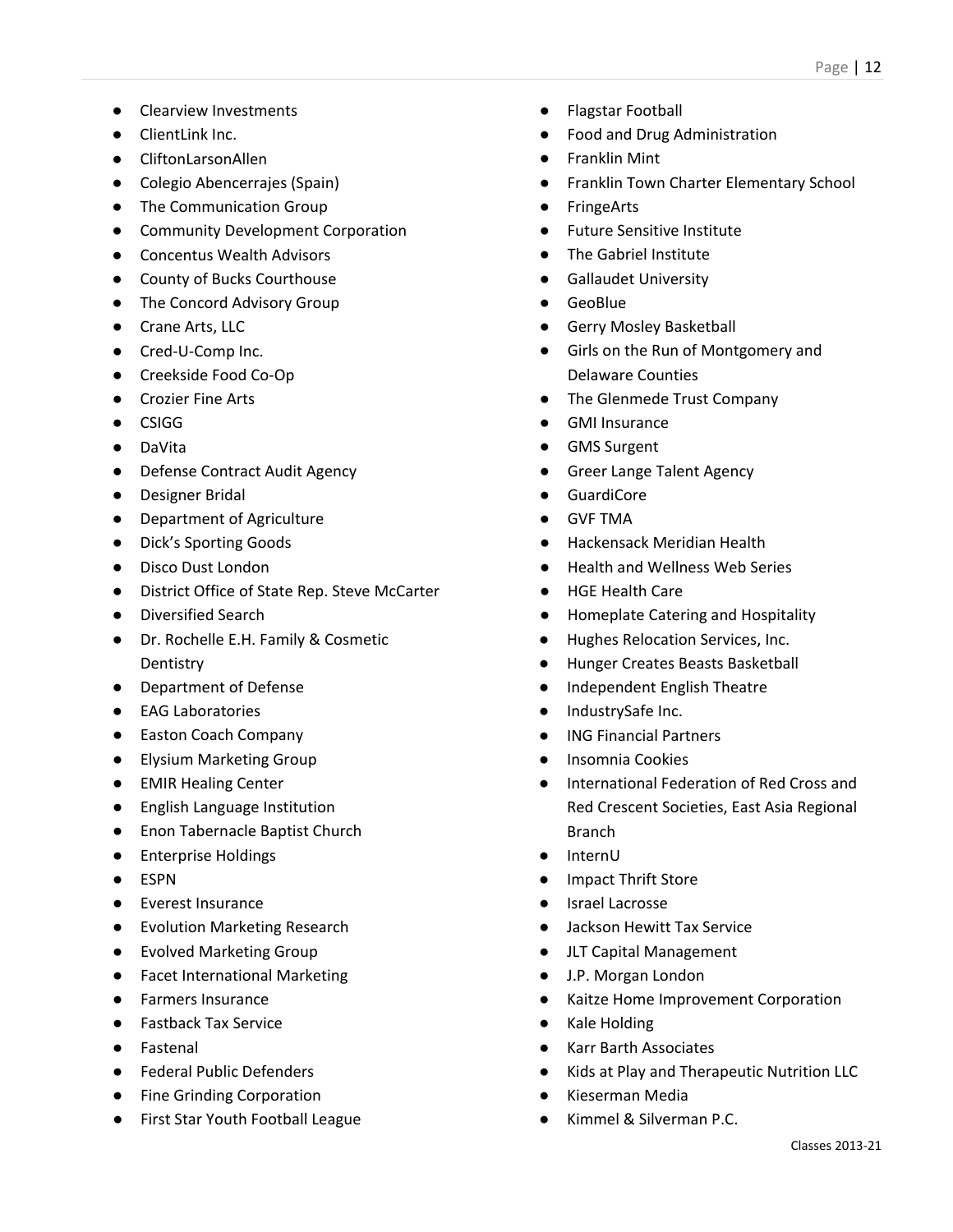- Kolber Marketing and Advertising
- Krassenstein, Granoff & Unger, LLC
- KSD Software
- K9 Kop Project
- La Escuela de Nuestra Señora del Rosario
- Lansdale Public Library
- Lehigh Valley IronPigs
- Lennon Maxwell Interactions Philadelphia
- Lindy Communities
- Lindy Property Management Company
- L.K. Bennett
- L.L. Bean
- Lower Bucks County Chamber of Commerce
- LPL Financial
- Luxottica
- Mac Property Management
- Macquarie Investment Management
- Maersk Line
- Maestro Sports and Entertainment
- Magid Financial Services
- Margot & Camille Optique
- Market News International
- Max Property Management
- MAXXI, Rome
- McGovern & Associates
- MediaCodex
- Meltzer and Meltzer CPAs
- Menarini Silicon Biosystems
- Merrill Lynch
- Meyer Chatfield
- Midnight Basketball Australia
- Milford Senior High School
- Miller Investment Management LP
- Mitzvah Circle Foundation
- Montgomery County District Court
- Montgomery County Magisterial District Court
- MS Society
- Muscular Dystrophy Association
- NAI Geis Realty Group, Inc.
- NAPA Transportation, Inc.
- New York Stock Exchange
- Northwestern Mutual
- Note Alliance, LLC
- O'Donnell Plumbing Heating & Air
- Ocean Bay Management
- Optimiser CRM
- Outward Bound
- Overbrook Environmental Education Center
- Pacific Gas and Electric Company
- Parliament of the United Kingdom
- Paul's Run Retirement Community
- P.E.S. Films
- PeopleShare
- Perfect Game
- Pennington HR Institute
- Penn State Hershey Medical Center
- **Philmont**
- Philadelphia Atoms Soccer Club
- Philadelphia Cricket Club
- Philadelphia Elite Group
- Philadelphia Flyers
- Philadelphia Phillies
- Philadelphia Sixers
- Philadelphia Soul
- Philadelphia Union Academy
- Philadelphia Union of Major League Soccer
- Philadelphia Youth Basketball
- Philip Jaisohn Memorial Foundation
- Phoebe Wyncote
- Phoenixville Community Health Foundation
- Physicians Endoscopy
- Pierce Phelps
- PNC Bank
- Poverty Resolutions, Inc.
- Project Rome
- Proscape Technologies
- Prudential
- Psyma International Inc.
- Recovery Center of America
- **ReminderMedia**
- Repwest Insurance Company
- The Ritz London HR
- Roper Technologies
- **Rutgers Food Innovation Center**
- **Rutgers University School of Nursing**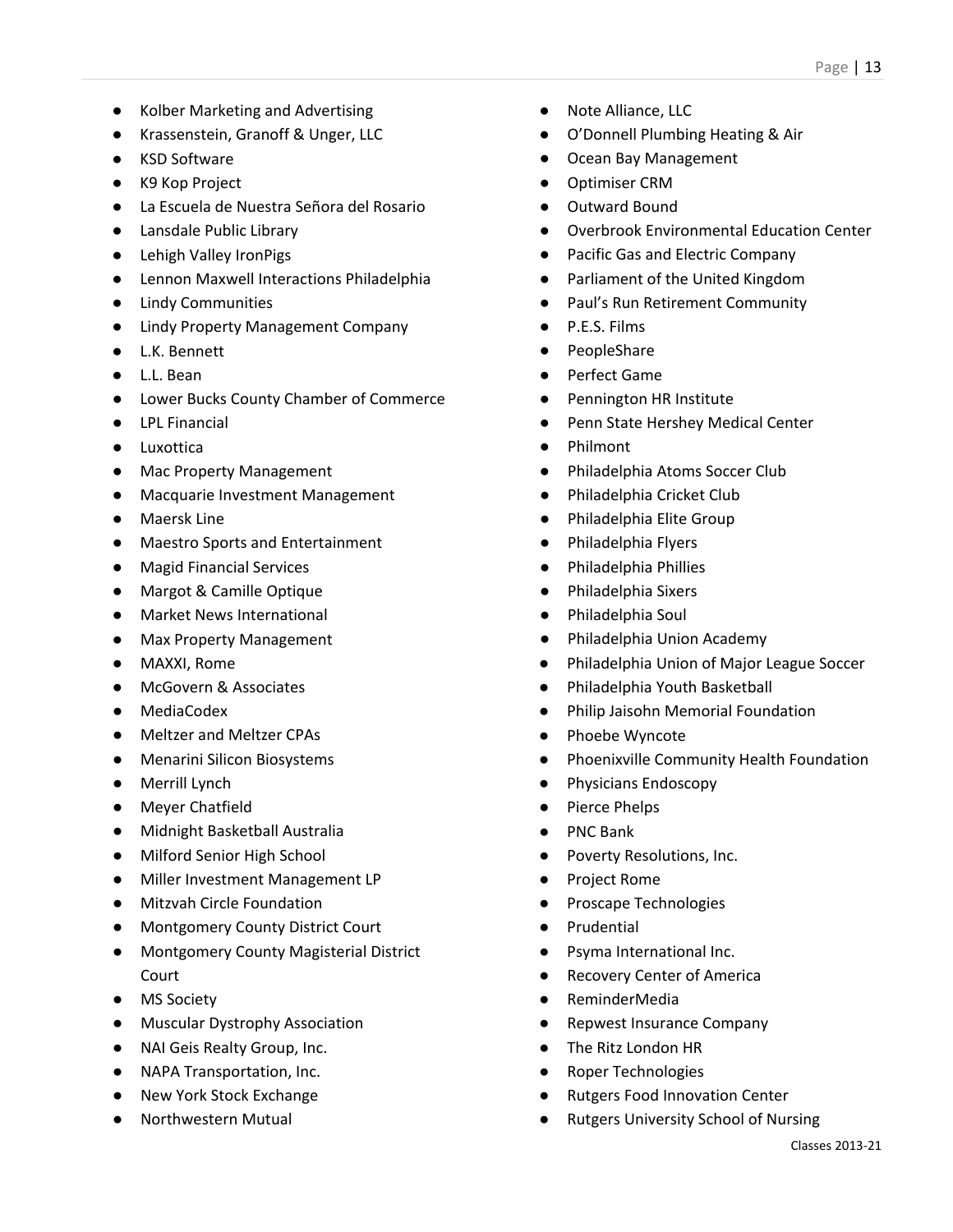- Sabre
- San Bernardino Valley College
- Scheerer Bearing Corporation
- Schools for Sustainability
- Seagate Technology
- Securities and Exchange Commission
- SEI Investments
- Select Greater Philadelphia
- Sesame Workshop
- Severstal N.A.
- Shamrock Foods Company
- Shew Community Management
- Showa Women's Elementary School, Japan
- Simon & Schuster UK
- SkillSurvey
- SMG SportsPlex
- SMI Group
- Spring Mill Partners, LLC
- State Farm Insurance
- Stradley Ronon Stevens & Young
- Strivewire
- Student Business Organization
- Student Consulting Business Group
- Sutton Trading Co
- Target
- The Pennington HR Institute
- Thomas and Robbins LLC
- Thomaston Mills
- Thomas Schwabenland CPA
- Tookany/Tacony-Frankford Watershed Partnership
- Transformation Yoga Project
- Trenton Municipal Court
- TW Ponessa Counseling Services
- Tyler Hill Camp

- 1SEO IT Support & Digital Marketing
- Acme Corrugated Box
- Acosta Sales & Marketing
- ADP
- Aerotek
- Allstate
- Ubisoft
- Uloop
- United States Army
- U.S. Army Corps of Engineers
- United Service Organizations
- United States Department of Agriculture
- United States Liability Insurance
- U.S. Nuclear Regulatory Commission
- United Way
- Universal Health Services
- University City Housing
- University of Pennsylvania Athletic Ticket **Office**
- USLI, S.R. Snodgrass, CLA
- Vector Marketing
- VForce: Virtual Workforce Consultants
- Vigon
- Wachovia Center
- The Walt Disney Company
- Warminster Township Courthouse
- Weed Man Lawn Care
- Weichard Real Estate
- Wells Fargo
- White-Viviane Rowan Design, LLC
- White-Williams Scholars
- Windy Willow Farm
- WithumSmith + Brown
- Wolverine Worldwide
- **Won Community Service Center**
- WV Government Development Office -International Division
- Wyatt Elevator Company
- Youth Advocate Programs
- YSC Sports
- Amazon
- **AmeriCorps**
- Amtrak
- Analytical Biological Services Inc.
- Aramark
- **Arcadia University**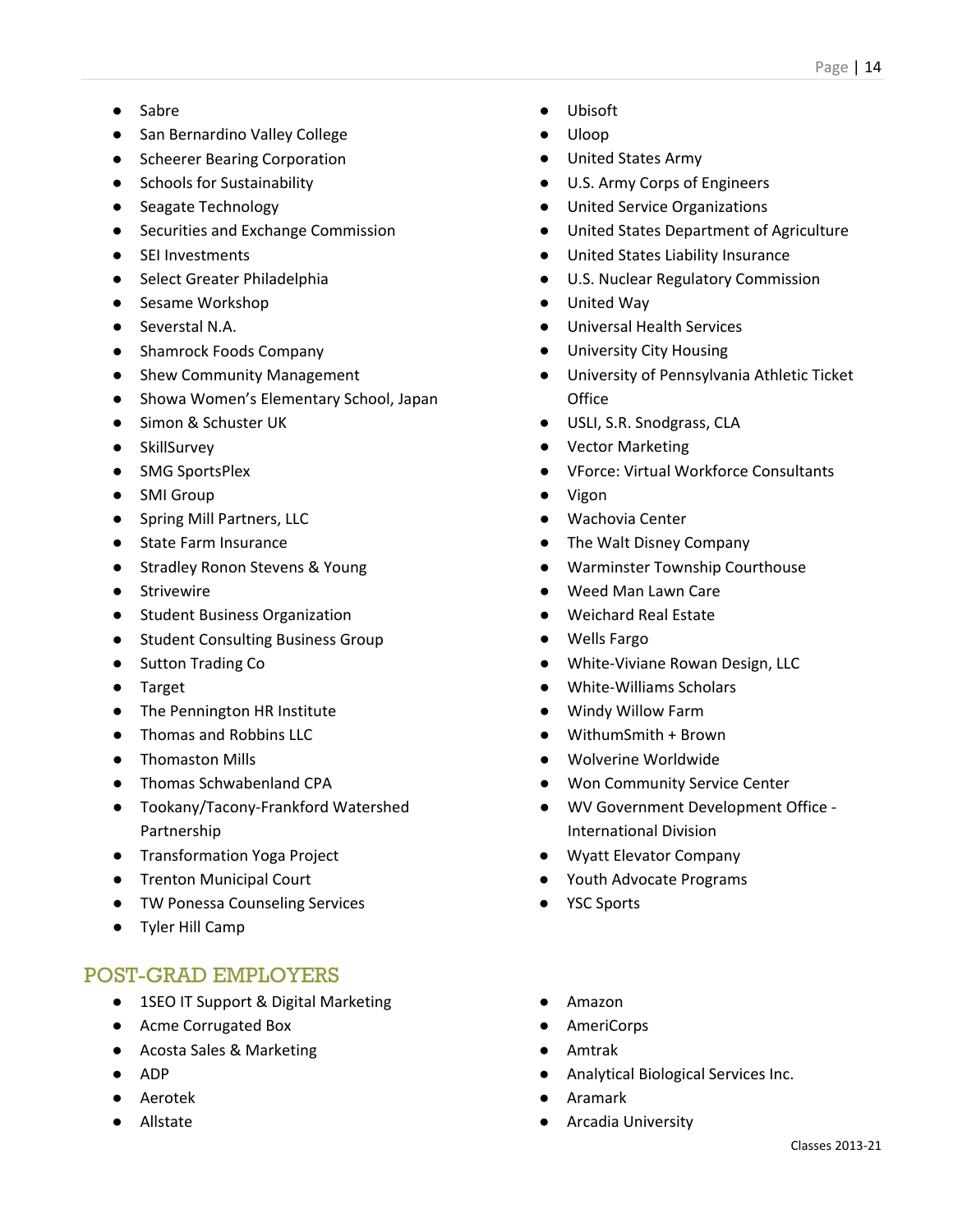- Arden Theater
- Associa
- Athena Realty Services
- Athletes United for Social Justice
- Auction123
- AXA Advisors, LLC
- AXA Equitable
- Bank of America
- BCG Securities
- BD (Becton, Dickinson & Company)
- Bellweather Agency
- Billtrust
- Birds Marketing LLC
- Blue Equinox
- Boly: Welch
- BNY Mellon
- Breakthru Beverage Group
- Bryn Mawr Trust
- CAC Corporation
- CADCOM
- Calvert Investments
- CitrinCooperman
- City Year Philadelphia
- ClientLink, Inc.
- Client Solution Architects
- CliftonLarsonAllen
- Collectively Rooted
- Comcast NBCUniversal
- Community College of Philadelphia
- Computer Aid, Inc.
- Congressional Country Club
- Connecticut's Beardsley Zoo
- CoreDial
- Cotiviti
- Covance Inc., a division of LabCorp<sup>®</sup>
- Cred-U-Comp, Inc.
- CreekSide Co-op
- Crown, Cork and Seal
- CSL Behring
- Cyient
- Dollar Financial Group, Inc.
- Dollar Tree
- Drinker Biddle & Reath
- DTI, LLC
- Elma Electronic, Inc.
- English Riding Supply, Inc.
- Enterprise Holdings
- Enterprise Pals, Inc.
- **Enterprise Rent-A-Car**
- **Ernst and Young**
- **Excellis Health Solutions, LLC**
- Excel Home Care
- Franklin Mint Federal Credit Union
- Frazier & Deeter, LLC
- Freedom Mortgage
- Fresco Systems USA
- **Fringe Arts**
- The Gabriel Institute
- GameStop
- Gen II Fund Services, LLC
- **GeoBlue**
- G-Squared Partners, LLC
- Global Brands Group
- **GMI Insurance**
- GMS Surgent
- Google
- **Growth Restaurants**
- **Haverford College**
- **HBK CPAs & Consultants**
- Hovatter Friedman Saputelli & Levi, P.C.
- **Hudson Global**
- **Huson International Media**
- IGI Global
- III Dimensions Salon Spa
- J9 Design Interiors
- J.G. Wentworth
- John Barnhart Electric
- JPMorgan Chase & Co.
- **Kaman Global**
- **KKDLY LLC**
- Klik Media
- KPMG LLP
- Kreischer Miller
- LATD, Inc.
- Lenape Valley Foundation
- Liberty Tree and Landscape Management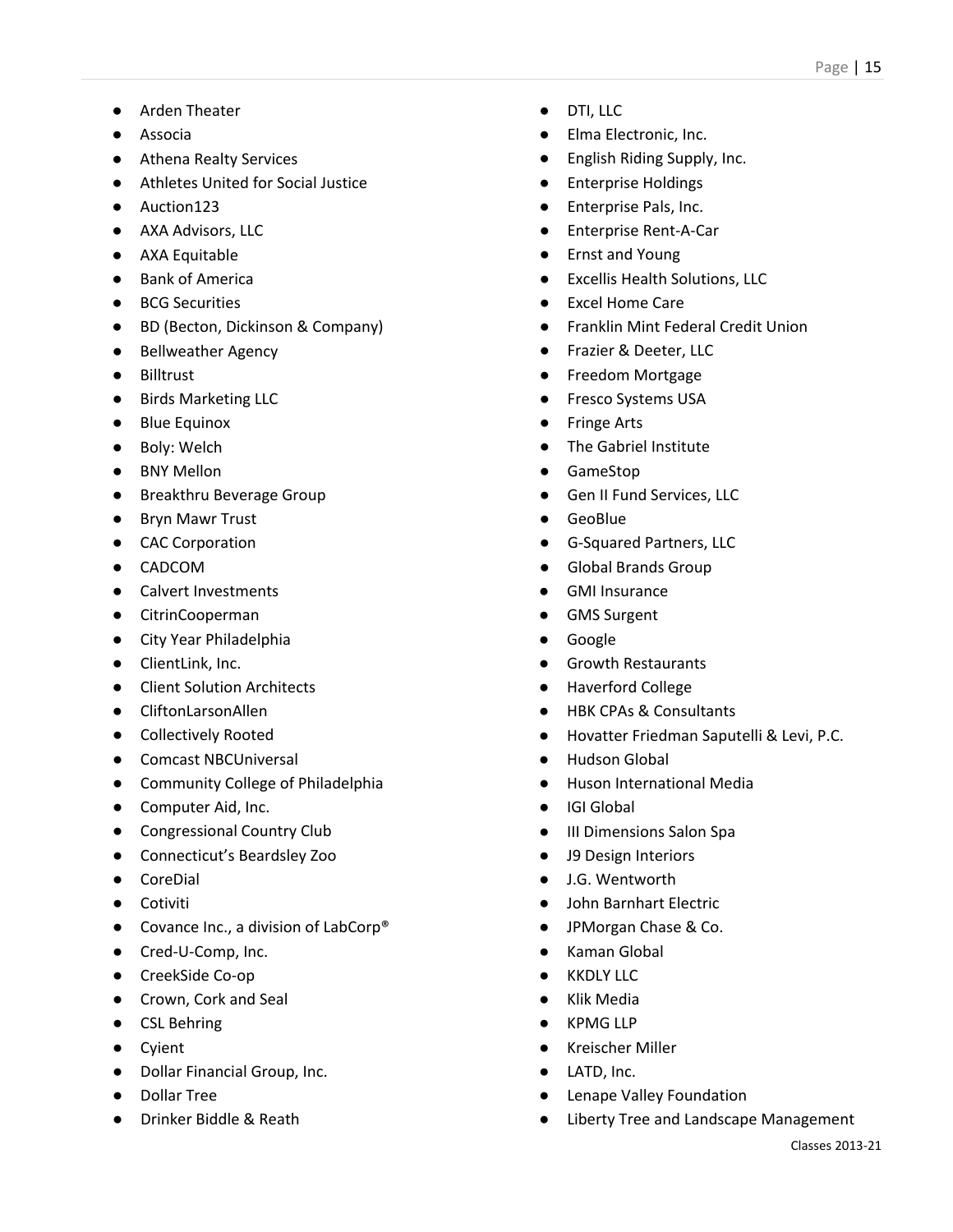- Liberty Surgical Inc.
- LifeTime Fitness
- Lima Consulting Group
- Linnar
- L'Oreal USA
- Maplezone Sports Institute
- Martin Memorial Hospital
- MassMutual Greater Philadelphia
- MassMutual Greater Washington
- MRS BPO, LLC.
- NAI Geis Realty
- The Nature Conservancy
- Next Level Soccer Academy
- Northern Virginia Family Services
- Northwestern Mutual
- NSM Insurance Group
- Nutrisystem
- Paradise Inn and Suites
- Pawling Central School District
- Penn Medicine
- Penske Truck Rental
- Perfect Game USA
- Philadelphia Insurance
- Philadelphia Phillies
- Philadelphia Union
- Physicians Endoscopy
- PNC
- Power Home Remodeling
- Precise Tax Solutions
- PrimePay
- Proscape Technologies
- RestorePro NJ
- Sabre
- Scout and Molly's Boutique

- Adelphi University
- Arcadia University
- Boston University
- CIEE, Berlin Summer Internship
- Drexel University Software Engineering
- SEI
- **SEMrush**
- Shaw Industries
- Signature Lacrosse
- **Sixers Camp**
- SkillSurvey Inc.
- **State Farm Insurance**
- **Strategies for Wealth**
- Surany Research & Development, LLC
- Super Kickers Sport, Corp
- **Superior Manufacturing**
- TD Bank
- **TerraCRG**
- Thomaston Mills
- TJ Maxx
- Towson University Athletics Department
- **Tristar Fulfillment Services**
- **Turnberry Solutions**
- U-Haul International
- United Activities Unlimited
- Universal Health Services, Inc.
- Ukrainian Self Reliance Federal Credit Union
- U.S. Army
- U.S. Department of Defense
- U.S. Marines
- Vanguard
- Verizon
- Veteran Career Headquarters
- The Walt Disney Company
- Wesley Enhanced Living
- Withum, Smith & Brown
- Workbridge Associates
- Yankee Publishing
- **Zulily**
- Fairleigh Dickinson University, Sports Administration
- Hult International Business School, Master of Social Entrepreneurship
- Hult International Business School, M.A. International Marketing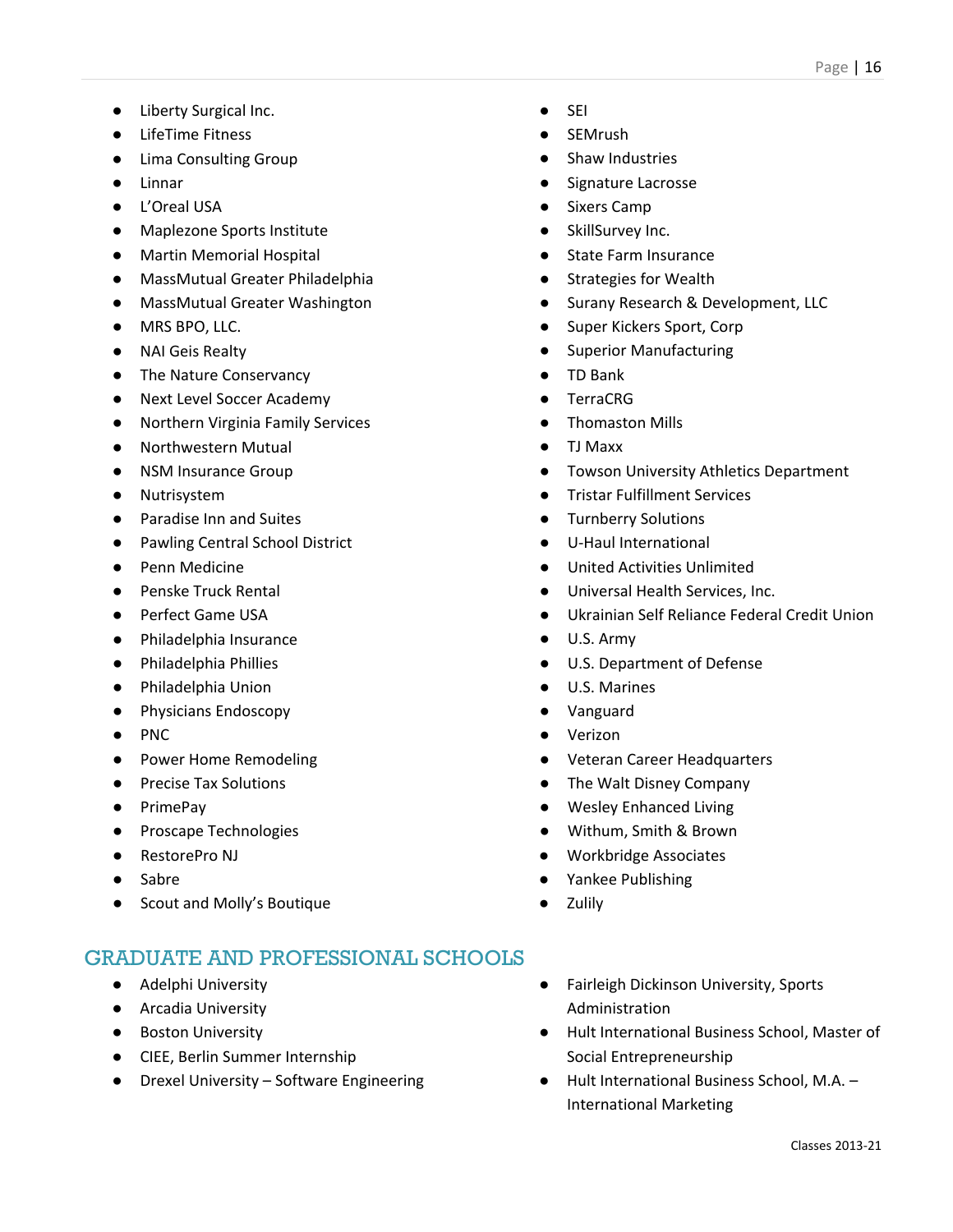- La Salle University, Full-Time MBA Program
- Loyola University Maryland
- Monmouth University Information Science
- Penn State Law
- Seton Hall University
- Stevens Institute of Technology
- Temple University
- Temple University, Fox School of Business
- University of Nottingham
- University of Pittsburgh
- University of Western States
- Valencia College
- Villanova Law
- Wake Forest University, School of Law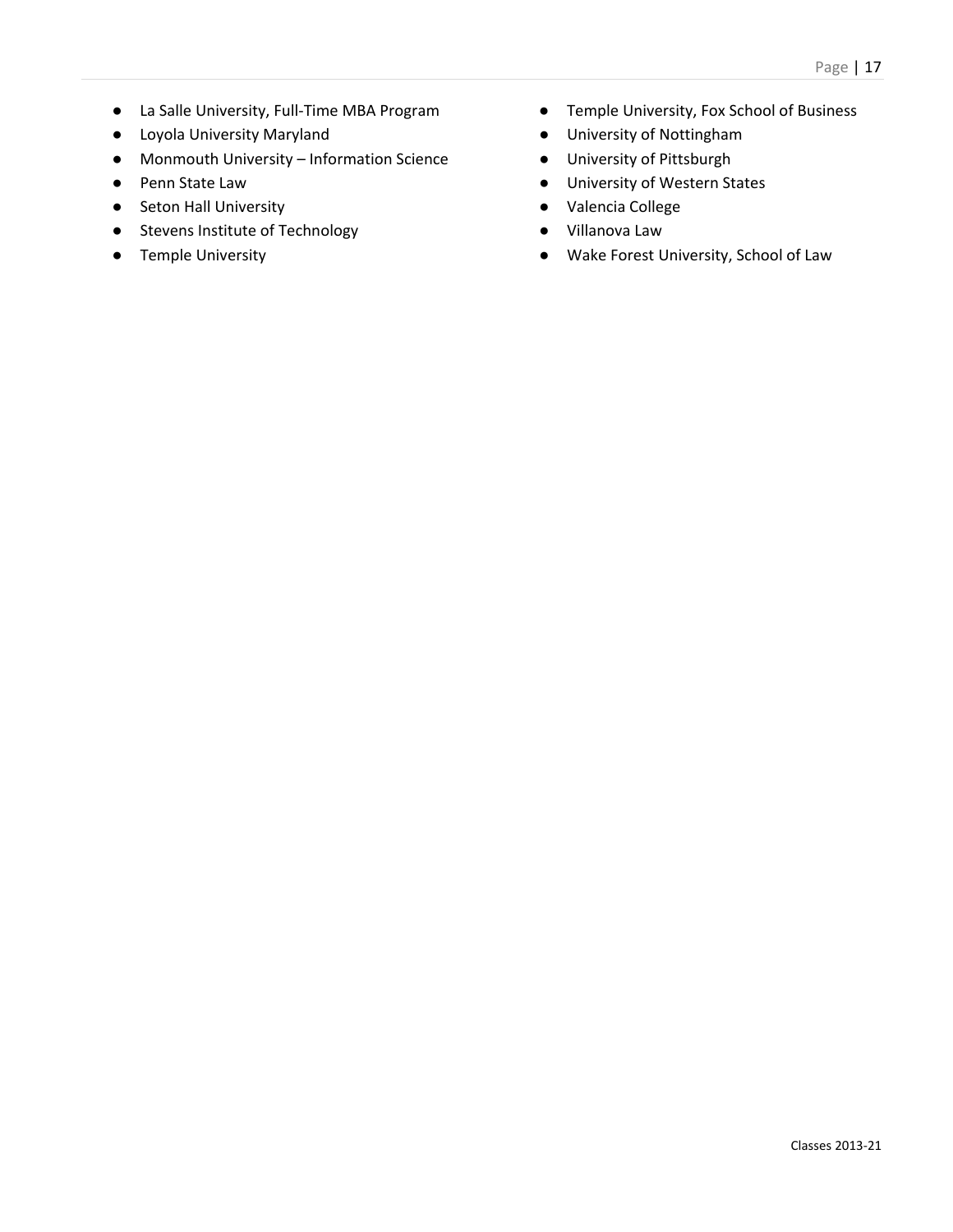### Chemistry and Interdisciplinary Science Career Outcomes

#### INTERNSHIP EMPLOYERS

- American Museum of Natural History
- Arcadia University
- Arcadia University Department of Chemistry and Physics
- Arcadia University-Neuroscience Lab
- Cape Eleuthera Institute
- Center for Environmental Implications of NanoTechnology
- Colorado State University
- Academy of Natural Sciences
- Eye Consultants of Pennsylvania
- Faculty Sponsored Research
- F.A. Davis Company
- Fox Chase Cancer Center
- Franklin Institute
- Mütter Museum
- NMS Labs
- Office of the Chief Medical Examiner, San Francisco

#### POST-GRAD EMPLOYERS

- Arcadia University
- Healthfleet Ambulance, Inc.
- Johnson Matthey
- Merck and Co.
- NMS Labs

### GRADUATE AND PROFESSIONAL SCHOOLS

- Arcadia University, Forensic Science
- Arcadia University, Physician Assistant
- Bournemouth University
- City University of New York
- Drexel University
- George Washington University
- Temple University, School of Pharmacy

### OFFICE OF CAREER EDUCATION **BRIDGE FROM COLLEGE** to Career Success



- **Oregon State University** 
	- Reaction Biology
	- Renu Laboratories, Inc.
	- Surany Research and Development, LLC
	- Teen UpRise
	- United States Department of Agriculture: Agricultural Research Service
	- University of Connecticut
	- University of Granada
	- University of Nebraska Medical Center
	- University of Notre Dame
	- Venenum Biodesign
	- Wagner Free Institute of Science
	- Noramco Inc.
	- OceanSpray Cranberries, Inc.
	- Suburban Testing Labs
	- Yale University
	- Thomas Jefferson University
	- University of Bradford
	- University of Maryland
	- University of Notre Dame
	- University of Pittsburgh
	- Washington University of St. Louis
	- Yale University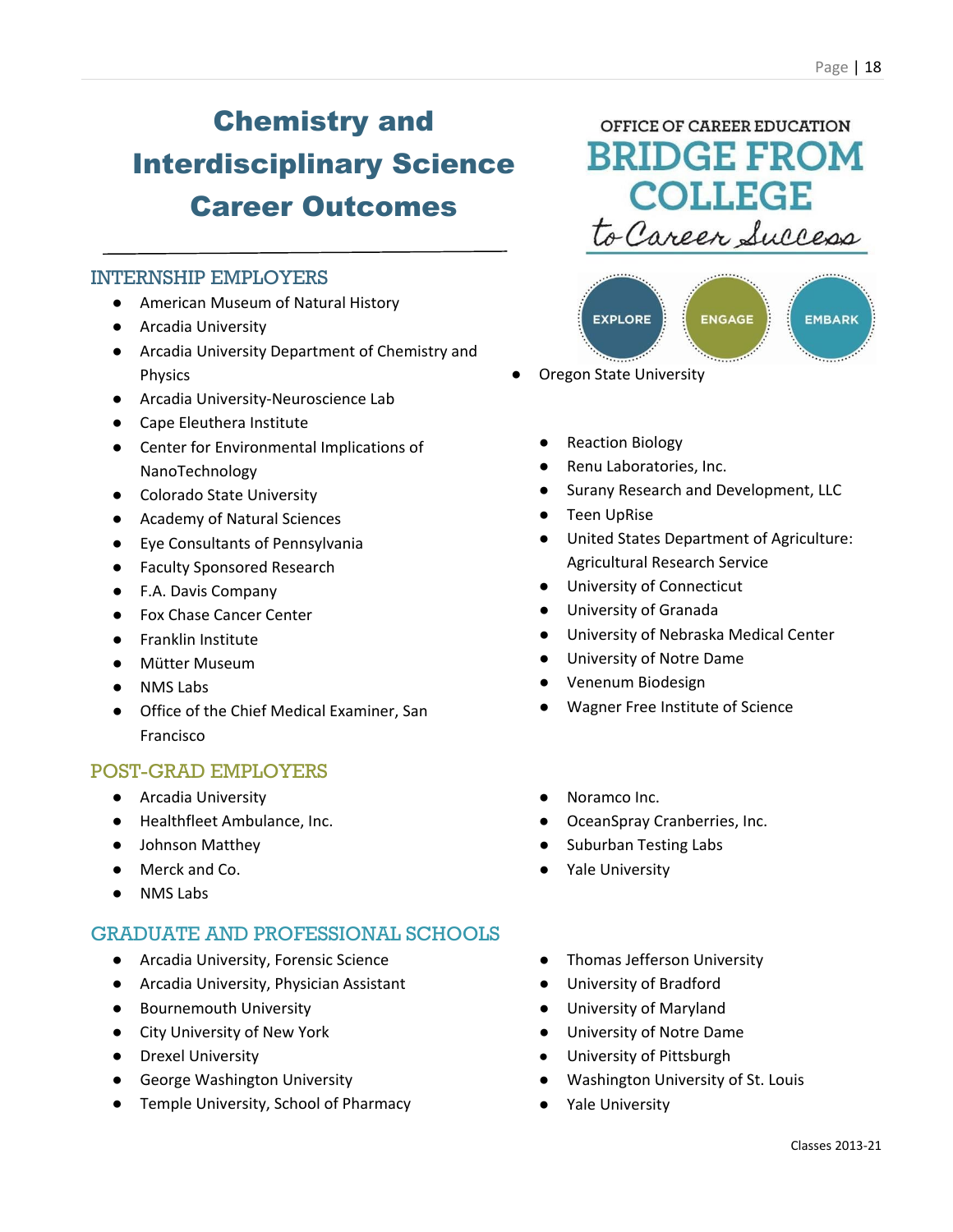# Computer Science and Mathematics Career Outcomes

#### INTERNSHIP EMPLOYERS

- Abington Jefferson Health
- Abington Junior High School
- Aegis Industrial Software
- Alley Group
- Allied Services
- Arcadia University
- AssetWorks
- Bank of Communication (Shanghai, China)
- Boeing
- Chiltern International
- Comcast
- Contactica
- Covance
- CRC Industries
- Defense Logistics Agency
- Eco Energy Finance
- Edinburgh and Lothians Regional Equality Council
- Evolve IP
- Faculty Sponsored Research
- Federal Aviation Administration
- Field 1 Post
- The Glenmede Trust Company
- Glenside High School
- Green Globe
- Heritage Maintenance Products, LLC
- Hershey Entertainment & Resorts
- Homesite Insurance
- iPipeline
- IT Pros Philadelphia
- Jiangsu University
- JLR Consulting
- Life Cycle Engineering
- Lockheed Martin
- MAGIDEA, Inc.
- Montgomery County Public Safety Department
- NERA Economic Consulting
- NTTData
- Outsmart Insight
- Parkwood Northwest High School
- Penn Engineering
- Penn Marketing Solutions
- People Services
- Plymouth Whitemarsh High School
- Precision Systems, Inc.
- Proscape Technologies
- PRP Racing Products
- **Prudential Financial Inc.**
- QVC
- Sabre Systems
- Siemens
- Simple Fast Marketing
- Starship Health Technology
- **Stradley Ronon Stevens & Young**
- **Theorem Clinical Research**
- Torchlight Tech
- TRUMPF Photonics
- Tuemim Technical LLC
- UC Santa Cruz
- University of Pittsburgh: Institute for Training in Biostatistics
- Upper Dublin High School
- United States Liability Insurance
- University of Minnesota
- University of South Florida
- UPS
- USLI
- US Server Net
- Washington State University
- Western Washington University
- Wuxi ICBC
- YourITStaff Inc.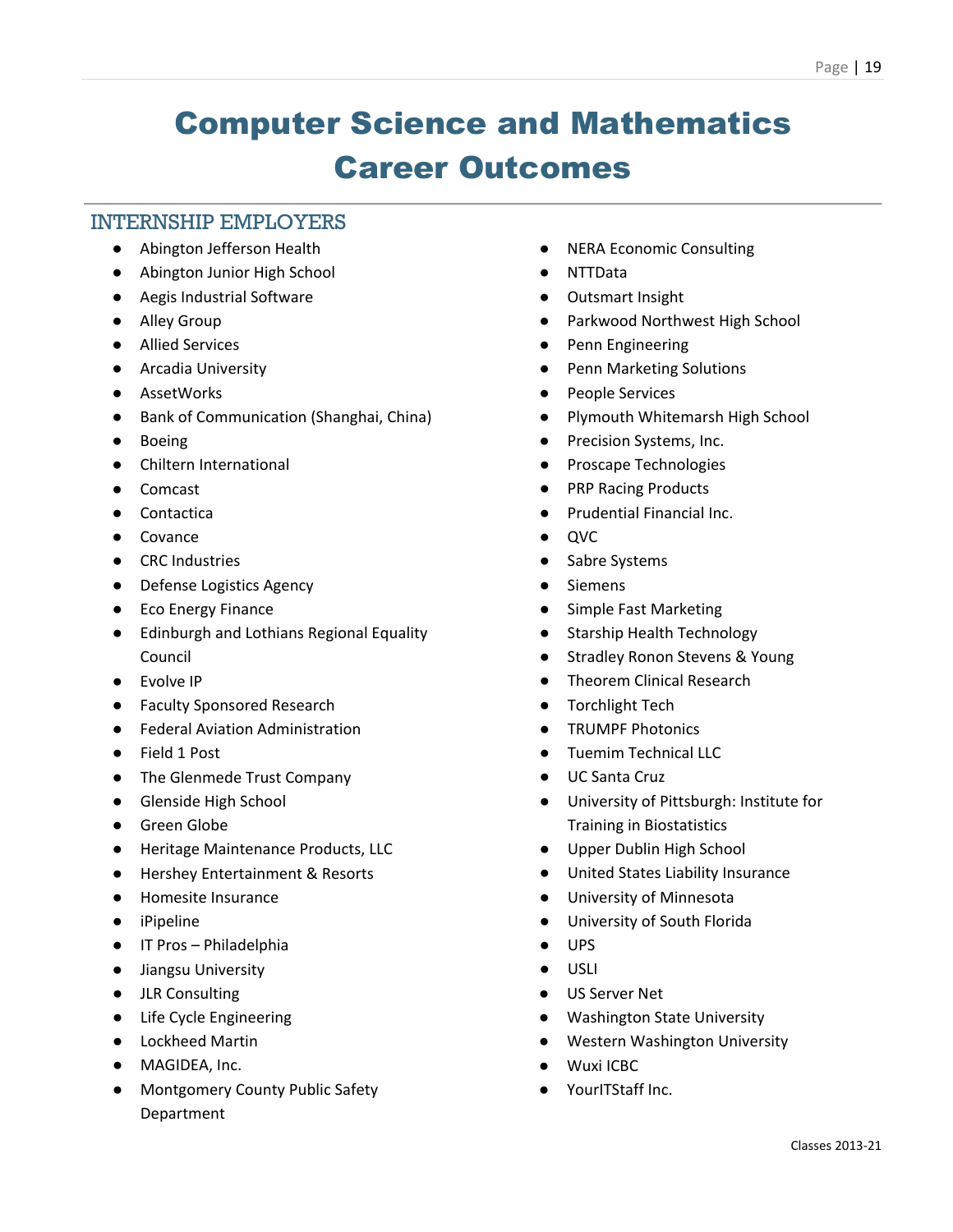- 1&1 IONOS, Inc.
- Aegis Industrial Software
- Angus Energy
- Arcadia University
- Asplundh Tree Expert LLC
- Assero Services
- AVASO Technology Solutions
- Blair Mill Elementary School
- Benton High School
- BNY Mellon
- Bucks Co. Community College
- CAI
- Certified Alarm Tech Systems, Inc.
- Chiltern International
- Collabera
- Comcast
- Cotiviti
- Covance Inc., a division of LabCorp<sup>®</sup>
- Coventry
- CRM Science, Inc.
- DaVita, Inc.
- Draeger, Inc.
- Elsevier
- Enroute Computer Solutions
- Evolve IP
- ESW America
- Federal Aviation Administration
- Fidelity Investments
- Great After School
- Gotham Analytics
- Heritage Maintenance Products
- Huntington Learning Center
- IKEA
- iPipeline
- JLR Consulting

- Arcadia University
- George Mason University, Statistics
- George Washington University
- Johnson Kendall and Johnson
- **Keenan Motors**
- Lockheed Martin
- Lower Merion School District
- The Medicine Group
- **MIL Corporation**
- **MLM Home Improvement**
- **NASA**
- **Nationwide Mutual Insurance**
- NFP
- NTT Data
- Open MRI Center
- Oppenheimer & Co., Inc.
- Pariveda Solutions
- PATH, Inc.
- Philadelphia Phillies
- Precision Systems, Inc.
- Primex Garden Center
- Private Family
- Proscape Technologies
- Prudential
- Sabre Systems Inc.
- SEI Investments
- Stitch
- TeamLogic IT
- **Tentative**
- Thomas Jefferson University
- Trapica
- University of Pennsylvania
- U.S. Department of Defense
- USLI
- Valley Park Refrigeration
- Value Momentum
- The Vanguard Group
- Vertex Inc.
- Champlain College
- Columbia University Statistics
- Columbia University, Teachers College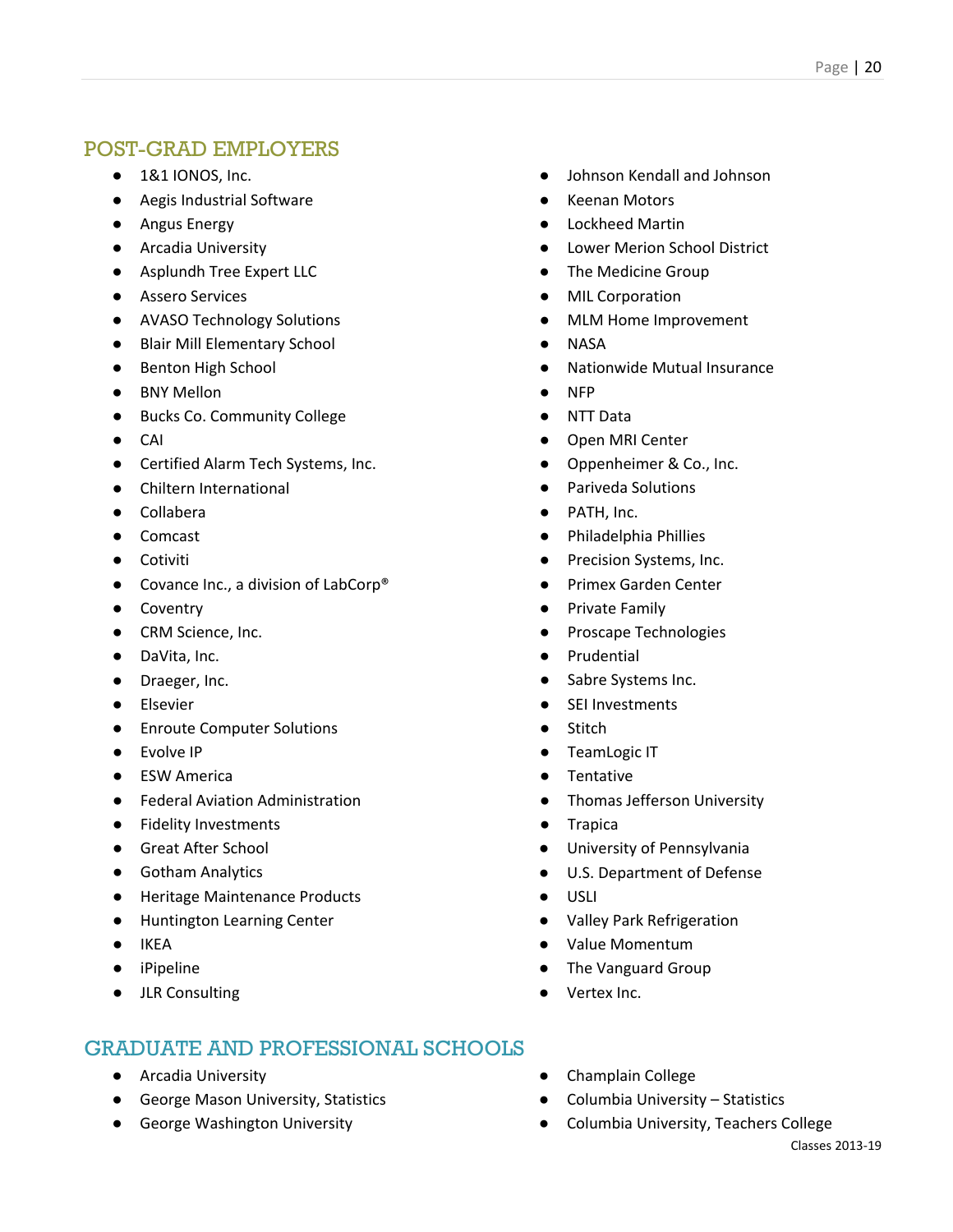- Columbia University, 3+2 Engineering Program
- Florida State University
- Philadelphia University
- Monmouth University
- NYIT
- University of Connecticut
- University of Leeds
- University of Massachusetts
- University of Minnesota, Twin Cities
- University of Rochester
- Washington State University
- Washington University in Saint Louis, M.A. Systems Engineering
- Wilmington University
- Xi'an Jiaotong-Liverpool University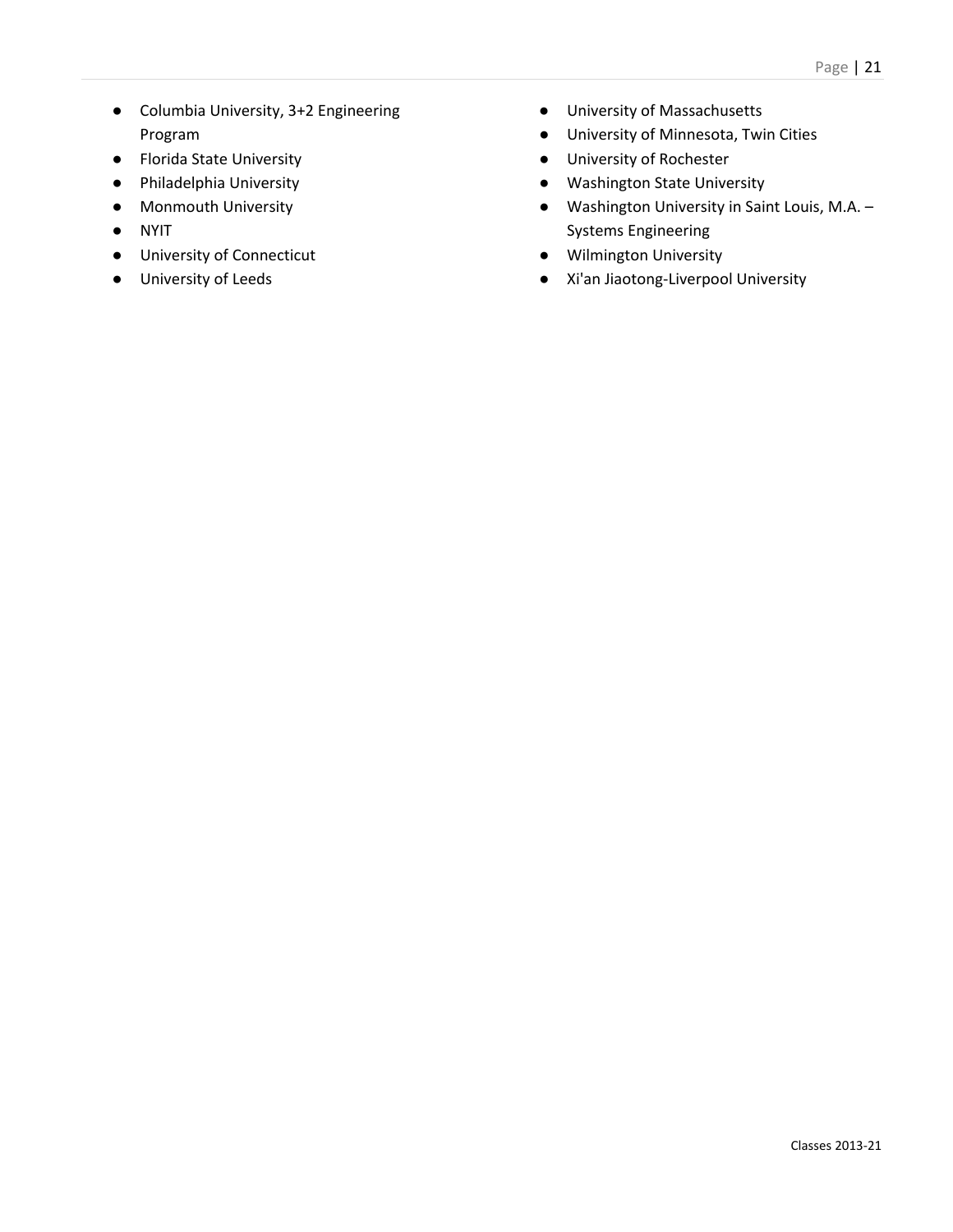### Education Career Outcomes

### INTERNSHIP EMPLOYERS

- A.M. Kulp Elementary
- A Step Up Academy
- Abington Friends Schools
- Abington School District
- Anna Blakiston Day School
- Arcadia University
- Bala Cynwyd Middle School
- Bensalem High School
- Blossom Philadelphia
- Breakthrough of Greater Philadelphia
- Central Bucks School District
- Cheltenham Elementary School
- Cheltenham Landmark After-School Program
- Cheltenham Township School District
- Clara Barton Elementary School
- Colonial Elementary School
- Conshohocken Elementary School
- Copper Beech Elementary School
- Creative Beginnings
- East Norriton Middle School
- Easter Seal
- Eleanor Roosevelt Elementary
- Elkins Park School
- Fox Chase Academics Plus School
- Fox Chase Elementary School
- Glenside Elementary School
- Greene Street Friends School
- Green Tree School & Services
- Jenkintown School District
- John F. McCloskey Elementary
- Keith Valley Middle School
- Hatboro Horsham School District
- Hill Freedman World Academy
- Hope Lutheran School
- Ibaraki Christian University
- Ivy Hill Therapeutic Equestrian Centre
- John F. McCloskey Elementary School
- Lingelbach Elementary School
- **Martin Luther School**
- Mayfair School
- **MCIU Early Intervention**
- **McKinley Elementary School**
- Montgomery County Community College
- Montgomery County District Attorney
- **Myers Elementary School**
- North Penn School District
- Ocean County Prosecutor's Office
- Overlook Elementary School
- PACS
- Parkway Northwest
- Pennsylvania School for the Deaf
- Philadelphia Academy Charter School
- Philadelphia District Attorney
- Philadelphia School District
- Poor People's Economic Human Rights Campaign
- The Quaker School in Horsham
- Rydal Elementary School
- Samuel Faust Elementary School
- Sandy Run Middle School
- Scenic Hills Elementary School
- School District of Jenkintown
- School District of Philadelphia
- Simmons Elementary
- **SPIN**
- Stenton Family Manor
- Tacony Academy Charter School
- Thomas Fitzwater Elementary School
- Thurgood Marshall Elementary School
- United Cerebral Palsy
- Upper Dublin School District
- Valley Elementary
- Wissahickon Charter School
- Wyncote Elementary School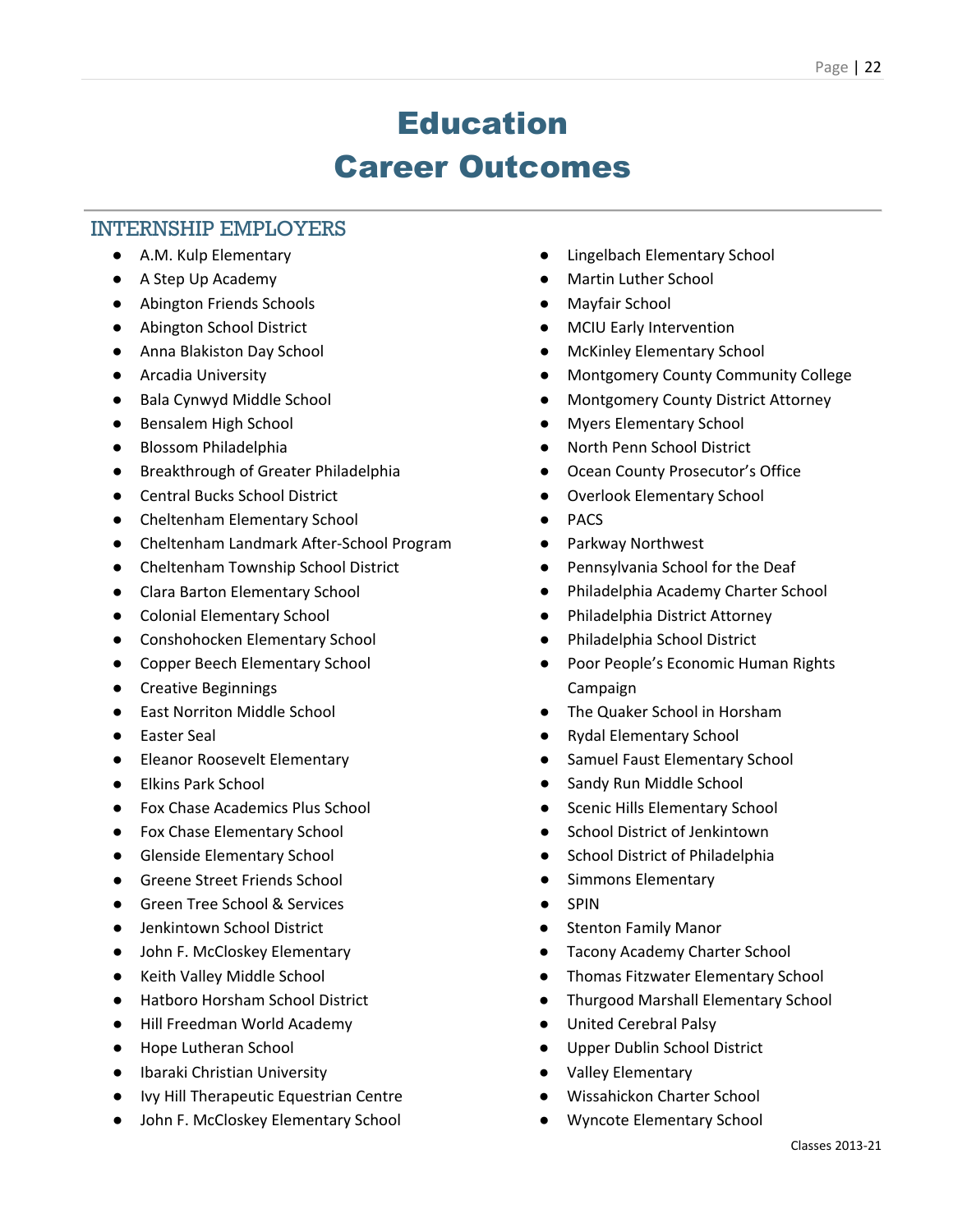● The YMCA

### POST-GRAD EMPLOYERS

- Abington Art Center
- ACRE Windows
- Allentown School District
- American Paradigm Schools
- Anthony Burns Elementary: VA
- Arcadia University
- ASPIRA Inc. of Pennsylvania
- Aveanna Healthcare
- Bala Cynwyd School for Young Children
- Blue Ridge Speech and Hearing Center
- Breakthrough of Greater Philadelphia
- Breezy Bookings
- Bright Horizons
- Calvary Christian Academy
- Cecil County Public Schools
- Central Bucks School District
- Children's Hospital of Philadelphia
- Comprehensive Learning Center for Individuals with Autism
- Colonial School District
- Council Rock School District
- Creative Beginnings Daycare
- Dumpling Grounds
- Duval County Public Schools
- Easterseals of Southeastern Pennsylvania
- First Friends Childcare
- Hatboro-Horsham School District
- Goldfish Swim School
- Goldstar
- Great After School
- Kelly Educational Staffing
- Kinder Academy

- Arcadia University, Early Childhood Master's Program
- Arcadia University, Research Education Master's Program
- Arcadia University, Teacher's Certification Program
- **Learning Care Group**
- Lois' Learning Tree Daycare Center
- **Lower Kuskokwim School District**
- Lower Merion School District
- Lower Moreland School District
- The Malvern School
- **Mastery Charter School**
- Matchbox Food Group
- Mi Casita
- Montgomery County Public Schools
- Morris Arboretum
- Philadelphia Parks and Recreation
- Prodigy Learning Center
- Promise Corps
- Russell Byers Charter School
- School District of Philadelphia
- Sewanhaka Central High School
- Souderton Area School District
- Special People in Northeast
- Substitute Teacher Service, Inc.
- **Teach for America**
- The School District of Philadelphia
- Tutor Time
- United Cerebral Palsy
- University of Connecticut
- Uplift Education
- The Walt Disney Company
- Wilmington Montessori School
- Wissahickon Charter School
- Wissahickon School District
- YMCA Abington
- Drexel University
- **Old Dominion University**
- Philadelphia College of Osteopathic Medicine
- University of Connecticut
- University of Pennsylvania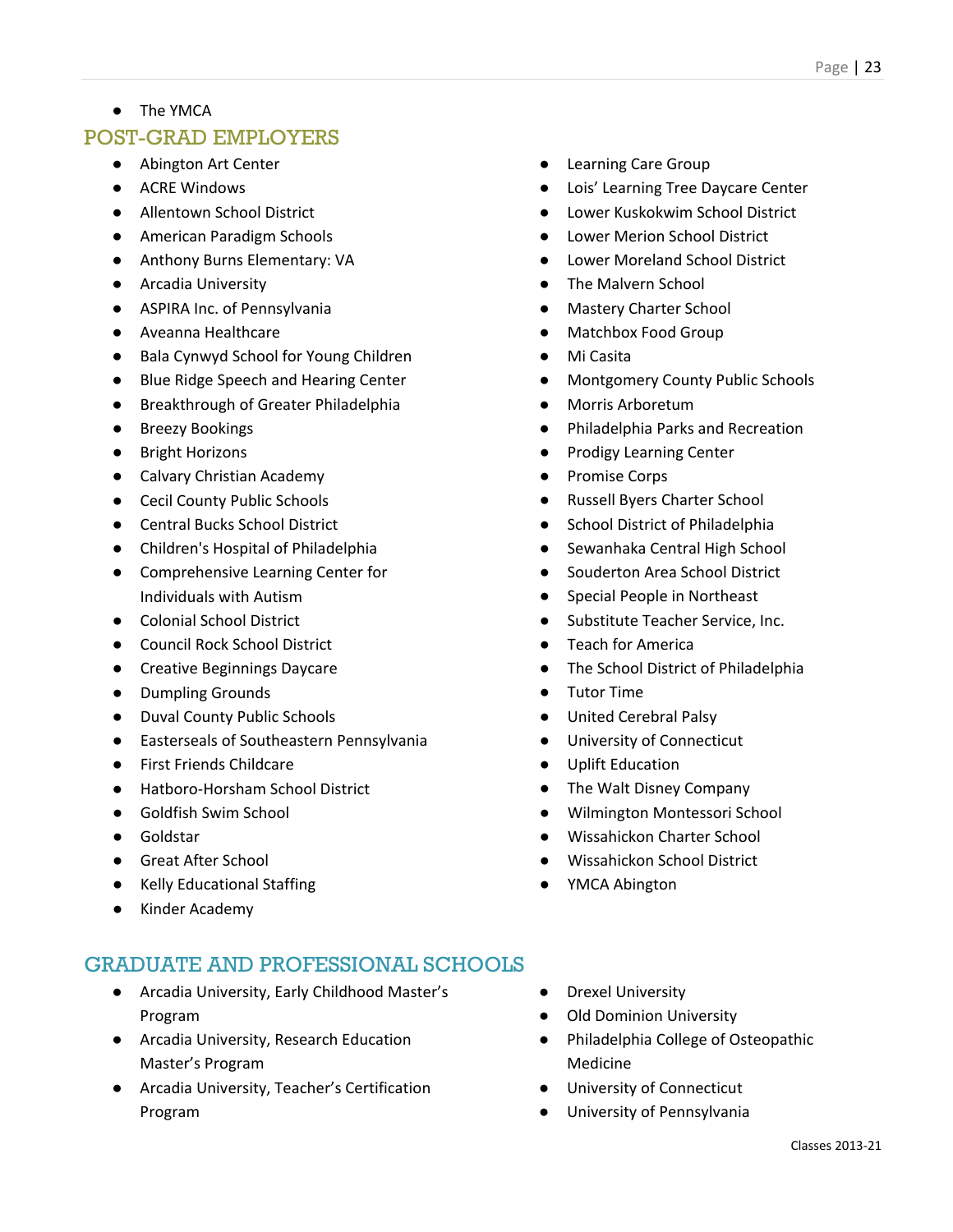- 
- University of South Carolina <br>● Villanova University, M.A. Education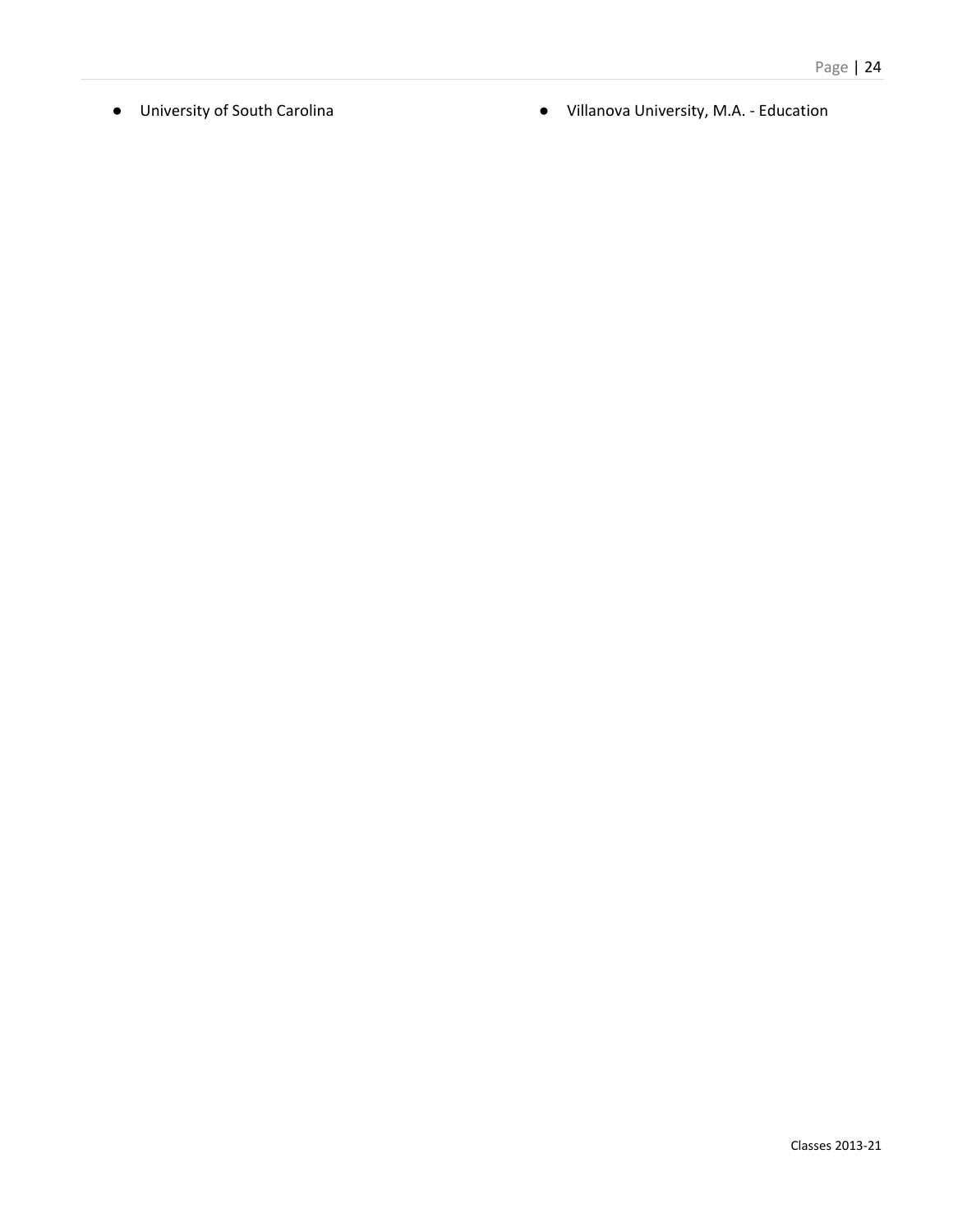# English Career Outcomes

### INTERNSHIP EMPLOYERS

- The Abington Club
- Abington Friends School
- Academy of Natural Sciences
- Adults with Developmental Disabilities
- All That's Epic website
- Apeiron Review Literary Magazine
- Apex Reviews
- Apiary Magazine
- Arcadia University
- Ardmore Music Hall
- Bayada
- Beacon Communications
- Bigfork Eagle Newspaper
- Borrowers and Lenders
- The Buckingham Post
- Campus Philly
- Capital Project Management, Inc.
- Center of Life
- Central High School
- CentSai
- The Chapman Foundation
- The Charge Station
- Cheltenham High School
- Chloe Johnston Experiences
- CLC Publications
- Cleaver Magazine
- The Compass Academic Journal
- Content by Christa
- Contrary Magazine
- District Attorney's Office of Philadelphia
- Eclipse Lit Magazine
- eCollaborate
- Family Promise of Philadelphia
- Free Library of Philadelphia
- The Gabriel Institute
- Germantown Friends School
- **Germantown Life Enrichment Center**

OFFICE OF CAREER EDUCATION **BRIDGE FROM COLLEGE** to Career Success



- Glenside Area Public Library
- G.N. Diamond
- **Greater Philadelphia Film Office**
- Grimdark Magazine
- **Guerin Law Offices**
- **Fringe Arts**
- Harvey Klinger, Inc.
- Hatboro-Horsham High School
- **Heritage Conservancy**
- The Humane League of Philadelphia
- JBS Industries
- Jessica Kingsley Publishers
- Kolber Marketing, Inc.
- Labrepco, LLC
- Lehigh Valley Zoo
- Lenfest Arts Campaign / Savage Drive Productions
- LGBT Hero, London
- Lil Filmmakers, Inc.
- Lower Providence Community Library
- Make-A-Wish Foundation
- **Marauder Industries**
- M.B. Financial
- **Mediterranean Refugee Organization**
- **Mighty Writers Philadelphia**
- Mind Equals Blown website
- Montgomery County Courthouse
- **Montgomery News**
- Move for Hunger
- **Moyer Foundation**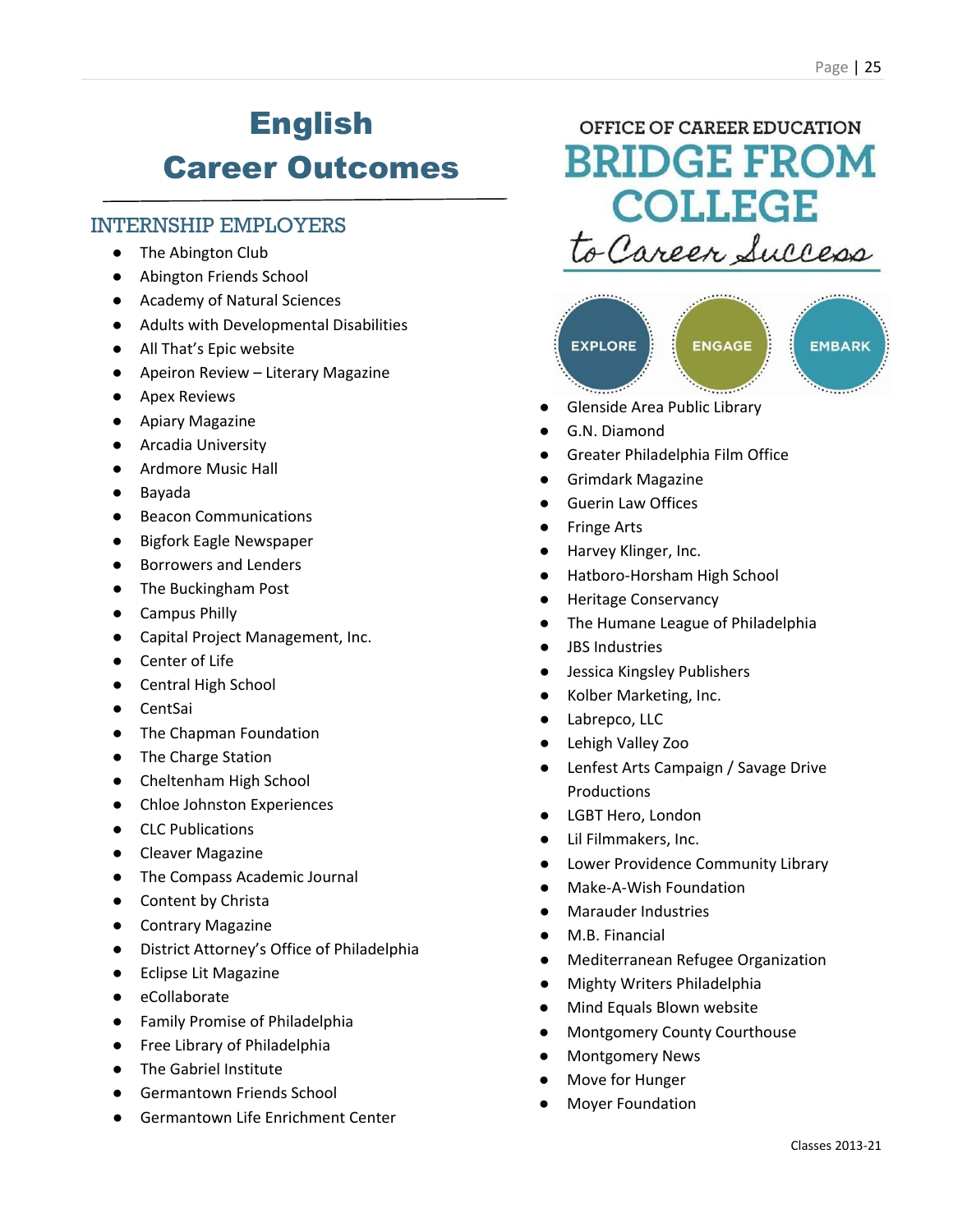- National American Jewish Museum
- Negri Bossi North America
- Next Level Publishing
- Northeast Times
- North Wales Area Library
- Note Alliance, LLC
- Odd Tales Studios
- The Odyssey Online
- Organization for World Peace
- Office of the District Attorney of Philadelphia
- Online Cosplay Website
- O.S. Communications, LLC
- Ovunque Siamo
- Paoli Library
- Parkway High School
- Pearl S. Buck International
- Penn State University
- Penn Village
- PeopleShare
- People's Light
- Philadelphia Cinema Alliance (QFest)
- Philadelphia Higher Education Network for Neighborhood Development
- Philadelphia Magazine
- Philadelphia School District
- Philly Slam League
- Philadelphia Stories
- Philly Youth Poetry Movement
- Philadelphia Zoo
- Please Touch Museum-Community Learning
- Plymouth Whitemarsh High School
- POND Magazine
- Project Dragonfruit
- Quintessence Theatre
- Reading Terminal Market
- RWeThereYetMom / Round the Rock blog

- Arcadia University
- ASPIRA Inc. of Pennsylvania
- C2 Education
- Cabrini University
- Salus University, Communication's Office
- Sarah Jane Freymann Literary Agency
- [Schön! Magazine](http://www.schonmagazine.com/)
- School District of Philadelphia
- Schools for Sustainability blog
- **Second Nature Films**
- SightSavers Ireland
- Simon & Schuster UK
- SMB Franchise Advisors
- SocialLadder
- South Asian Review Journal
- Springfield High School
- Stagecrafters Theater
- **State Farm Insurance**
- Stav True Philadelphia
- St. Joseph's University Library Archives
- Study Breaks Magazine
- J.R. Masterman School
- Tacony Academy Charter High School
- The Gabriel Institute
- The Humane League
- The National Library of Technology (Prague)
- The Telling Room
- Think Big Campaigns
- Three Corpse Circus International Film Festival
- Tredyffrin Public Library
- Tree House Books
- Upper Dublin High School
- Whitney Homes
- The Writer's Workout
- Wissahickon Charter School
- WMMR Radio
- Words for Hire
- Wyncote Elementary School
- YMCA North Penn Corporate Office
- Chester County Library System
- **City Year**
- Colonial School District
- Connecting Your Customers LLC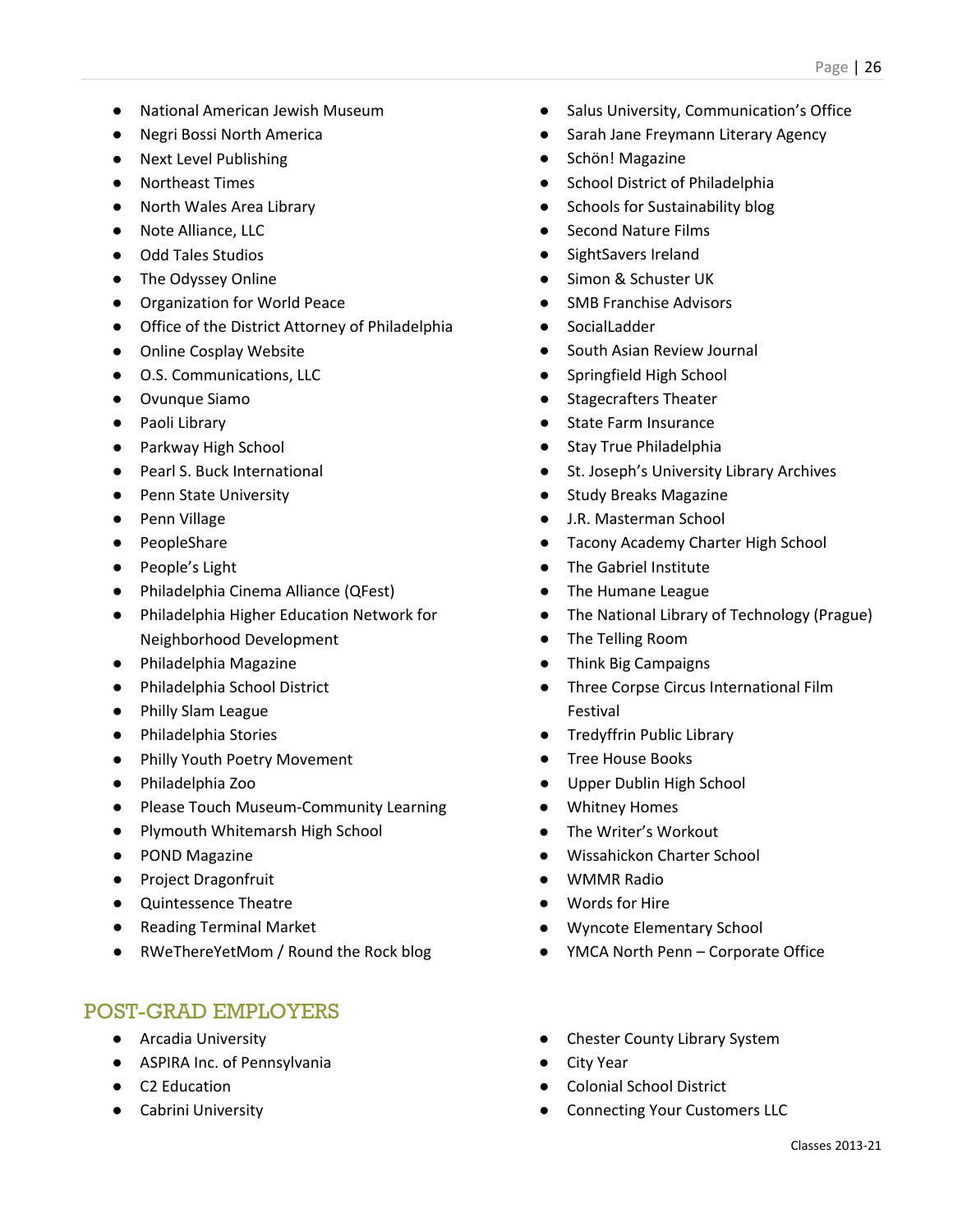- Diamond Comics Distribution
- Doane University
- Eclipse Lit
- ELEDLIGHTS
- Extensis Group
- Family Design Resources
- FlockU
- Hartford Steam Boiler
- Huntington Learning Center
- ICON plc
- Internet Inspirations
- J&K Field Services
- Kensington Management Services
- Maine Medical Center
- MaST II Charter School
- Memorial Sloan Kettering Cancer Center
- Montgomery County Public Schools
- Negri Bossi NA

- Arcadia University
- Clarion University of Pennsylvania
- Drexel University
- Delaware Valley University
- Jefferson University
- School of the Art Institute of Chicago
- Temple University
- Netcarrier Telecom
- OpenSystems
- Pan American Academy Charter School
- PeopleShare, Inc.
- Sandy Run Country Club
- Scribe, Inc.
- Sewanhaka Central High School
- Silver Bay YMCA
- University of Massachusetts
- University of Pennsylvania, OncoLink at the Perelman Center
- The Walt Disney Company
- Walgreens
- WebFX
- WHYY
- Wissahickon Charter School
- Yarrington Mills Corporation
- YMCA of the Rockies
- University of Alabama
- University of College Dublin
- University of Massachusetts
- University of Pittsburgh
- University of South Florida
- West Chester University
- Wilkes University, Creative Writing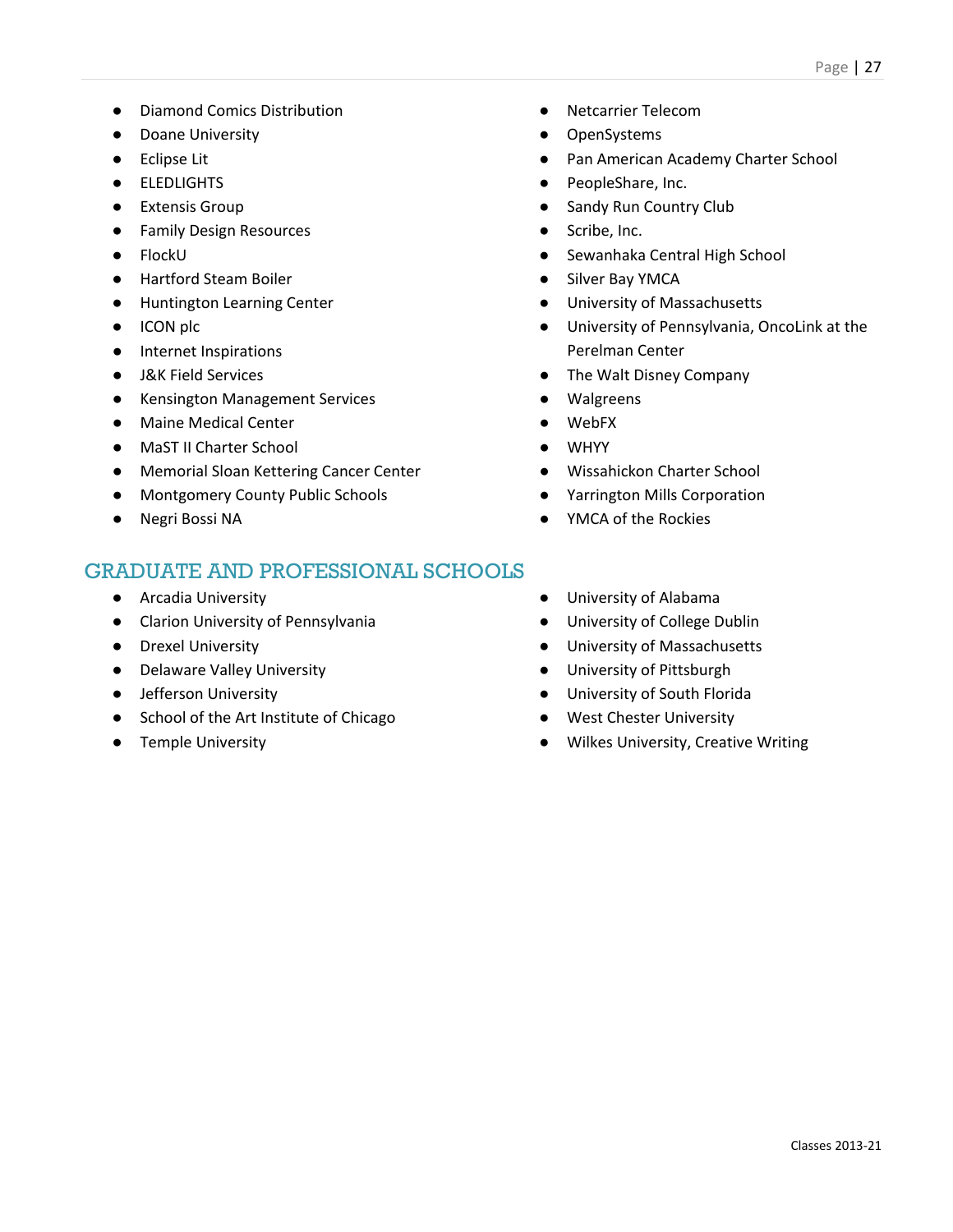# Fine Arts Career Outcomes

### INTERNSHIP EMPLOYERS

- **Abington School District**
- Act II Playhouse
- AD Creative
- Alkemy-X (London)
- Amanda Nisbet Design
- American Signature Furniture
- Annie Hosfeld Photography
- Arcadia Archives
- Arcadia Art Department
- Arcadia Exhibitions
- Arcadia University
- ARC Exhibition Program
- Arcadia University Art Gallery
- Art Entrepreneurship
- Art Machine Productions
- The Art of It
- Art Partnership, Inc.
- **Bario Neal Jewelry**
- The Barnes Foundation
- Basic Bananas
- BDP International, Inc.
- Betsy Casañas- A Seed on Diamond Gallery
- Big Picture Alliance
- Brandywine River Museum of Art
- Borrelli's Chestnut Hill Gallery
- Boy Scouts of America
- BuildaBridge International
- Callaghan Interior Design
- Cape Eleuthera Institute
- Caresalus Internal Medicine Company
- Carnegie Museum of Natural History
- CBS News London
- Center for Emerging Visual Artists
- Children's Hospital of Philadelphia
- Choice Marketing
- Chubb Insurance
- **CI Solutions**

### OFFICE OF CAREER EDUCATION **BRIDGE FROM COLLEGE** to Career Success



- City of Philadelphia Mural Arts Program
- The Clay Studio
- **CSS Industries**
- DC Interiors
- **Diane Bishop Interiors**
- Down 2 Earth Interior Design
- **Ealing Studios**
- **Evaluate for Change**
- The Foreign Exchange
- **FringeArts**
- **Geoffrey Mac**
- Georgia State Games
- Germantown Friends School
- **Glass Entertainment Group**
- **GlaxoSmithKline**
- **Glenside Elementary**
- Glenside Free Library
- Great Valley Publishing Company
- The HAMELS Foundation
- **Hopetoun House**
- **Hornercom**
- HT Pixels (Tak Takei)
- Institute for Application of Geospatial Tech.
- I-G Creative
- Inspired by Design
- Jamar Nicholas Studios
- Jarrettown Elementary School
- Johnson & Johnson
- Kolber Advertising
- La-Z-Boy Furniture Galleries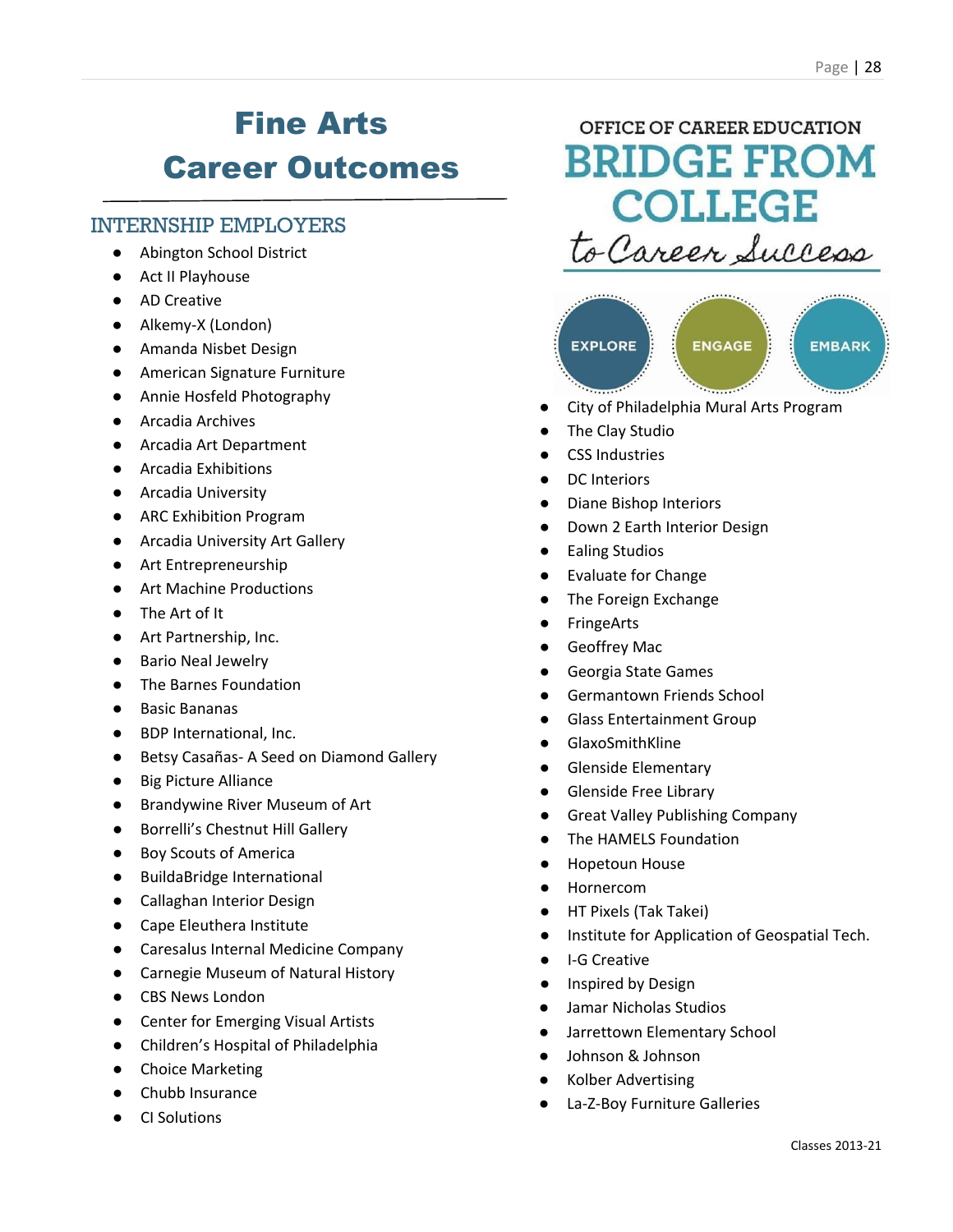- Lancaster Galleries
- LeFrak Organization
- The Literati Cafe
- LumenOptix, LLC
- Malvern School of Blue Bell
- Mambo Sprouts
- Michener Museum
- Monkey Boys Productions
- Montgomery County Community College
- MossRehab at Elkins Park (Main Campus)
- Motion Heads
- My Brother's House Men's Shelter
- National Basketball Association
- Nxtbook Media
- Old York Road Historical Society
- Olen Hsu
- Palazzo Sorbello House Museum
- Penguin Random House
- Pennbrook Middle School
- Pennsylvania Academy of the Fine Arts
- Philadelphia City Hall
- Philadelphia Film Society
- Philadelphia Mural Arts
- Philadelphia Museum of Art

- A Step Up Academy
- Ace Designs
- All New York Appraisals
- Almo Corporation
- Apple, Inc.
- Arcadia University
- Auto Direct Cars LLC
- Body Gems
- Brilliance Media
- Brush With the Law
- Calvary Christian Academy
- CCL Label
- Coalition for Christian Outreach (CCO)
- DMW Direct
- Eisenhauer Gallery
- The Franklin Institute
- Freedom Mortgage
- Philadelphia Soul
- Raytheon Company
- **Renfrew Center**
- **Rotwein and Blake**
- Sabre Systems
- Sandy Run Middle School
- Scared of My Shadow, LLC.
- Shawmont School
- Solid Products, Inc.
- Southeastern Pennsylvania Symphony Orchestra
- St. Barnabas School
- St. Gabriel School
- Susquehanna Art Museum
- Teva Pharmaceuticals
- Thomas Fitzwater Elementary School
- Touchstone Gallery
- United Way of Long Island
- University of Pennsylvania
- Walt Disney World
- WaterWorks Restaurant & Lounge
- Wharton Esherick Museum
- **Winifred Lutz**
- Zumbach Electronics
- Freelance Graphic Designer
- **Gaba Corporation**
- Good How Are You Records
- The Inkwell
- The Institute of Contemporary Art/Boston
- Laurel Hill Cemetery
- LocoMag
- Morris Arboretum
- The Philadelphia Photo Art Center
- **Res Artis**
- Sanford Mainers, Inc.
- Scared of My Shadow
- Scully Company
- The Uncorked Artist
- University of Pennsylvania
- **Vox Populi**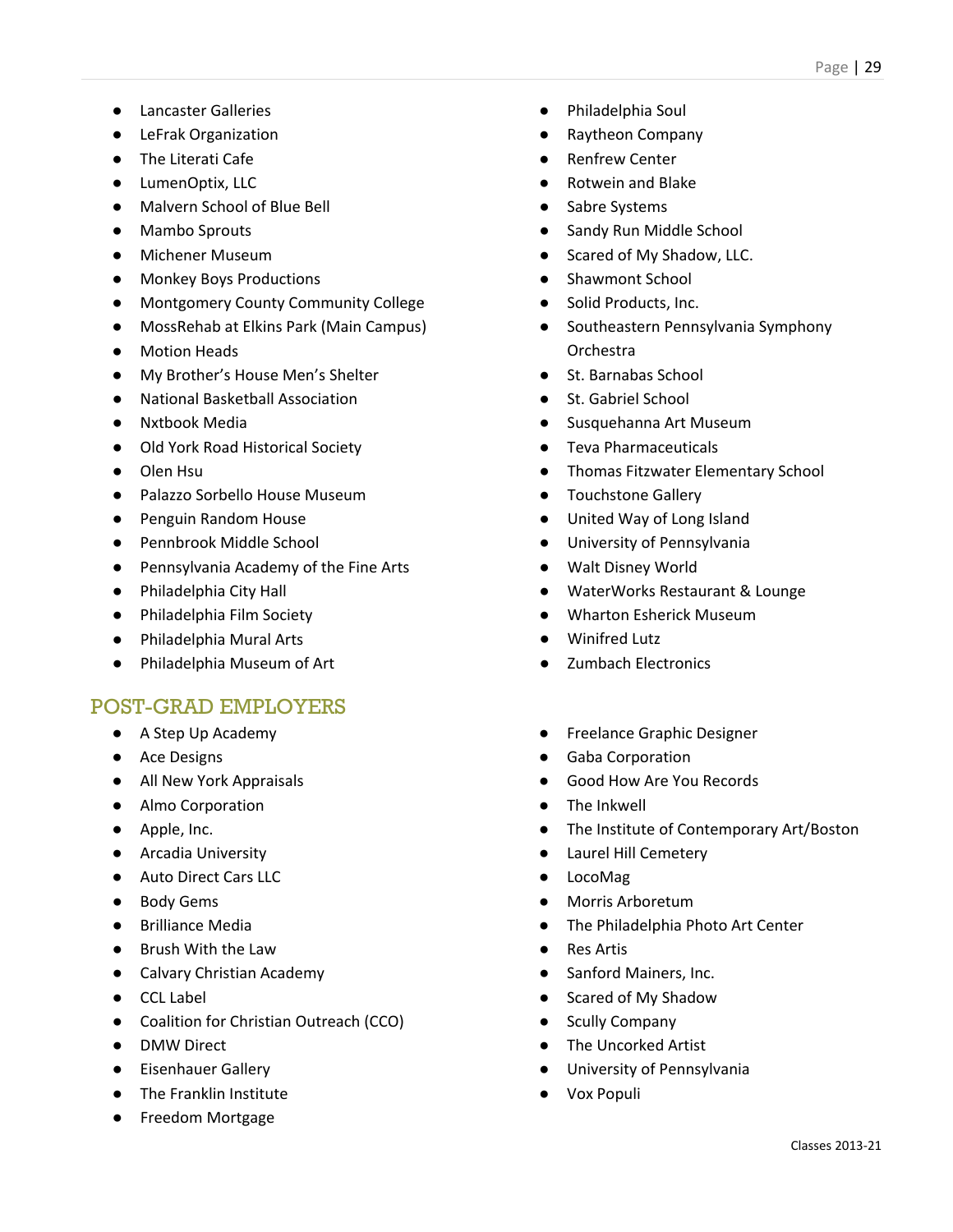- Arcadia University, Student Teaching Program
- Arcadia University, Art Education Certification
- Drexel University
- School of Visual Arts
- Seton Hill University
- Moore College of Art & Design
- MUD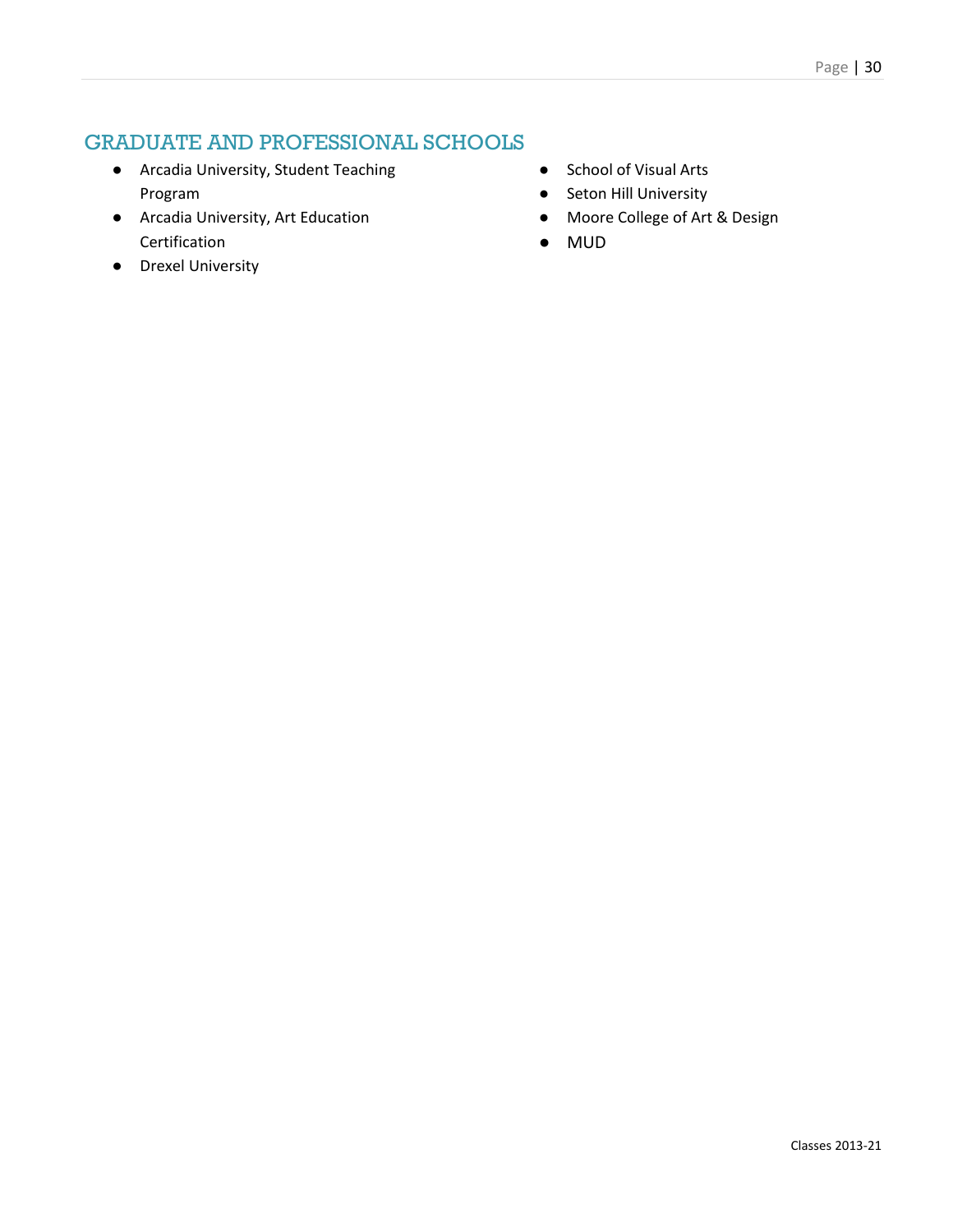### Global Media Career Outcomes

### INTERNSHIP EMPLOYERS

- AEG Live
- All Relevant Radio
- Arcadia University
- Asia Art Initiative
- Basic Home Infusion
- Big Picture Alliance
- Big Talent Group
- Biondo Creative
- Blow PR
- Breadshare Bakery
- Breakthru Radio
- Bringing Hope Home
- Broad Street Music Group
- Campus Philly
- .Cent Magazine
- Ceisler Media & Issue Advocacy
- Changing the Present
- The Chapman Foundation
- The Charge Station
- College Fashionista
- Cup of Soul Hip Hop Show
- Davis Physical Therapy & Sports Rehab
- DDCworks
- Defense Logistics Agency Troop Support
- The Discoveries Of
- Disney College Program
- Fame House
- Forge Recording Studio
- The Franklin Institute
- Friends of Cheltenham Community Tennis
- Frock Paper Scissors
- The Gabriel Institute
- George Gee Swing Orchestra
- George Gee Music International
- Glass Entertainment Group
- Grandparents.com
- Grid Magazine
- The Hamels Foundation
- **Headstrong Foundation**
- Henkels & McCoy
- The Humane League
- **iHeartMedia**
- Industry All Access
- International House
- **Keystone Pictures**
- Kieserman Media
- **Kolber Marketing**
- **LocoMag**
- Make Film Do Good
- **Mitzvah Circle Foundation**
- Mount Saint Joseph Academy
- **NinoBrand**
- Outward Bound Trust
- Penn Mutual
- Philadelphia Animal Welfare Society
- Philadelphia Asian American Film Festival
- Philadelphia Folksong Society
- Philadelphia Zoo
- Pink Eagles Storm Productions
- **Ouirk Books**
- **QUT Gasworks Studios**
- R. Couri Hay Creative Public Relations
- Safety Works, LLC
- Salus University
- Scribe Video Center
- **Showtime Networks**
- Skai Blue Media
- St. Joseph's Preparatory School
- Suburban Life Magazine
- Termite Television Collective
- The Thread Podcast
- TooMuch Info
- The Syndicate
- Trans World Radio (TWR)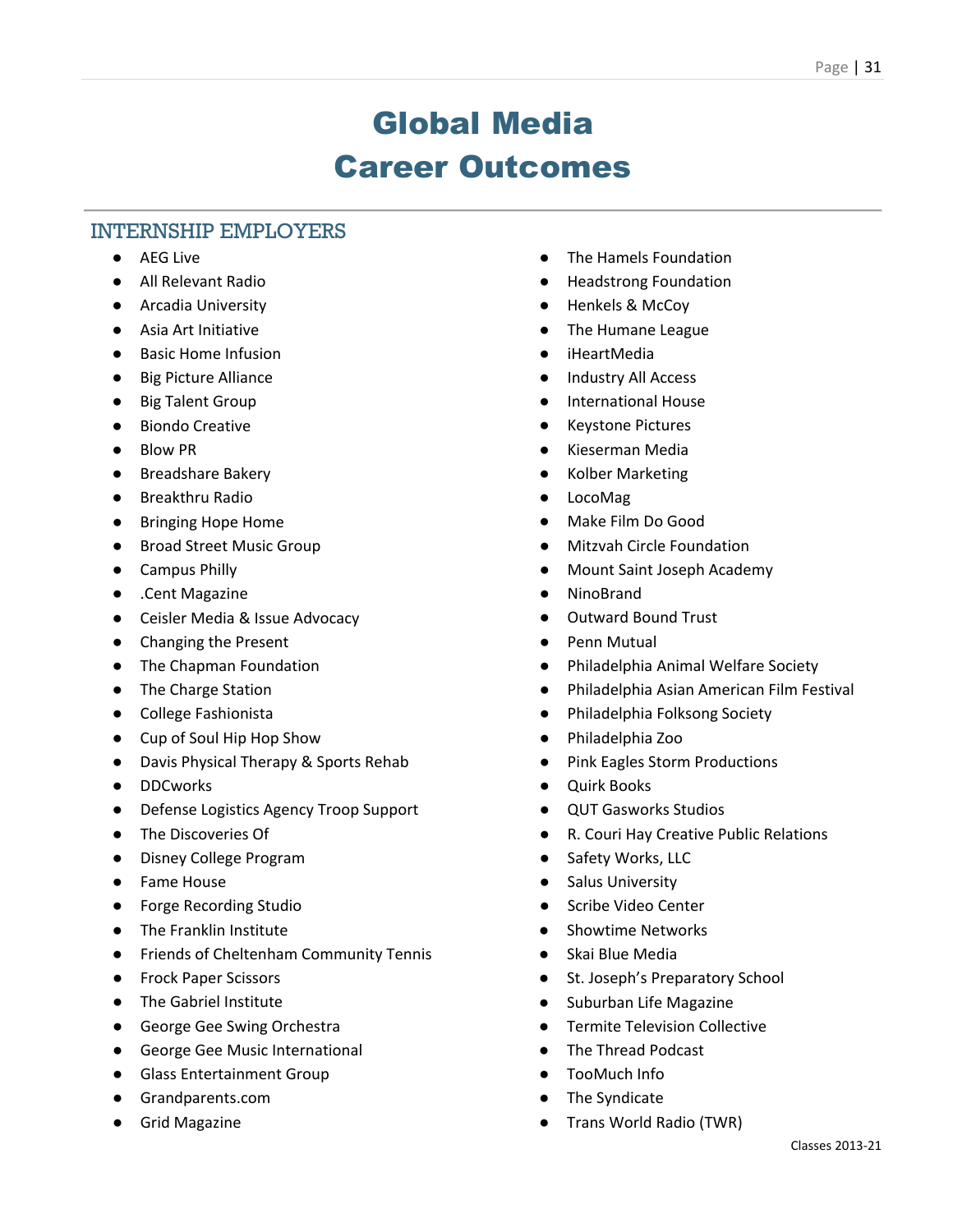- TVLine
- The Velvet Lily
- Vizion Group PR

- Forge Recording
- Global Giving Foundation, Inc.
- Harmelin Media
- Keystone Pictures
- LOBO
- Locum Leaders
- MediaMark Spotlight
- Naj Danz Productions
- Nate Sherer Video Productions
- Witty Gritty
- WJMS Radio
- Y-NOT Radio
- Paramount
- Philadelphia University
- The Goddard School
- Thomas Jefferson University Hospital
- Viacom
- ZyVersa Therapeutics, Inc.

### GRADUATE AND PROFESSIONAL SCHOOLS

● University of Delaware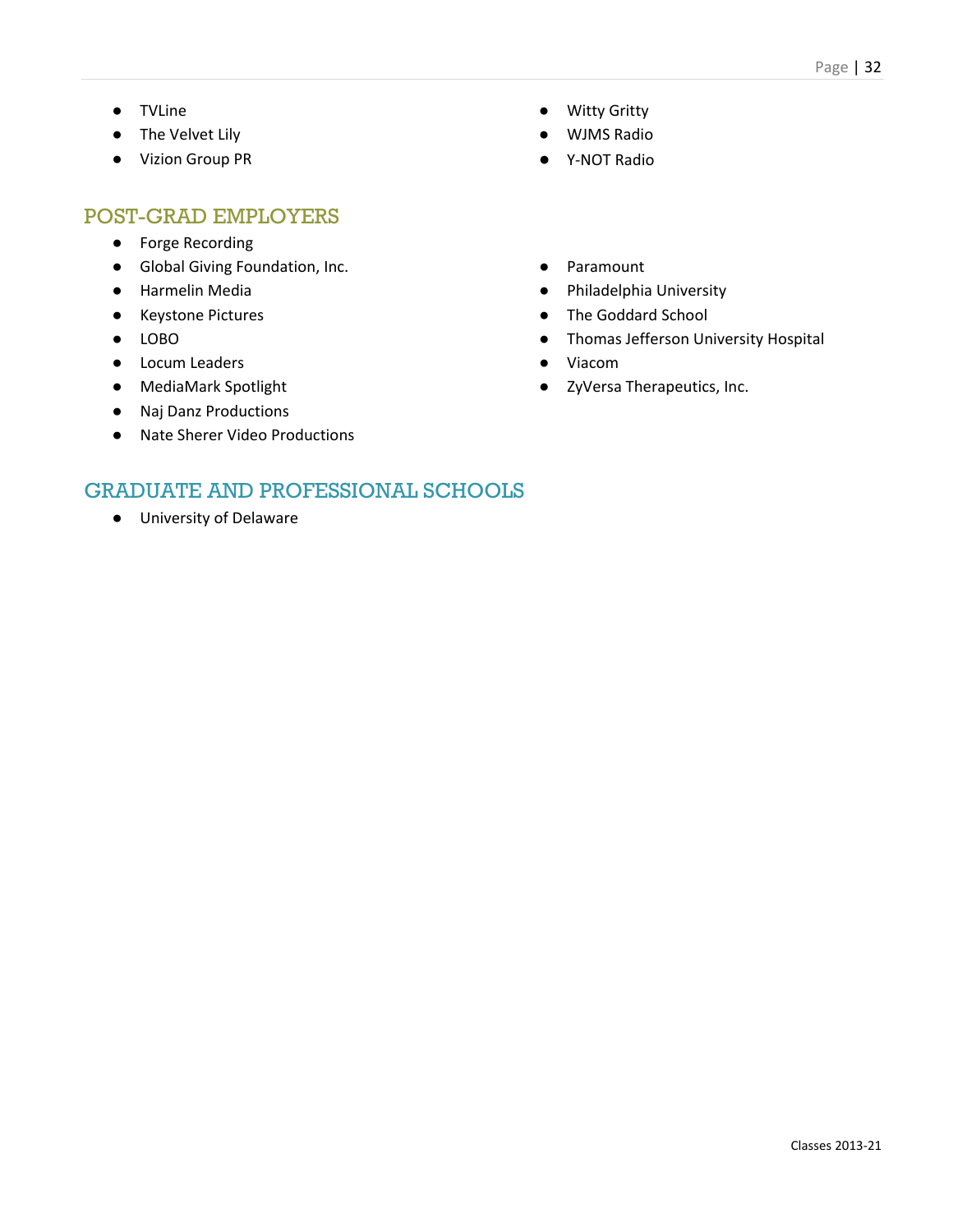### Historical & Political **Studies** Career Outcomes

### INTERNSHIP EMPLOYERS

- Abington Hospital
- Abington Township Police Department
- Abington School District
- A Buon Diritto (Rome, Italy)
- Advancement Via Individual Determination
- Amaya's Place
- American Youth Policy Forum
- Arcadia Exhibitions
- Arcadia University
- Arcadia University, Office of Sexual and Gender Based Violence
- Arch Street Friends Meeting House
- Art and Design
- Association of Diplomatic Studies
- Australian Electoral Commission Parliamentary Internship Program
- Australian Parliament
- Bob Casey for Senate
- Borgo Bello Association
- Brendan Boyle for Congress
- Breakthrough of Greater Philadelphia
- Bureau of Alcohol, Tobacco, Firearms, & Explosives
- Burlington County Office of Emergency Management
- Cedarbrook Middle School
- Cheltenham High School
- Cheltenham Township School District
- Center for Teaching, Learning, and Mentoring
- Chiltern International Clinical Research **Organization**
- City Year Greater Philadelphia
- Cliveden of the National Trust
- Constitution High School

### OFFICE OF CAREER EDUCATION **BRIDGE FROM COLLEGE** to Career Success



- Convergence Center for Policy Resolution
- **The Constitution Project**
- Daylin Leach for Congress
- Delran School District
- Dick's Sporting Goods
- Downingtown Area School District
- Dublin, Ireland Parliament
- Duff and Phelps
- **Dutchess County Public Defender's Office**
- **Education Voters of PA**
- **Elkins Park School**
- **Emergency Management Magazine**
- **Everhart Museum**
- Fair Housing Rights Center of Southeastern Pennsylvania
- The Federalist Society
- Foreign Service Institute- U.S. State Dept.
- Forestburgh Playhouse
- Foundation for Fair Contracting of Connecticut
- **Garber Law**
- **GeneFile**
- Good Shepherd Mediation Program
- Graffiti Theatre Company
- **Grand Rapids Public Museum**
- Greek American Heritage Society of Philadelphia
- Hill Freedman World Academy
- **Historical Society of Pennsylvania**
- **Human Rights Coalition**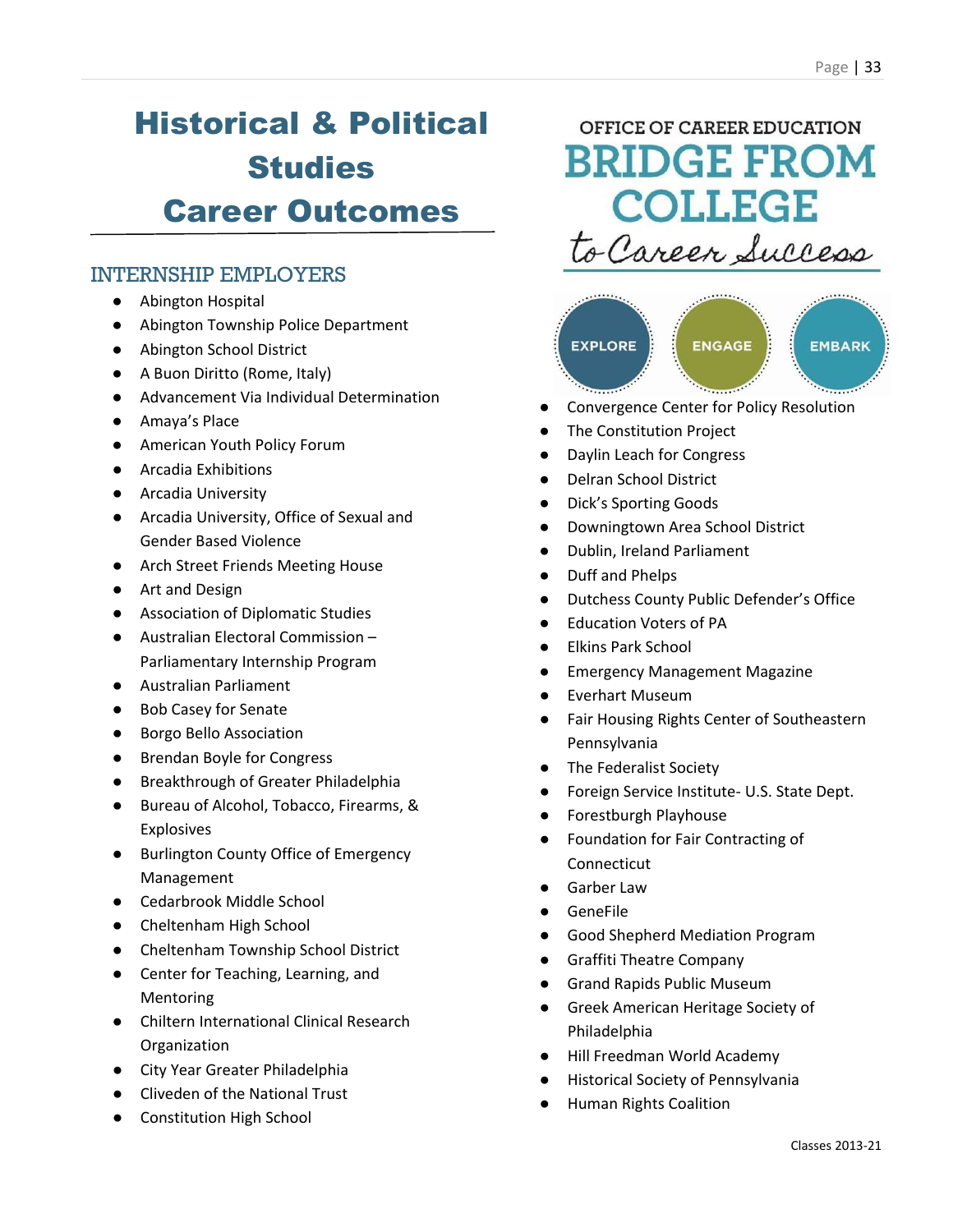- Imagine Global Communications
- Incarcerated Voices
- Inclusive Excellence Scholars and Practitioners
- Independence Seaport Museum
- Innocence Project of Pennsylvania
- The Institute of Modern Russia
- Jacobs & Crumplar
- JEDI Commission
- Jenkintown School District
- Joe Biden for President campaign
- Judge Cerski's Court
- Katz Center for Advanced Judaic Studies
- Kenney for Philadelphia
- Liberty Bell Shrine Museum
- The Mariposa Foundation
- Matthew Pillischer Esq.
- Mayor's Office of Reintegration Services
- Mitzvah Circle Foundation
- Montgomery County District Court
- Montgomery County Sheriff's Department
- Montgomery County District Attorney Detective's Bureau
- Morris County Sheriff's Department
- National Constitution Center
- National Multiple Sclerosis Society
- National Museum of American Jewish History
- Nationalities Services Center
- NextGen America
- Norristown Area High School
- Office of State Rep. Brendan Boyle
- Office of State Rep. Steve McCarter
- Office of the District Attorney of Philadelphia
- The Oireachtas
- Orange County Historian's Office
- The Organization for World Peace
- Paul Hetznecker, Attorney at Law
- Peace Corps
- Pennsbury Manor
- Pennsylvania Association for Justice
- Pennsylvania Bar Association
- Pennsylvania Democratic Party
- Pennsylvania Department of State Finnegan Foundation Intern
- Pennsylvania House of Representatives
- Pennsylvania Office of Attorney General
- Peter Wentz Farmstead Society
- Philadelphia Coalition Advocating for Public **Schools**
- Philadelphia District Attorney's Office
- The Philadelphia Project
- Philadelphia Republican Party
- Philadelphia Union
- Phoenixville Area High School
- Phoenixville Emergency Operations Center
- Police Athletic League of Philadelphia
- Preservation Worcester
- Public Defender's Office
- The Odyssey Online
- Quattrone Center for the Fair Administration of Justice
- Reading Fightin Phils
- Rebecca Smith Campaign
- **Regional Housing Legal Services**
- **Republican Party**
- Research assistant
- Richboro Middle School
- Sandy Run Middle School
- School District of Philadelphia
- Schools for Sustainability
- Scottish Parliament
- Senate of Pennsylvania
- Senator Robert P. Casey Jr.
- St. Luke's
- St. Stephen's International School (Rome)
- State Representative Matt Bradford
- The Stoogeum
- Swenson Arts & Technology High School
- Thornridge Community Church
- U.K. Conservative Party
- U.K. Parliament
- **United Nations**
- United States Congress
- United States Department of State
- United States House of Representatives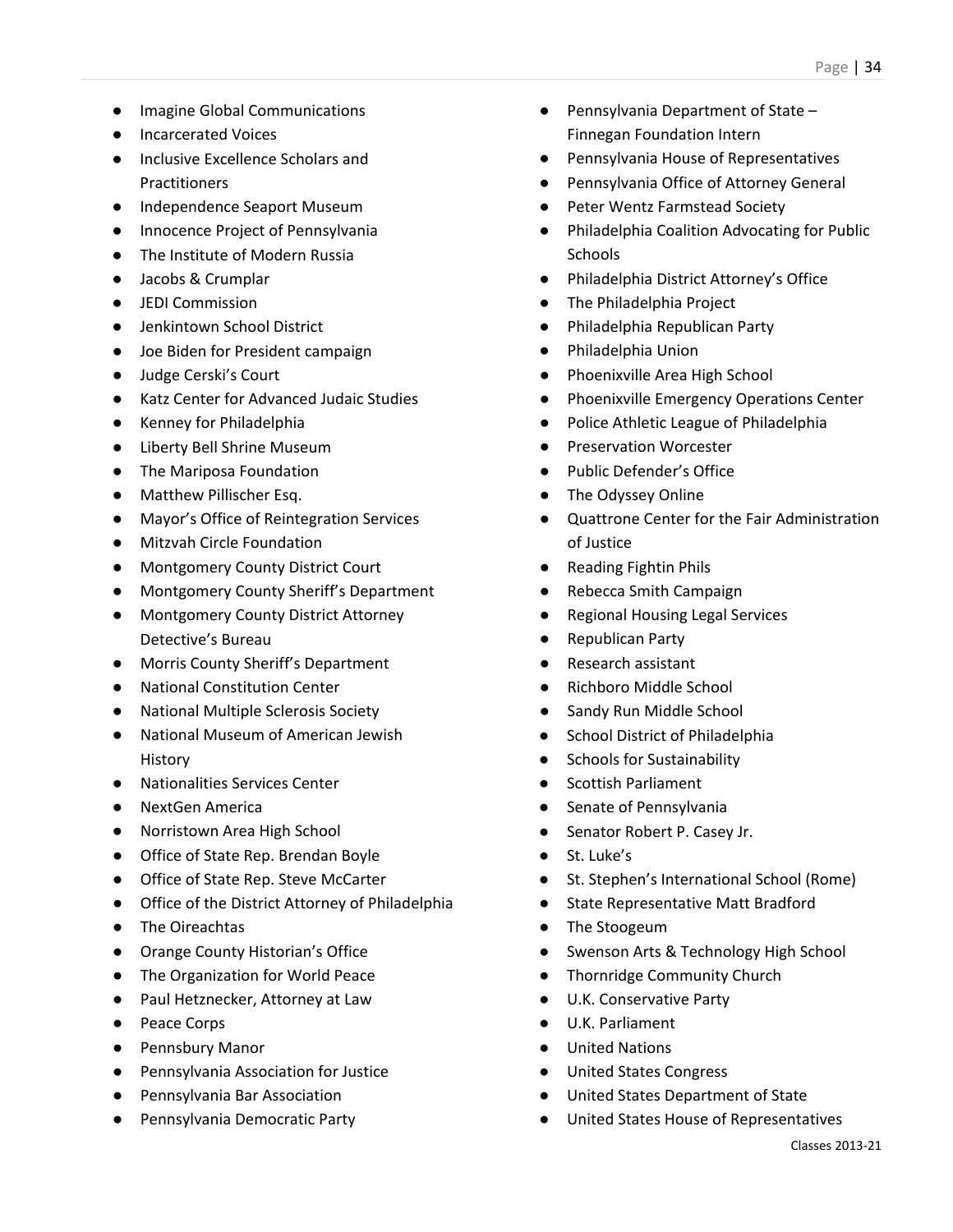- United States Liability Insurance
- United States Marshals Service
- United States Postal Inspection Service
- United States Senate Committee on Finance
- Upper Dublin School District

- A and G Management
- Aerospace Industries Association
- After School Activities Partnerships
- American Civil Liberties Union
- Arcadia University
- The Artcraft Group
- Crozier Fine Arts
- Asplundh Tree Expert Co
- Avis Budget Group
- Avon Borough Administrative Office
- Avon Public Works Department
- Bahuriak Law Group
- Battleship New Jersey
- Bennett, Bricklin, and Saltzburg, LLC
- Celebrity Cruises
- Center for European Policy Analysis
- Charles Koch Institute
- City Year Philadelphia
- Close Up Foundation
- Confidential
- Coventry First
- Ditech Financial LLC
- Eastern State Penitentiary Historical Site
- EF English First
- ENR Contracting
- Federal Emergency Management Agency
- Foundation for Fair Contracting of Connecticut
- Franklin Towne Charter High School
- Gate 1 Travel
- Germantown Friends School
- Gill & Associates
- Govolution, LLC
- **VITA Education Services**
- Volunteer Ireland
- Wissahickon Charter School
- Women's Opportunities Resource Center
- World Affairs Council of Philadelphia
- IEO
- Institute for Advanced Study
- **Kelly Educational Staffing**
- Lattitude Global Volunteering
- Law Offices of Andrew O'Shea
- **Luminer Converting Group**
- Maureen Madden State Representative Campaign
- Milestone Academy
- Montgomery County, PA
- Montgomery County Young Democrats
- Morgan and Atkins, PLLC
- Morgan and Morgan, PC
- **NextGen America**
- PA CareerLink
- Peace Corps
- Pennsylvania Senate Democratic Campaign Committee
- Prima Law Group
- **Princeton Strategies**
- Public School System in Virginia
- Royal Caribbean
- Sesame Place
- Simon and Simon Law Firm
- The Walt Disney Company
- Wharton Esherick Museum
- The Woodrow Wilson International Center for Scholars
- Upper Dublin School District
- US Department of Army
- US Department of State
- Vanguard Charitable
- **Vertical Screen**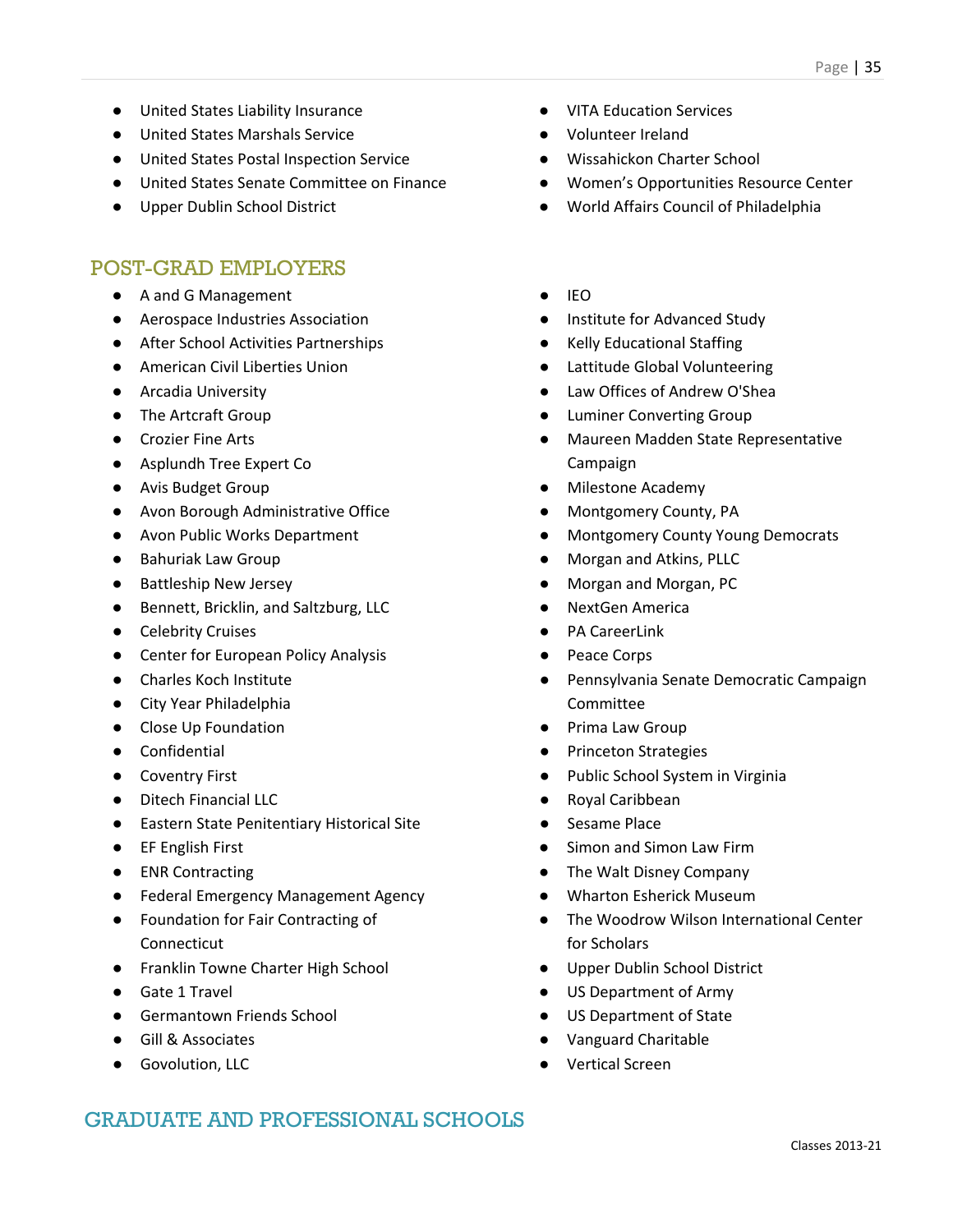- Anglo American University
- Arcadia University Education
- Arcadia University IPCR
- Columbia Law School
- Cornell Law School
- Arizona State University, Homeland Security and Emergency Management
- Boston College
- CUNY School of Professional Studies
- Drexel University, Kline School of Law
- Fairleigh Dickinson University
- **Florida International University**
- George Mason University
- George Washington University, M.A. International Affairs
- Goldsmiths University of London
- James Madison University
- La Salle University
- New York University, M.A. Education
- Rutgers University, Master of Arts in Public Administration
- Simmons College School of Library and Information Sciences
- Saint Joseph's University
- **Syracuse University**
- St. John's University
- Temple University
- The University of the Arts
- University of Chicago
- University of Chicago, Center for Middle Eastern Studies
- University of Dayton
- University of the Arts
- Villanova University, Charles Widger School of Law
- West Chester University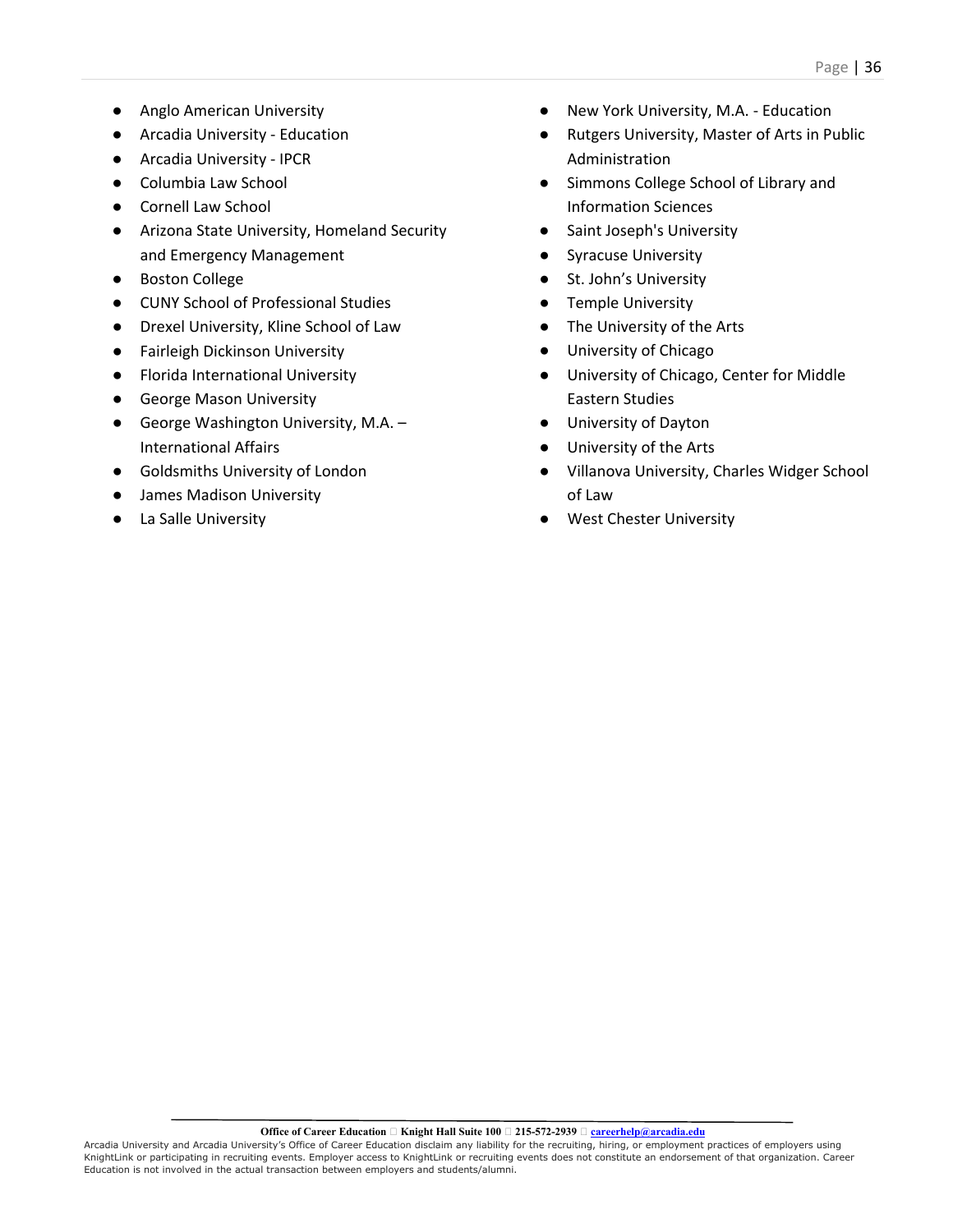### Healthcare Administration Career Outcomes

### INTERNSHIP EMPLOYERS

- Able Mind and Body Home Care
- Abington Memorial Hospital
- Abington-Lansdale Hospital
- Active Day
- Acts Retirement Life Communities
- AO Orthopedics
- Apple PT
- Arcadia University
- Artis Senior Living Huntingdon Valley
- Ascension St. Mary's Hospital
- Atlantic Health Network
- Atlantic Physical Therapy
- AstraZeneca
- BAYADA
- BeatCancer.org
- Belmont Behavioral Hospital
- Capital Health Systems Hospital
- The Carney Group
- Cherry Tree Cancer Center
- The Children's Hospital of Philadelphia
- Comcast Spectacor-Philadelphia Flyers
- Compassus Hospice and Palliative Care
- Delaware Psychiatric Center
- Drayer Physical Therapy Institute
- Easter Seals
- Englewood Hospital and Medical Center
- Excel PT
- The Eye Institute of Salus University
- Farmingdale Physical Therapy West
- Fox Chase Cancer Center
- Freehold Physical Therapy
- Genesis Healthcare
- GeoBlue
- Girls on the Run
- Grandview Medical Center
- Gold Medal Physical Therapy
- Golden Age
- Hackensack-Meridian Health Network
- Hackensack University Medical Center
- Hatboro Physical Therapy
- Health Advocate
- Holy Redeemer Hospital
- Hospital of the University of Pennsylvania
- Inspira Health Network
- Integrated Physical Therapy
- JCR Physical Medicine Group
- Johnson & Johnson Healthcare Systems
- Kieserman Media
- KleinLife, Montgomery County
- Lankenau Medical Center
- Lansdale Hospital
- **Lehigh Valley Hospital**
- Lima Estates
- **Living Branches**
- **Lupus Foundation of America**
- MAK Healthcare
- Make-A-Wish Foundation
- The Medicine Group
- **Memorial Sloan Kettering Cancer Center**
- **Meyer Chatfield**
- **Mitzvah Circle Foundation**
- Montgomery County Rehab. & Sports Therapy
- Moorefield's Eye Charity (London, UK)
- **Multicare Plus**
- **MossRehab**
- NextGen
- Northeast PT Associates
- NovaCare Rehabilitation
- NYC Department of Health and Mental Hygiene
- Pediatric Medical Associates
- Penn Homecare and Hospice Services
- Penn Medicine Lancaster General Health
- Petrosky Physiotherapy and Performance
- Phoebe Wyncote Home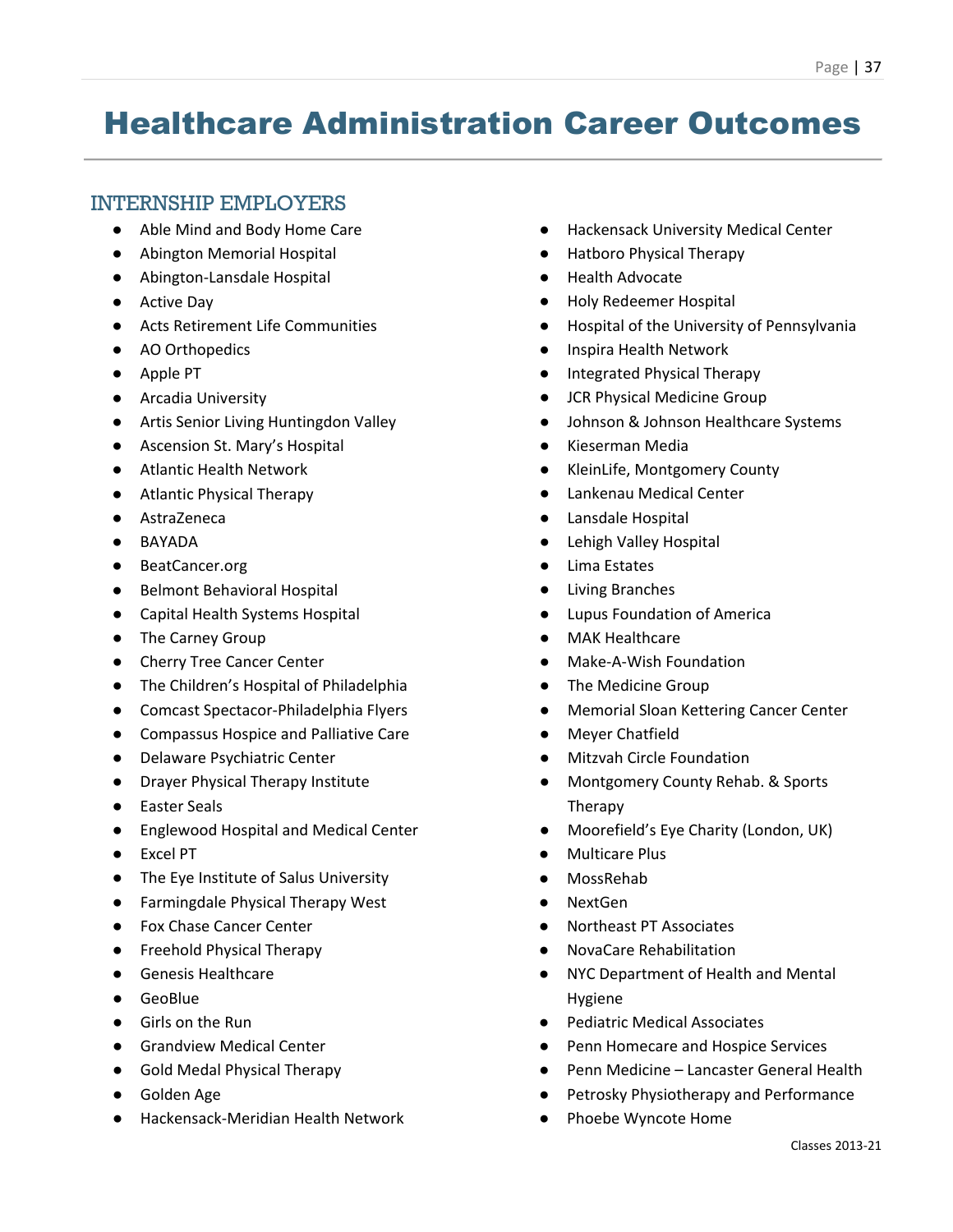- The Physical Therapy and Wellness Institute
- Portolese Family Chiropractic
- Pottstown Memorial Medical Center
- Power of the Patient Project
- Premier Home Care
- ReminderMedia
- RobertWood Johnson Hospital
- Rothman Institute
- Rydal Park
- Salisbury Behavioral Health
- Salus University
- Senior Care of Chestnut Hill
- Shore Medical Center
- Sierra Oaks of Bensalem
- St. Clare's Hospital

- Acts Retirement Community
- AmeriHealth Caritas
- Arcadia University
- Artis Senior Living Huntingdon Valley
- ATI Physical Therapy
- Atlantic Health
- BCM International
- Brandywine Living
- BrightStar Care of Collegeville
- Centers for Disease Control and Prevention
- Center for Healing
- Chase
- Compassus Hospice & Palliative Care
- Comprehensive Sports Care Specialists
- Consilium
- Crothall Healthcare
- CVS/Pharmacy
- Davita
- Delaware Psychiatric Center
- Genesis HealthCare Corporation
- GeoBlue
- Guadalupe Center
- Hamilton Physical Therapy Services
- Health Advocate
- HMP Communications
- St. Luke's Hospital
- St. Luke's University Health Network
- Summit Medical Group
- Superior Court of New Jersey
- Teen Uprise
- Temple University
- Temple University Hospital
- Universal Health Services
- Virtua
- Visiting Angels
- Warman Home Care
- The Washington Center
- Wellness Institute
- Willow Grove Physical Therapy
- Hunterdon Pediatric Associates
- **IMA Consulting**
- **Living Branches**
- **Main Line Health**
- Make-A-Wish
- **Maxim Healthcare Services**
- **Memorial Sloan Kettering Cancer Center**
- MMIT
- Montgomery County Health Department
- Moss Rehabilitation
- Nantucket Cottage Hospital
- NextGen Healthcare
- Northern Ophthalmic Association
- NovaCare Rehabilitation
- **NYU Langone Medical Center**
- OpenSystems
- **Orthofix**
- Penn Medicine
- Portolese Family Chiropractic
- Power of the Patient Project
- PPD
- Princeton Engineering Services, PC
- Quality Healthcare Services
- **Radiology Affiliates Imaging**
- **Revint Solutions**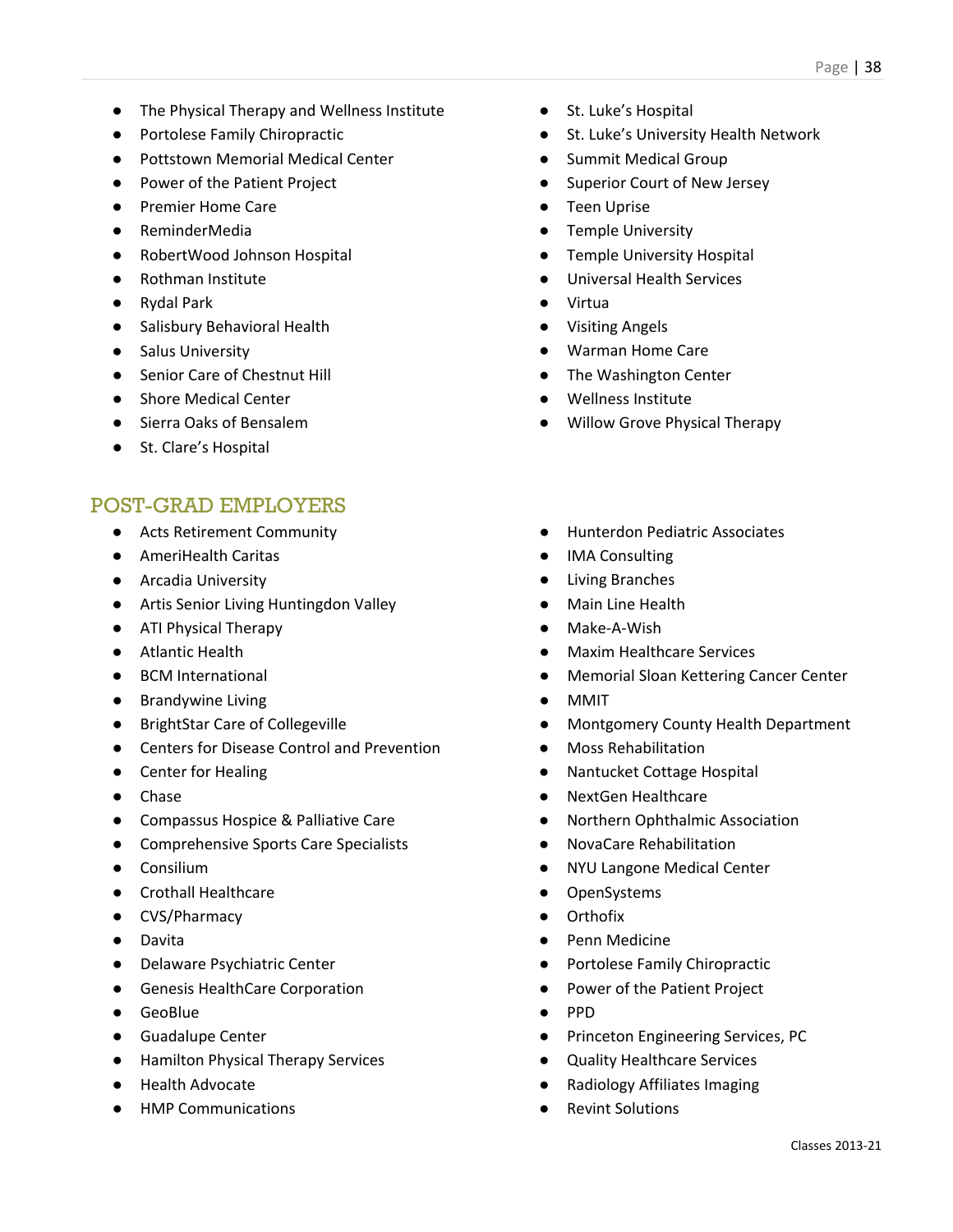- The ROI Companies
- Sabre Systems, Inc.
- SightLife
- Signet Health
- Sloan Kettering Cancer Center
- Summit Medical Group
- TD Bank
- Temple Jeanes Hospital
- Therasport Therapy
- The Physical Therapy and Wellness Institute
- Urban Land Institute
- US Medical Staffing Inc.
- Velocity Chiropractic and Sports Rehab
- Viacom
- Warman Home Care
- Wayne Moving and Storage
- Wissahickon Physical Therapy
- Xcelerate Physical Therapy

- Arcadia University, Doctorate of Physical Therapy, Physician Assistant
- Columbia University
- Drexel University
- Duke University
- George Washington University
- Georgia Southwestern University
- La Salle University
- Messiah College
- Rutgers University
- Salus University
- Slippery Rock University
- St Joseph's University, Health Administration/Health Education
- Temple University
- Valencia College
- West Chester University
- West Virginia University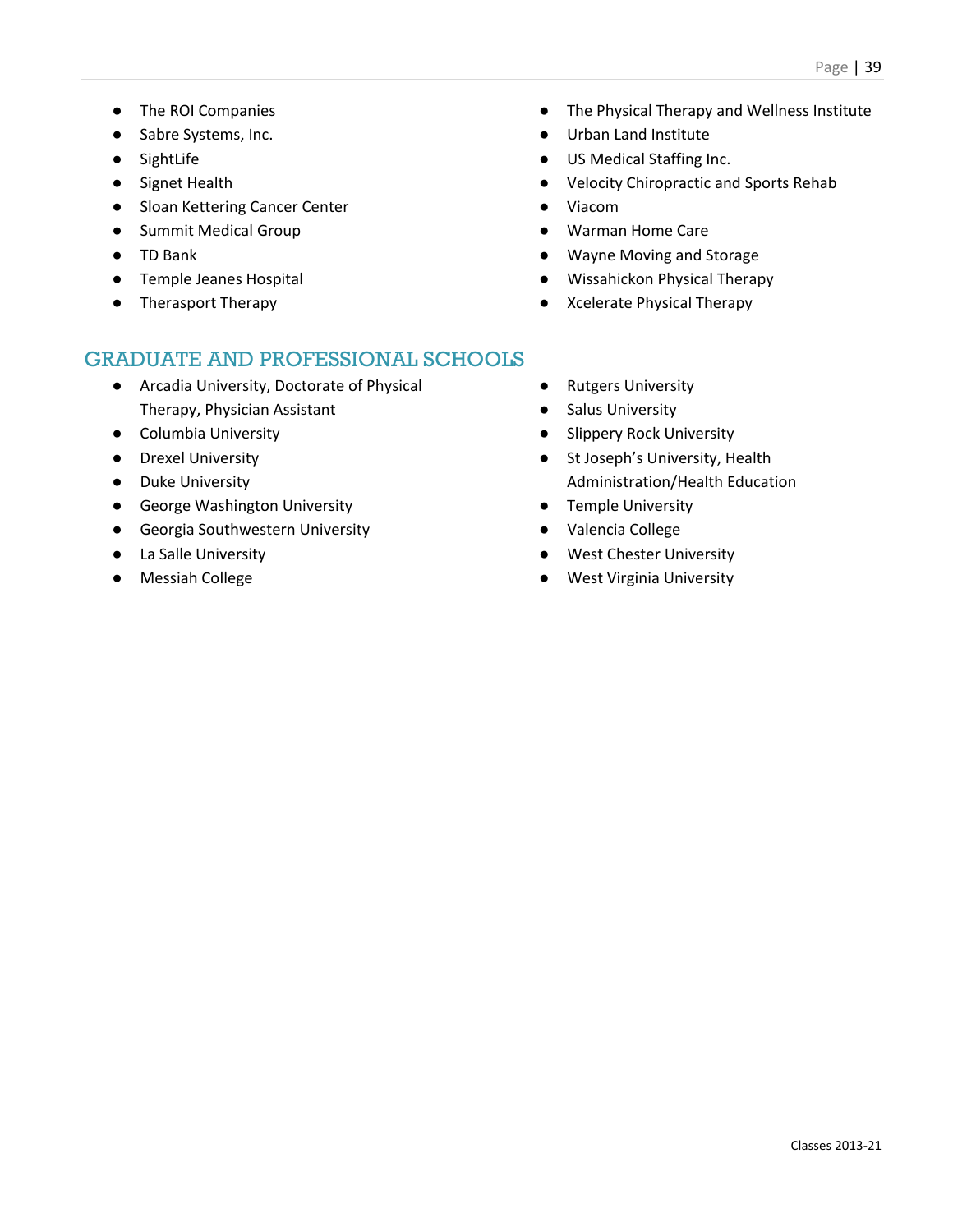# International Studies and Foreign Language Career Outcomes

### INTERNSHIP EMPLOYERS

- A Buon Diritto (Rome, Italy)
- ADAPT
- Adults with Developmental Disabilities
- Aflac
- Alfanar Venture Philanthropy
- Allied Integrated Marketing
- Amazon Conservation Association
- The American Investigative Society of Cold Cases (AISOCC)
- American Jewish Committee
- American Library (Paris)
- AmeriCorps
- Amnesty International
- Angel- Zoe Foundation
- Animal Care and Control Center of Philadelphia
- Arcadia University
- Arcadia University Office of Study Away
- Archaeology Scotland
- Asian Arts Initiative
- ASPIRA Association
- BAE Systems
- Bibliotheques Sans Frontieres
- Bob Casey for Senate
- British Parliament, Labour Party
- Building 21
- Carpe Global
- Casa Scalabrini
- Central Afghanistan Welfare Program
- Centro Raccontami
- Cheltenham School District
- CHOICE
- Clinica Legale
- Colegio Cristo de la Yedra

### OFFICE OF CAREER EDUCATION **BRIDGE FROM COLLEGE** to Career Success



- Colegio Pú blico Jose Hurtado
- Community Volunteers in Medicine
- The Compass
- Critical Languages Scholarship Program
- Dress for Success
- EarthRights International
- Edelman Australia
- **Eisenhower Fellowships**
- Embassy of the Islamic Republic of Afghanistan in Tokyo, Japan
- **Elysium Marketing Group**
- **Ezerus**
- Faculty Sponsored research
- **Fastenal**
- FederaciÃ<sup>3</sup>n Empresarial Toledana
- Federal Bureau of Investigation (FBI)
- The Foreign Policy Research Institute
- French American Chamber of Commerce
- GALAEI
- **GeoBlue**
- Glenside Elementary School
- Global Arena
- Global Scribes Inc.
- Grace in the Mud, Inc.
- **Gravers Lane Gallery**
- The GREEN Program
- **GuardiCore**
- **Gubernatorial Foreign Affairs**
- **Highland Support Project**
- Hotel La Morada Puebla, México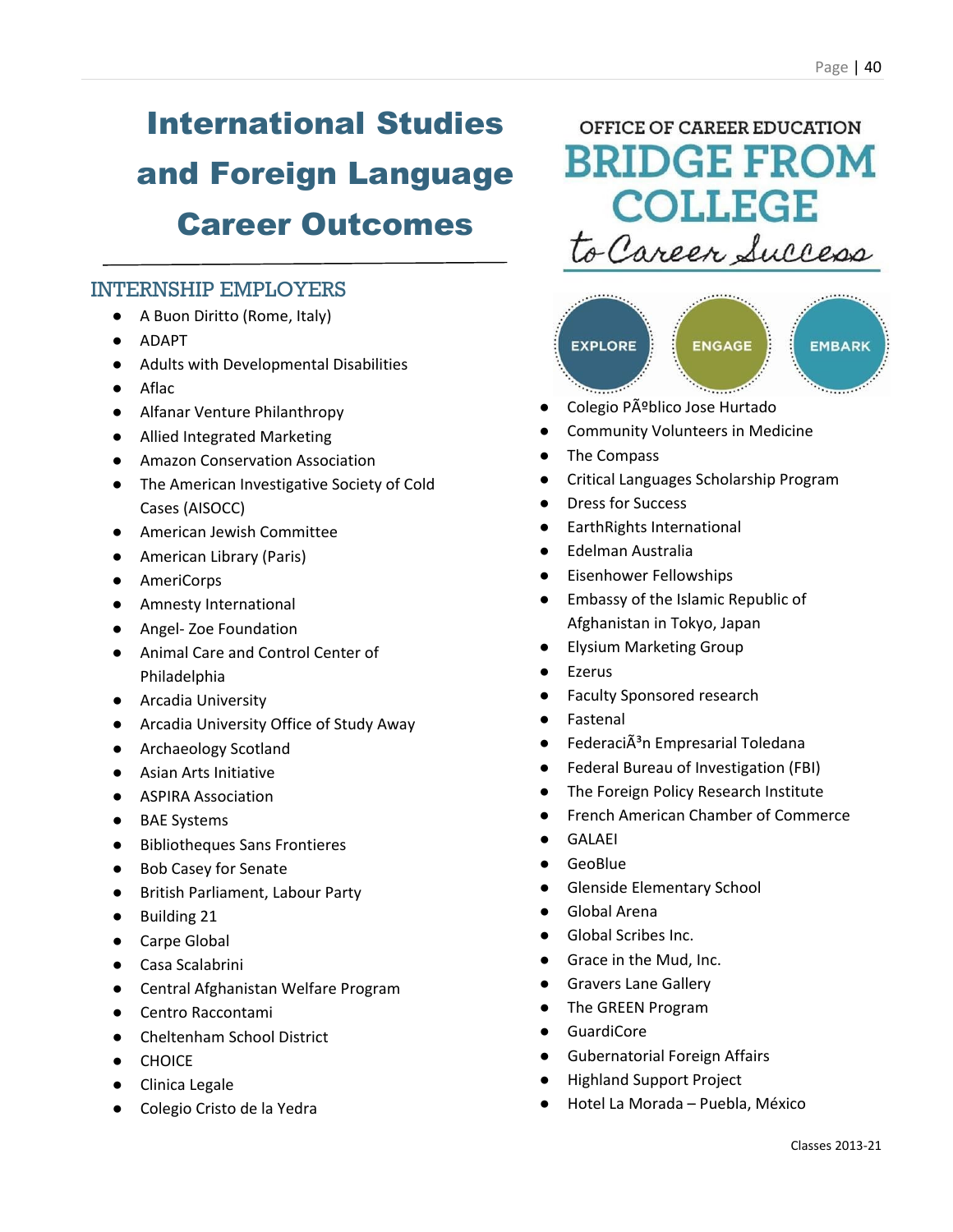- House of Representatives
- Human Connections
- Human Rights and Law Defenders
- Incarcerated Voices
- Institute for Policy Studies
- InterFaith Conference of Metropolitan Washington
- Italian Red Cross
- Jeanne Tompkins Law Offices
- Jenkintown Food Cupboard
- Justice At Work
- Kadir Has University Center for International and European Studies
- Kanagawa Sohgoh High School (Japan)
- Kentucky Refugee Ministries
- La Comunidad Hispana
- Latin American News Digest
- Le Book
- Led by Her
- Lutheran Immigration & Refugee Service
- Manna Project International
- Mingmen English (Beijing)
- Mt. Airy USA
- Muscular Dystrophy Association
- National Association for the Advancement of Colored People (NAACP)
- Nationalities Service Center, Philadelphia
- Nhue Concierge
- Nuclear Disarmament and Security Center
- Orden de los Escolapios
- Organizing for Action
- Overseas Strategic Consulting, Ltd.
- The Peace Center
- Pennsylvania Innocence Project
- Pennsylvania Legislature
- Pennsylvanians for Alternatives to the Death Penalty
- Permanent Mission of Paraguay to UN
- Philadelphia Interfaith Hospitality Network
- Philly Youth Poetry Movement
- Pook & Pook, Inc.
- Post-Conflict Research Center
- President Friedrich Ebert Memorial
- Prince Hall Public School
- Project HOPE
- RESULTS
- Roma Tre Radio
- Roma Tre University
- Rosa U.K. The Fund for Women and Girls
- S.A.F.E. Counseling Program, Inc.
- Saheli
- Santa Juliana Colegio de Educación Infantil y Primaria
- Schools for Sustainability
- Scottish Parliament
- Simply Equal Education
- SISU Capital
- Soroptimist International of the Americas
- Spanish Red Cross
- **State Representative Steve McCarter**
- Step Ahead Thailand
- TD Bank
- The Freedom Hub, Australia
- The Melissa Network, Greece
- Thomas Jefferson University Hospital
- Thomaston Mills
- Tomorrow's Youth Organization
- Tom Wolf for PA
- Tookany/Tacony-Frankford Watershed Partnership
- **Turkish Cultural Center of Westchester**
- UK Parliament
- United States House of Representatives
- United States Liability Insurance
- United States Secret Service
- United States Senate
- Universidad de Granada
- University of Minnesota
- Urban Creators
- Welcoming Center for New Pennsylvanians
- Welcoming The Stranger
- Western Washington University
- **WFP**
- Women's Center of Montgomery County
- Woodrow Wilson International Center for **Scholars**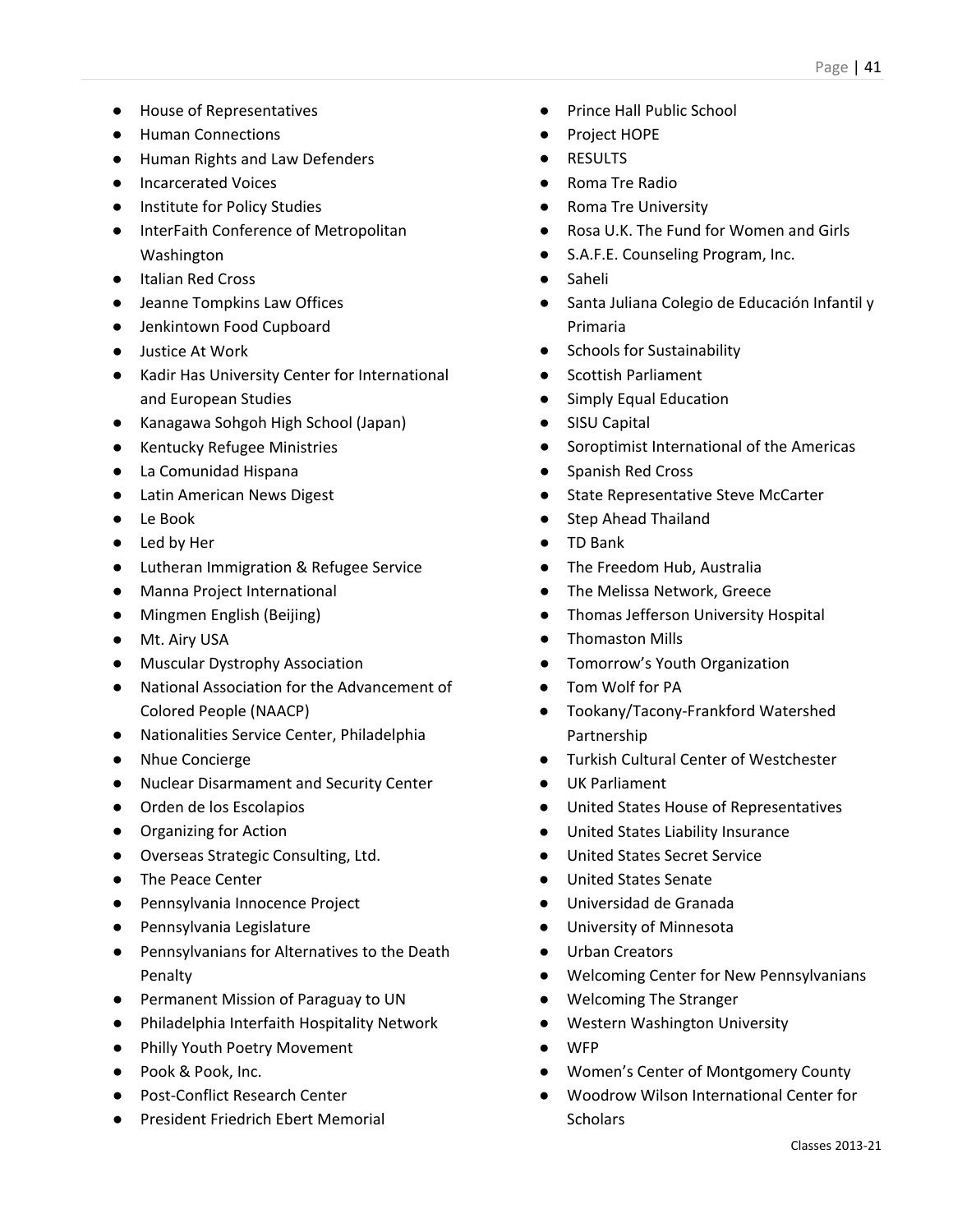- World Affairs Council of Philadelphia
- World Bank Inspection Panel

- 3D Environmental Industries
- ADP
- Allegis Group
- Alliance for Progress Charter School
- American Friends Service Committee
- American University
- AmeriCorps
- AmericaVen
- Arcadia University
- Bank of America
- Calvary Church
- Carpe Global
- Catholic Charities
- Cengage
- Center for English Language & Orientation Programs
- CGFNS International
- City of Philadelphia
- City Year
- The Cochran Firm
- Cox Communications
- Cradles to Crayons
- Crime Victims' Center of Chester County
- Danish Institute for Study Abroad
- D&H Distributing
- Education First
- Education Law Center
- EPIC Systems, Inc.
- Federal Bureau of Investigation (FBI)
- FEMA Corps
- Flight Center Travel Group
- Friendly Planet Travel
- Frederick I. Weinberg & Associates, P.C.
- Fulbright U.S. Student Program
- Gate 1 Travel
- GeoBlue
- **Google**
- **World Vision**
- Youth Action
- Gloria English School
- The Henry Ford
- HIAS Pennsylvania
- Hibu
- IndustrySafe, A Product of TRA, Inc.
- International American University
- International Medical Corps
- Japan Exchange and Teaching Program
- JCC Camps at Medford
- **Key Travel**
- Lanhu Cultural Exchange Center
- Laurel House
- Liberty Travel
- **Morais Law**
- Moro & Moro Attorneys at Law
- **NBC Universal**
- New York City Public Engagement Unit
- Oxfam America
- Peace Corps
- Pennsylvania Foot and Ankle
- Pond Lehocky Stern Giordano
- POND Magazine
- **Scully Company**
- SITE Dickinson
- TAPIF French Embassy
- Teach For America
- Town of Surf City
- Transportation Security Administration
- **Turkish Cultural Center of Westchester**
- University of Minnesota
- U.S. Army
- U.S. Citizenship & Immigration Services
- U.S. Government
- Valley Youth House
- Vanguard
- **Vireo Health**
- The Walt Disney Company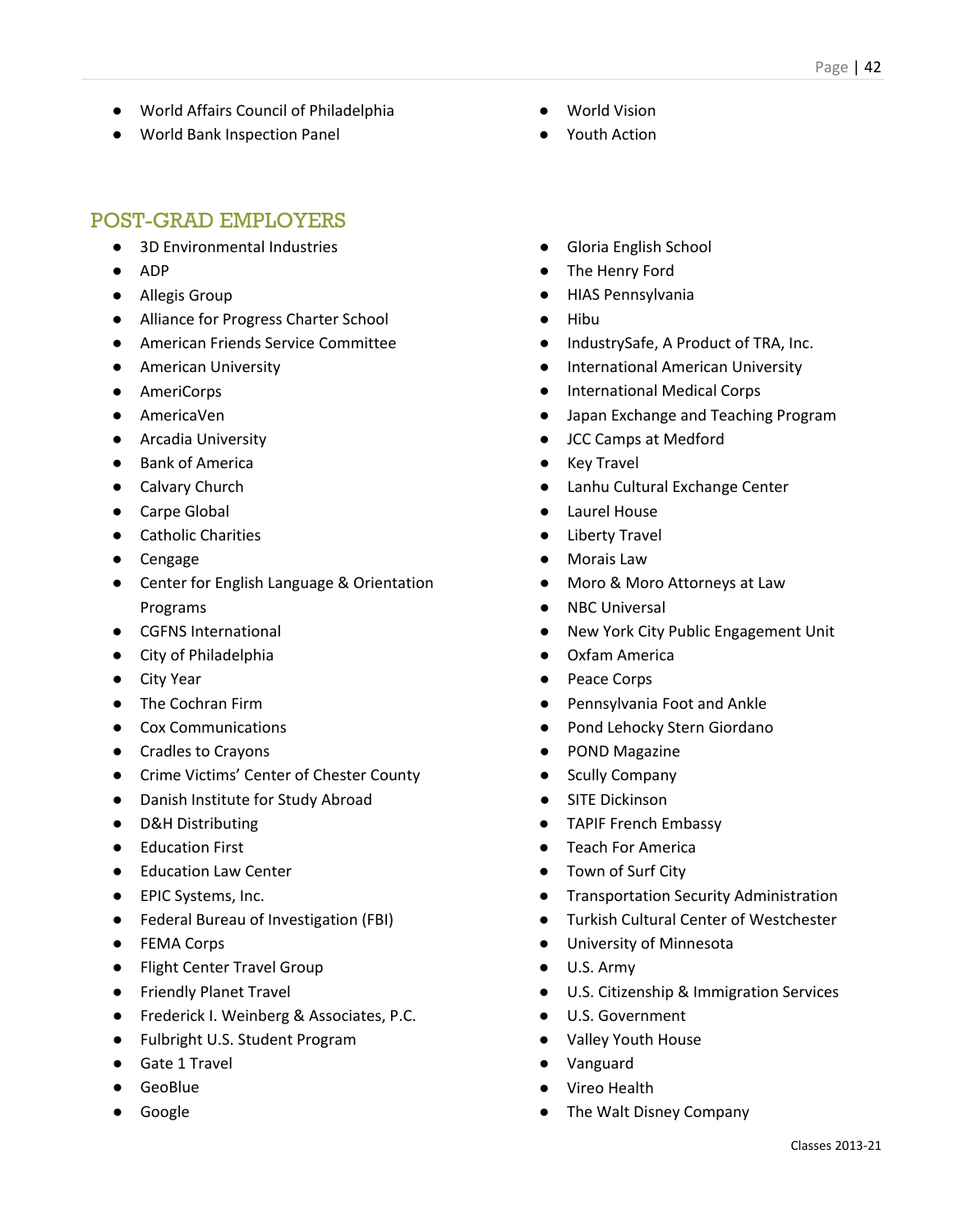● WNAV (radio station)

● YMCA

● The Woodhall School

- American University
- Arcadia University
- Boston University
- Kent State University
- La Salle University
- Penn State
- Texas A&M University, The Bush School of Government and Public Service
- University of Cape Town
- University of Copenhagen
- Villanova University
- University of Denver
- University of Glasgow
- University of Minnesota, Twin Cities
- Webster University, Vienna
- West Chester University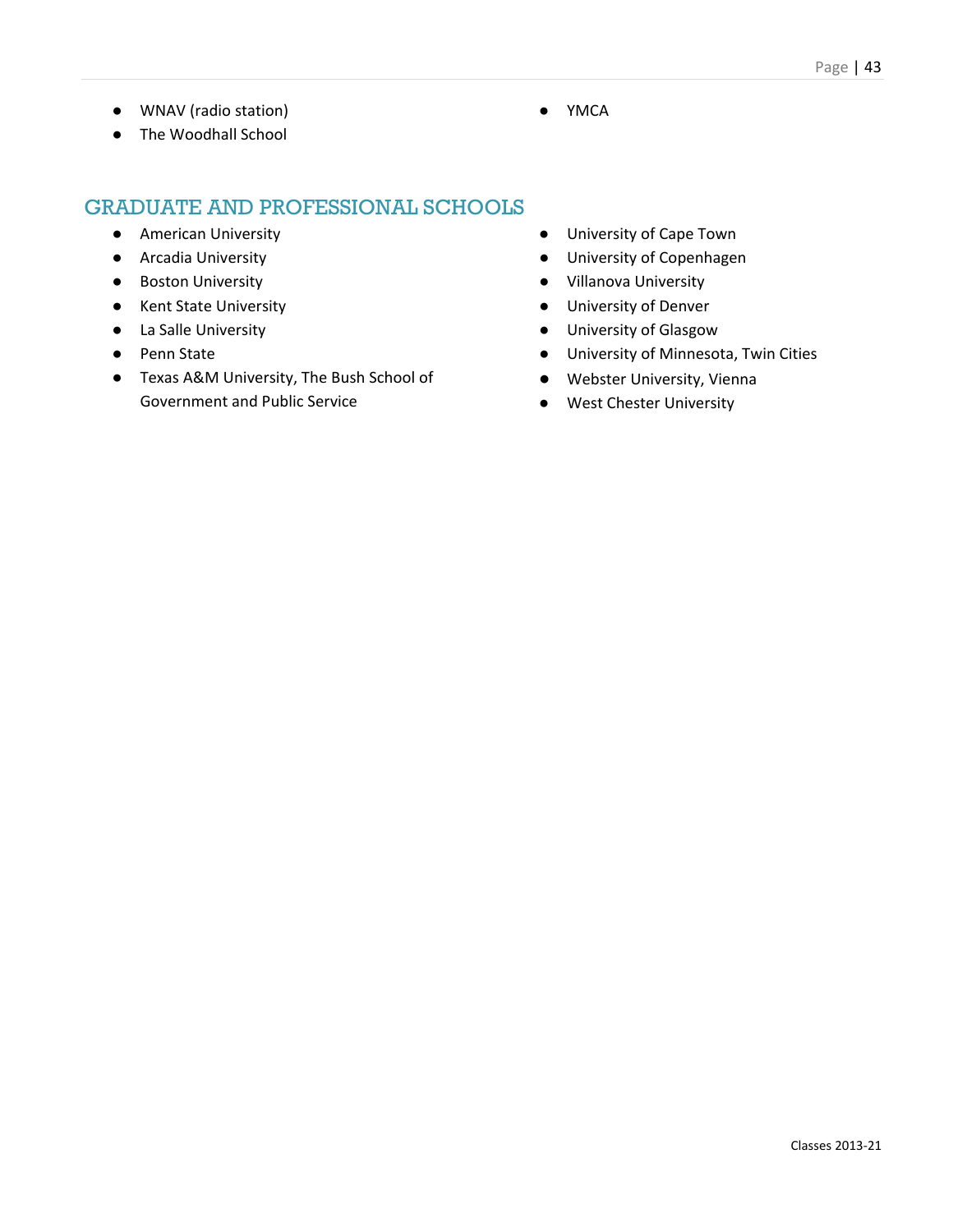# Media and Communication Career Outcomes

### INTERNSHIP EMPLOYERS

- 96.5 Amp Radio
- 98.1 WOGL
- 9PR (London, UK)
- ACCT Philly
- Adult Congenital Heart Association
- Adults with Developmental Disabilities
- AEG Live
- Alex's Lemonade Stand Foundation
- Alkemy X
- Allstate
- Animal Care & Control Center of Philadelphia
- Arcadia University
- Arcadia University, Student Relations
- Arcadia University, University Relations
- Art as Social Inquiry
- Association Headquarters
- AudioMaxx
- Band of Artists
- Beasley Media
- Beauticate (Sydney, Australia)
- Benjamin's Desk
- BET Networks
- Big Picture Alliance
- Biology Faculty sponsored Dendrochronology lab
- Bird's Eye View Films, London
- Boco Digital Media LLC
- Branded Productions
- Break the Cycle
- Breslin's Consignment Corner
- The Buckingham Post
- Camden Redevelopment Agency
- Camping Management Corporation
- Campus Philly
- Carousel Media Company

OFFICE OF CAREER EDUCATION **BRIDGE FROM COLLEGE** to Career Success



- Cashman and Associates
- CBS News London
- Center City Film & Video
- Chick-fil-A
- cityHUNT Event Planning
- **CI Solutions**
- **Clear Channel Radio**
- **Cleaver Magazine**
- Comcast SportsNet
- Communications Solutions Group
- Colton Weatherston Jazz Productions
- Crane Communications, Inc.
- Crohn's & Colitis Foundation Philadelphia
- Design Hive
- DMAX Foundation
- **Dunleavy & Associates**
- **Flagstar Football**
- **Flag Star Philly**
- **Flying Television**
- Fox 29 News Philadelphia
- Fox 56
- **FringeArts**
- The Franklin Institute
- **Friends Alliance**
- Fulphil
- George Street Co-Op
- Germantown Newspapers, Inc.
- The Gershman Y
- Girls On The Run
- **GRAMMY U**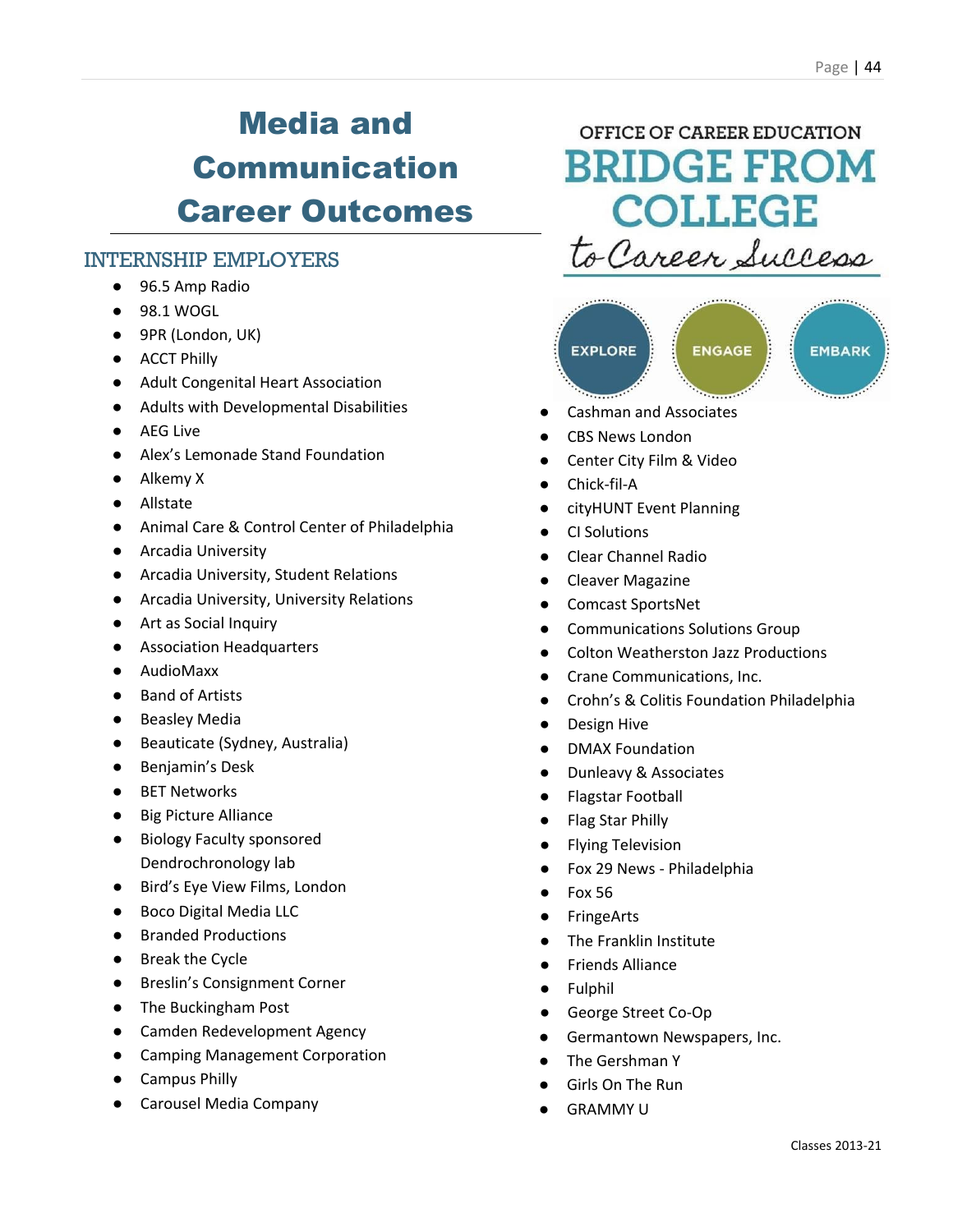- Greater Philadelphia Film Office
- HarperCollins
- Hatboro Horsham High School
- Hone Studio
- iHeartMEDIA/Radio 104.5
- iMediaEthics
- In Bliss Weddings
- Independence Blue Cross
- INSP Scotland
- Inspiyr.com
- Jamie Moffett Media Design & Production
- Jarvus Innovations
- Jessica Kingsley Publishers
- Joonbug.com
- JTwo Films
- Keswick Theater
- Kieserman Media
- Kimmel & Silverman
- Kolber Advertising
- KrowdByz
- L&H Bridal
- Leadership Wilkes-Barre
- LeapStarr Productions
- Lex Account Search
- Lightening Productions
- Locomag Publishing
- Los Angeles International Short Film Festival
- Lourdes Health System
- Loveleigh Invitations
- Lupus Foundation of America
- M3 Health
- Make-A-Wish Philadelphia
- Manayunk Development Corporation
- Margot & Camille Optique
- Mighty Writers
- Montgomery Media
- National Geographic Traveler Magazine
- National Lighthouse Museum
- National Multiple Sclerosis Society
- National Museum of American Jewish History
- NAVAIR
- New Jersey Dental Association
- North Hills Country Club
- Northforker Magazine
- **Nucleus Healthcare**
- The Observer
- Pals Socks
- Paris Bistro Jazz Cafe
- Penguin Random House
- Penns Valley Conservation Association
- Pennsylvanians for Alternatives to the Death Penalty
- Philadelphia Eagles
- Philadelphia Family Court
- Philadelphia Flyers
- Philadelphia Freedom
- Philadelphia Independent Film & Video
- Philadelphia Magazine
- Phila Office of Emergency Management
- Philadelphia Ronald McDonald House
- **PhillyCAM**
- Phillywood Entertainment
- PrimaMedia, Inc.
- **Propulsion Media Labs**
- **Research For Action**
- Rivalry Wear
- The Rock School for Dance Education
- Salus University
- Scotland Malawi Partnership
- Scribe Video Center
- Simmons Promotional Services
- Skai Blue Media
- SocialLadder
- Soko, Inc.
- Source One Management Services
- Stache Media
- St. Joseph's Center
- St. Joseph's Preparatory School
- Stoopville Farms LLC
- SuperVision
- Sweet Magnolia
- Swift Job Link Training
- Termite TV
- Thigpen's Professionals
- Times Review: Shelter Island Reporter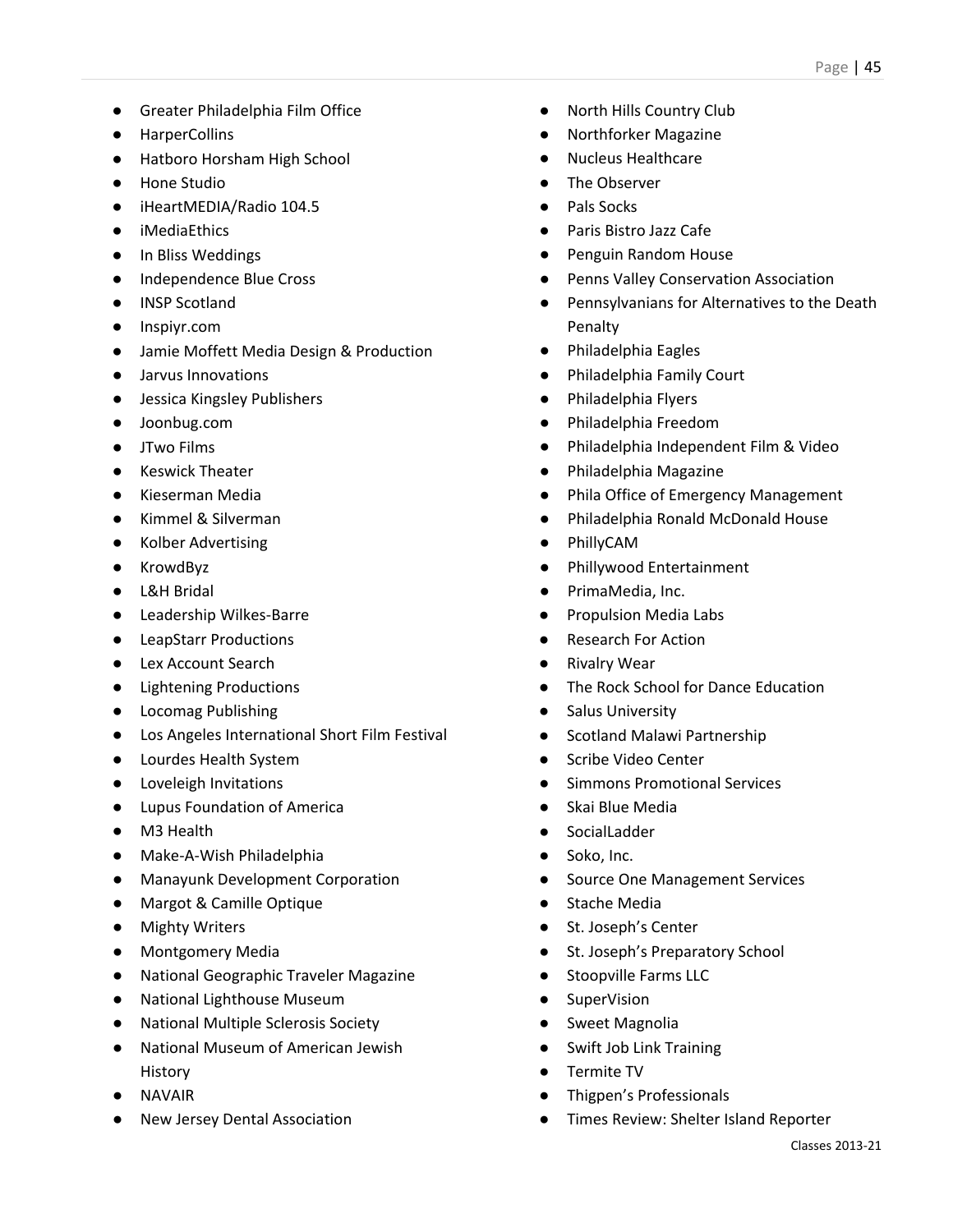- Today's The Day Harrisburg
- Tacony-Frankford Watershed Partnership
- Town of North Hempstead
- TTF
- United Cerebral Palsy Assoc. of Philadelphia
- Permanent Mission of Uganda to the UN
- United Way of Greater Philadelphia
- Universal Nutrition
- The University Lifestyle
- University of Pennsylvania
- USA TODAY College
- USLI

- ACCT Philly
- Alvernia University
- American Heritage Federal Credit Union
- Arcadia University
- The Atlantic
- AtlantiCare
- BDP International
- Beasley Media Group, Inc.
- Berlitz
- Broadcast Media
- Bullhorn, Inc.
- BuzzFeed
- CECO Environmental
- Choice Marketing
- Discover Financial Services
- Equitable Advisors
- Expressway Cinema Rentals
- Farotech
- Foothill Community College
- Gaba Corporation
- Game Winning Turnover
- Gregory FCA
- Goddard School
- GoPuff
- HRO Todav
- I'm From The Future
- Inspiyr.com
- Kimmel Center, Inc.
- Kollins Communications
- KSL News
- Valid Magazine
- Walnut Realty Group
- Welcoming The Stranger
- Women's Center of Montgomery County
- Working Partners Ltd.
- WJMS Radio
- WXPN Radio
- Wyck Historic House
- Village of Arts and Humanities
- **Vizion Group PR**
- Youth Service Inc.
- Zenetex
- **Lancaster Galleries**
- **Lang Pharma Nutrition**
- Linda's Stuff Inc.
- Loanability
- M3 Health
- **Market Resource Partners**
- Mambo Sprouts
- **Marnae**
- **Neibauer Press**
- **Norristown CDJR**
- **Nxtbook Media**
- NY Archdiocese
- **NYC Department of Education**
- Our Empowering Women
- Plymouth Meeting Friends School
- PSC
- **Regal**
- Rosetta Mae LLC
- Salus University
- Seattle Web Search
- **SEPTA**
- Sircle Media
- Source One Management Services, LLC
- St. Martin Center
- Station Avenue Productions
- Study Intercultural Training & Experience
- Teaching Nomad
- Universal Nutrition
- Valley Forge Casino Resort
- Veeva Systems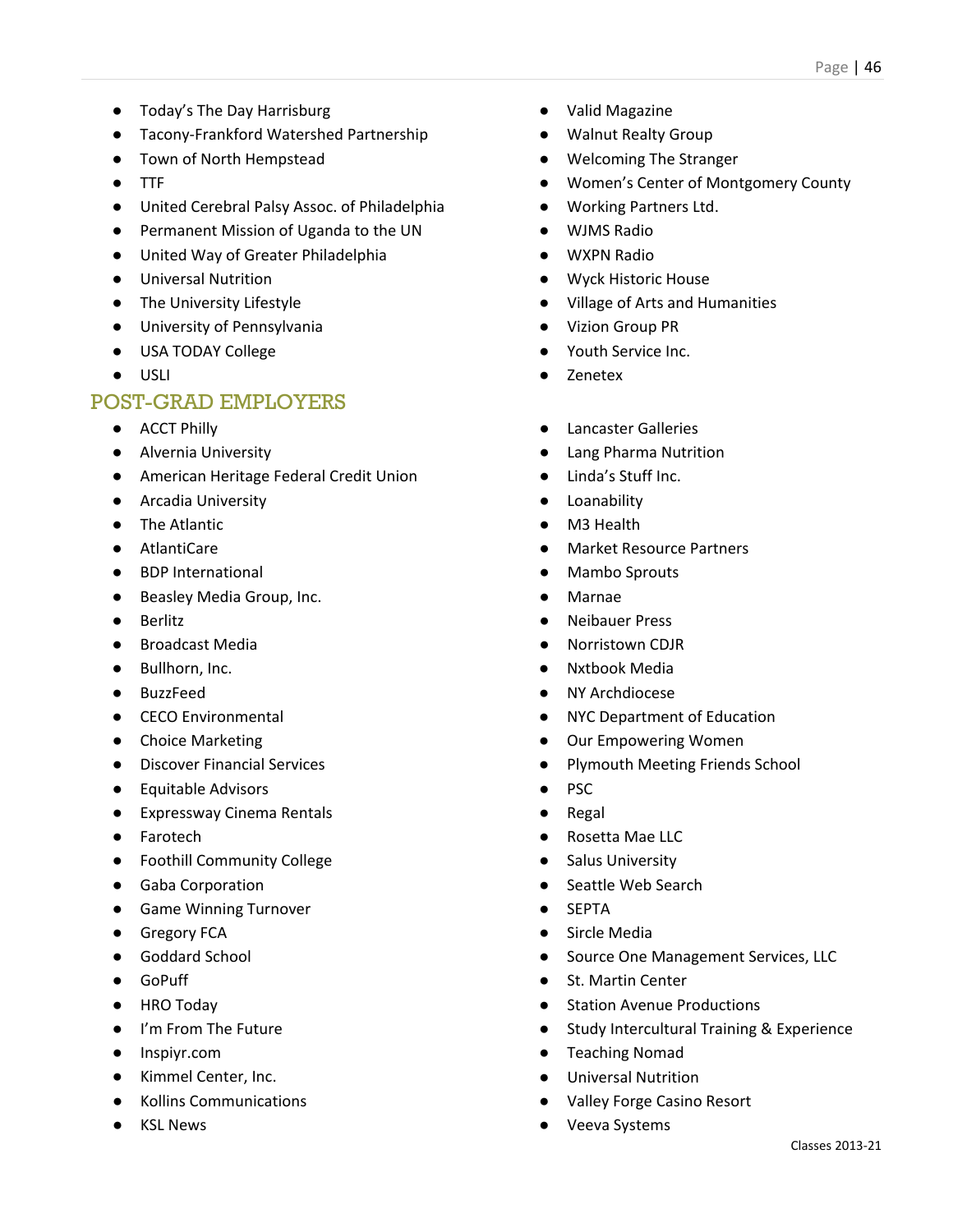- The Walt Disney Company <br>● Wawa, Inc.
	-

- Arcadia University
- Chapman University
- Towson University
- Villanova University, Paralegal Program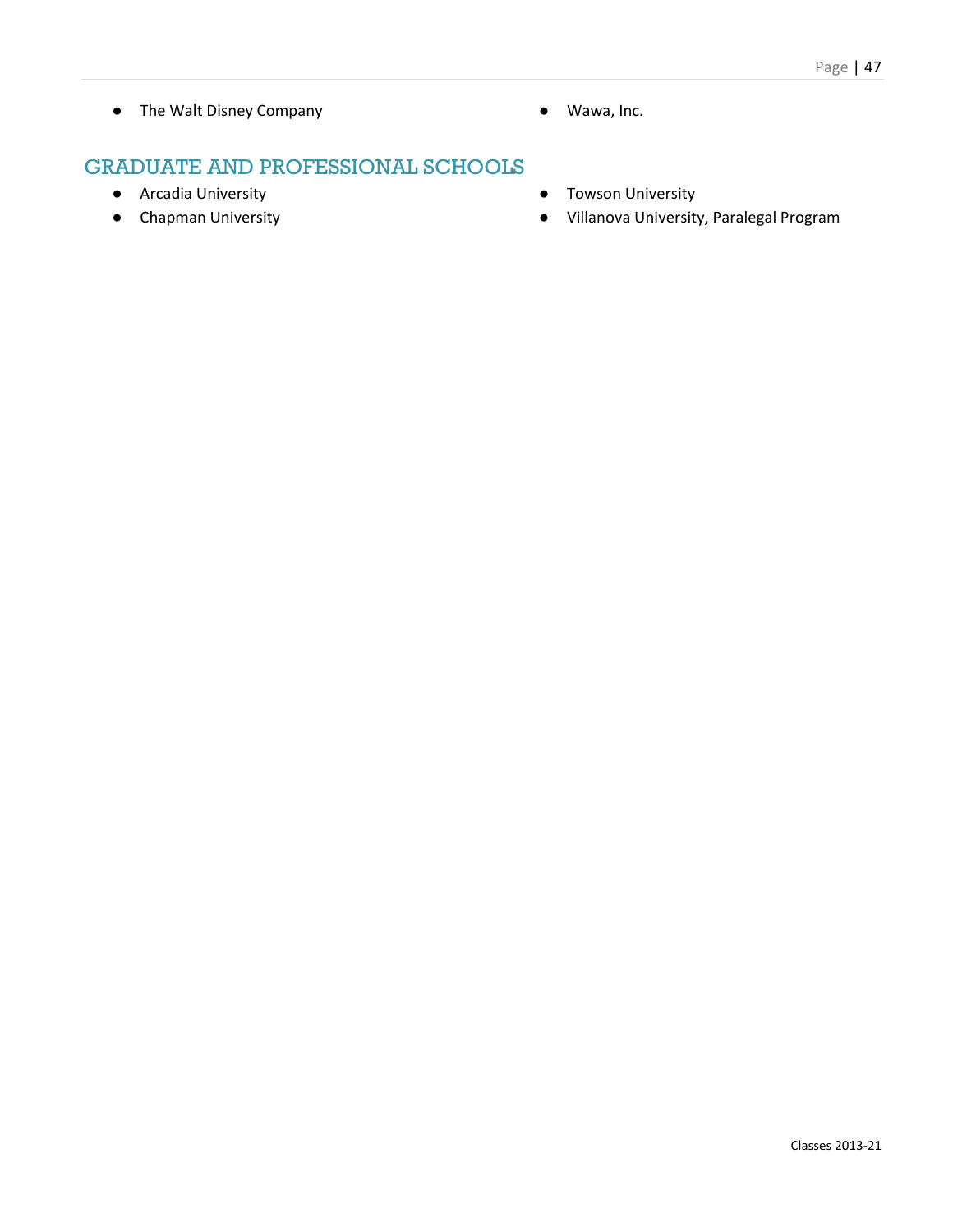### Psychology Career Outcomes

### INTERNSHIP EMPLOYERS

- 7 Cups of Tea
- A Step Up Academy
- Abington Friends School
- Abington Jefferson Hospital
- Abington Memorial Hospital
- Abington Junior High School
- Abington Senior High School Girls Volleyball
- Abramson Center for Jewish Life
- Action Physical Therapy
- Adults with Developmental Disabilities
- Ancillae-Assumpta Academy
- Angels In Motion
- Arcadia University
- Ardsley Day Care Center
- Art Sphere, Inc.
- Artis Senior Living
- Asendia USA
- Association for Adults with Developmental Disabilities
- ATI Physical Therapy
- The Becoming Center
- Behavior Interventions, Inc.
- Belmont Center for Comprehensive Treatment
- Big Brothers and Big Sisters of Bucks County
- Bishop McDevitt High School
- Blossom Philadelphia
- Bosco Caffarella Pre-School (Rome, Italy)
- Brandywine Senior Living
- The Breathing Room Foundation, Inc.
- Bryn Athyn College
- Bucks County Correctional Facility
- BuildaBridge International
- Burlington Woods
- Buxmont Academy-Community Service Foundation
- Buzz's Bookworm
- Camphill Village Lumberton Hills
- Center for Family Development
- Center for Sports Psychology
- Chancelight Behavioral Health
- Cheltenham High School
- Child and Family Focus
- Child Guidance Resource Center
- Children's Crisis Treatment Center
- Children's Hospital of Philadelphia (CHOP)
- CLASP
- Colegio Divina Pastora (Spain)
- Colonial Middle School
- Comhar Inc.
- Community Service Foundation
- **Community Treatment Solutions**
- Compassionate Care Hospice
- Comprehensive Sports Care Specialists, Inc.
- Concern for Kids, Ltd.
- Concern Foster Care Agency
- Cornerstone Physical Therapy
- Counseling Center at Heritage
- Cradle of Hope
- Creative Arts for Everyone
- **Creative Healing**
- CSF Buxmont Sellersville
- D. Newlin Fell Elementary School
- Dallas Museum of Art
- Day Care Centers Inc.
- Developmental Enterprises Corp.
- Dina Previti & Co. Counseling
- D.J. Wagner Heating and Air Conditioning
- ECHO
- Elkins Park Physical Therapy
- Esperanza Health Center
- Faculty sponsored research
- **Fair Housing Rights Center**
- Families of Murder Victims
- **First Year Seminar Peer Mentor**
- The Floortime Center
- **Florida International University**
- Food Export USA-Northeast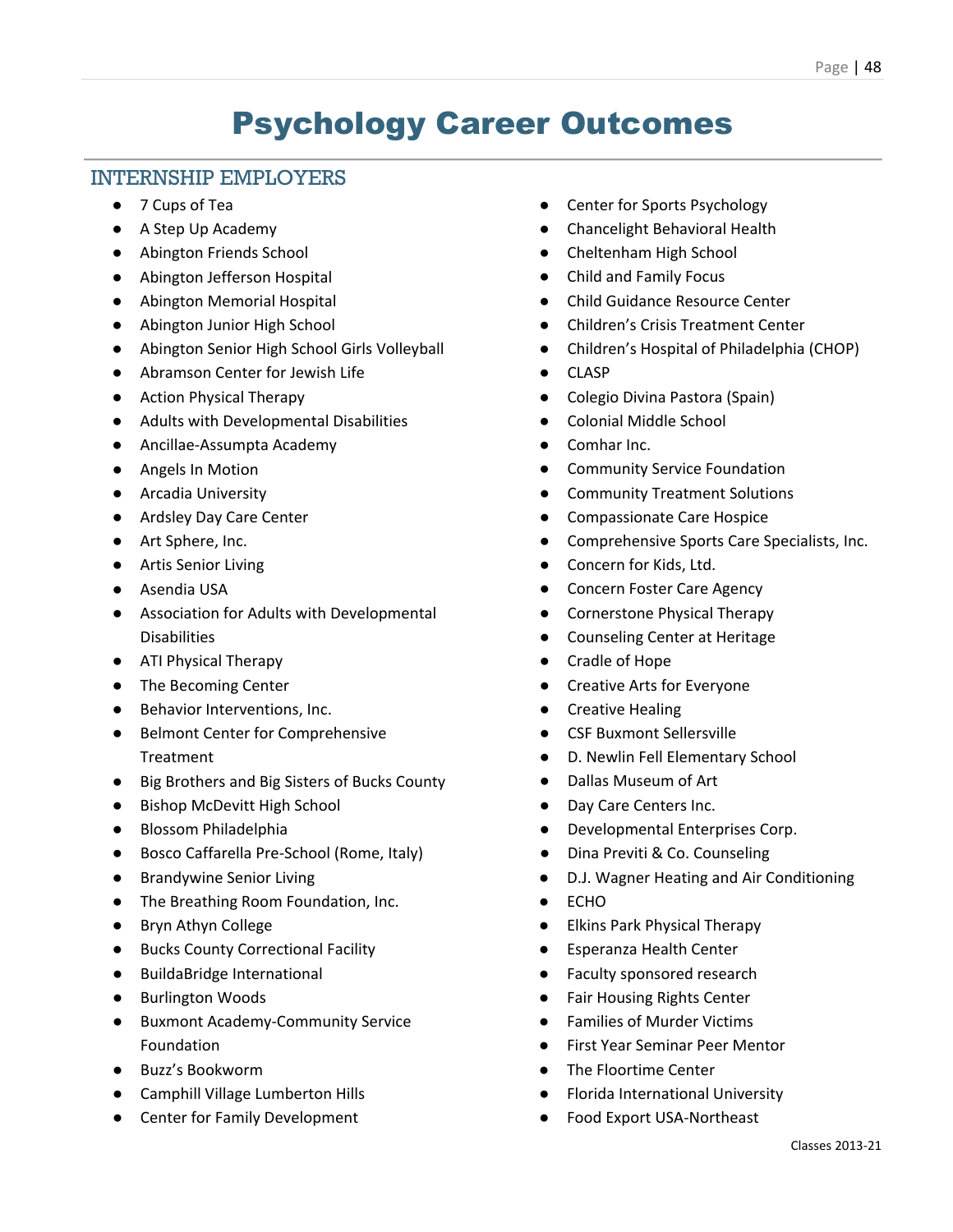- Fox Chase Cancer Center
- Franklin Towne Charter Elementary School
- Friends Select School
- General Medical and Rehab. Associates
- Girl Scouts of Eastern Pennsylvania
- Girls Empowered
- Glenside Elementary School-Nurse's Office
- Goldsmiths College London- research
- GPS Crush Volleyball
- Grand View Hospital
- Hallowell Elementary School
- Harvey Klinger Literary Agency
- Hope Academy Charter School
- Hearts in Motion
- HMS School for Children for Cerebral Palsy
- Holy Family University-Human Resources
- Holy Redeemer Hospital
- Home Helpers
- HOPE Academy
- HP Sports
- The HYPE Campaign
- Impact Thrift Stores
- Indian Creek Foundation
- Inside-Out Prison Exchange Program
- Integrated Physical Therapy, LLC
- Interfaith Hospitality Network
- International SOS
- Jarrettown United Methodist Church
- Jeanes Hospital
- Jefferson Memorial Hospital
- Joel Mafuma Refugee Center
- Kardon Institute for Arts Therapy
- Lehigh Valley Health Network Adolescent Transitions Unit
- Lenape Valley Foundation
- Magic Cottage
- Magisterial District Courts
- Make-A-Wish
- Marble Jam Kids
- Memory Care Home
- Mitzvah Circle Foundation
- Monroe Energy LLC
- Montgomery County Adult Probation
- Montgomery County Bomb Squad
- Montgomery County Community College
- **Montgomery County District Attorney**
- Montgomery County District Court
- Montgomery County Rehab. & Sports Therapy
- Moonstone Arts Center
- Moss Rehab
- Muller Institute for Senior Health
- **National Multiple Sclerosis Society**
- Neurology, Psychiatry, and Balance Therapy LLC
- NEVS Cooper University Hospital
- New Life Nursery School
- **NHS Human Services**
- North Montco. Technical Career Center
- Northwest Physical Therapy, Inc.
- Northeast Treatment Centers (NET)
- **Northeast Victim Service**
- Note Alliance, LLC
- NovaCare Rehabilitation
- Ocean County Prosecutor's Office
- OTR, Inc.
- Peace360 Initiative
- Penn Foundation
- Pennsylvania Innocence Project
- Pennsylvania SPCA
- Penn Vet Working Dog Center
- The Philadelphia AIDs Consortium
- Philadelphia District Attorney's Office
- Philadelphia Family Court
- Philadelphia Zoo
- Phoebe Wyncote Church Home
- Phoenix Millennium Group
- Physical Therapy and Wellness Institute
- The Polarity Center
- Pope John Paul II High School
- Premier Physical Therapy
- Project Transition
- **REAL Certificate**
- The Renfrew Center
- Resources for Human Development
- Robert Wood Johnson University Hospital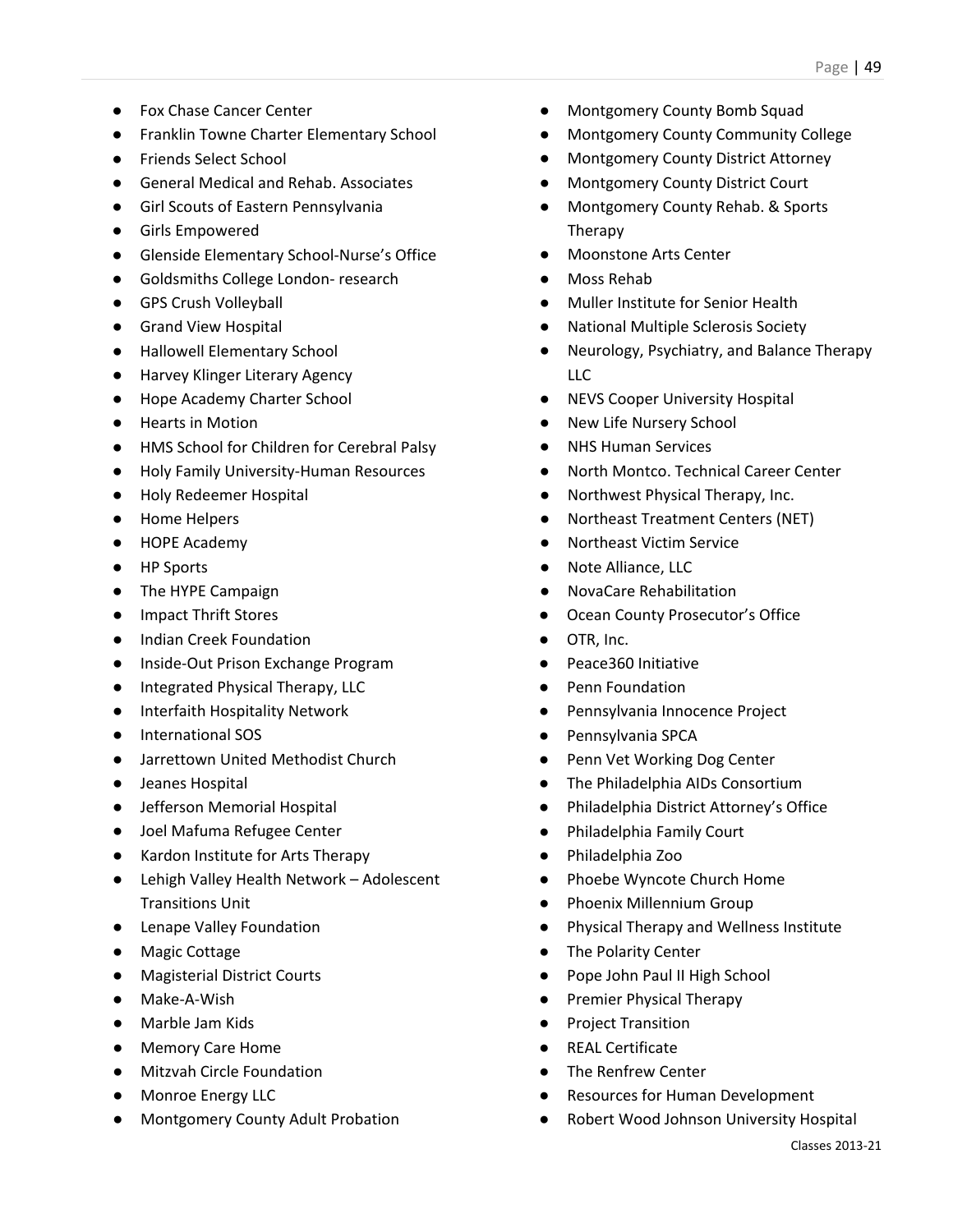- Roxy Reading Therapy Dogs
- Rydal Park
- Salisbury Behavioral Health
- School District of Jenkintown
- Silver Springs-Martin Luther School
- Somerset Academy Early Learning Center
- SPIN, Inc.
- Study Breaks Magazine
- St. Barnabas School
- St. Christopher's Hospital for Children
- St. Gabriel School
- St. Mary Medical Center
- St. Paul's Preschool
- Stenton Family Manor
- Suburban Research Associates
- Summit Medical Group
- Tabor Children's Services
- Teaching Assistant
- Teen UpRise
- Temple University -SILC Lab
- The Borgen Project
- The Landing
- The U School
- Theraplay, Inc.
- Tookany/Tacony-Frankford Watershed Partnership

- 3D Environmental Industries
- Abington Memorial Hospital
- Access Services
- ACE Hardware
- Advantage Psychiatric Services, LLC
- Allegheny County Department of Human Services
- AmeriCorps VISTA
- Amedisys
- Arcadia University
- Association of Adults with Developmental Disabilities
- Beautycounter
- Bryn Athyn College of the New Church
- Camp Lohikan
- Training Tails Dog Training
- T.W. Ponessa Counseling Services
- UFCW Local 1776
- United Cerebral Palsy of Phila. & Vicinity
- University of Canterbury
- University of London
- Upper Moreland Primary School
- Valley Youth House
- Victim Services Center
- Virtua in Motion PT & Rehabilitation
- Whitehall Elementary School
- Willow Grove Commonwealth of Senior Living
- Wissahickon Physical Therapy Center
- Women Organized Against Rape
- Women's Center of Montgomery County
- World Karate Studio
- World Wide Stereo
- Wyncote Elementary School
- Wyndmoor Hills Premier Subacute Care
- **YMCA**
- Youth Flourish Outdoors, Australia
- Youth Violence Reduction Partnership Unit
- YSC Sports
- Catholic Social Services
- CCRES Educational & Behavioral Health Services
- Center for Sports Psychology
- ChanceLight Behavioral Health, Therapy & Education
- Charlie Health
- Cheltenham School District
- Chestnut Hill College & McNeil Child Development Center
- Child and Family Focus
- Children's Crisis Treatment Center
- The Children's Hospital of Philadelphia
- The Children's Home of York: Girl's Center
- City Year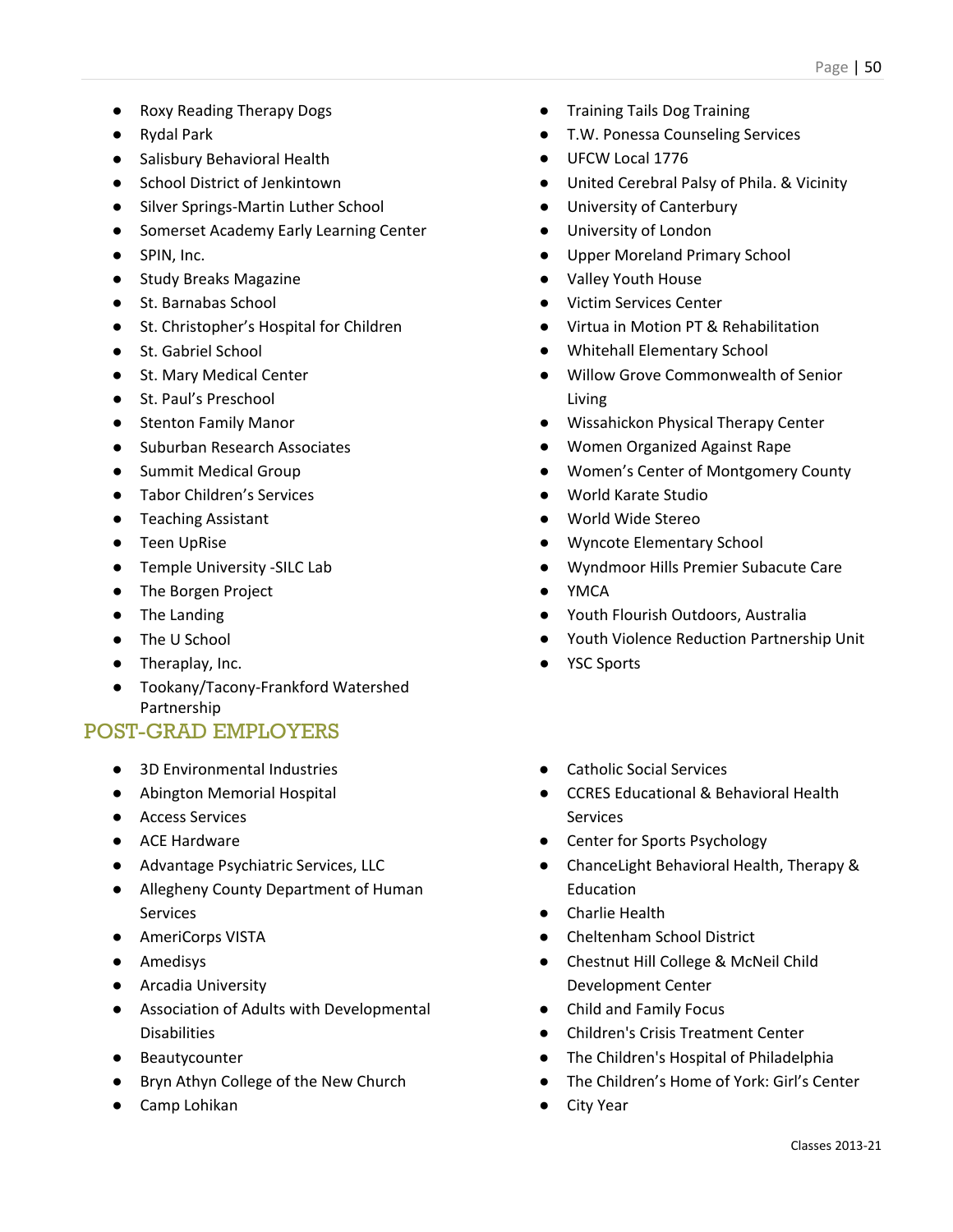- Comprehensive Learning Center
- Comprehensive Sports Care Specialists
- Community Service Foundation/Buxmont Academy
- Continuum Behavioral Health
- Cooper University Health Care
- Counseling Center at Heritage
- DeafCAN!
- Daegu Metropolitan Office of Education
- Delaware Valley Residential Care
- Devereux
- Dina Previti & Co. Counseling
- District Attorney Campaign
- Foundations Behavioral Health
- Freedom Pav
- Harvard University
- HE Healthcare Solutions
- ICON Clinical Research
- **Indian Creek Foundation**
- **Innovation Behavior Services**
- The Institute for Behavior Change
- Ivy Rehab Physical Therapy
- Japan Exchange & Teaching Program
- Jeanes Hospital
- Keller Williams Real Estate
- Kensington/Horsham Clinic
- Kessler Rehabilitation Center
- Lafayette Eye Associates
- Lenape Valley Foundation
- Liberty Lake Day Camp
- LMI Philly
- Madden PT
- Main Line Rehabilitation Associates
- Mathom House
- Mastery Charter Schools
- Montgomery County Rehabilitation Sports Therapy
- Moss Rehab
- Nationwide Studios
- Northeast Victim Service
- OMNI Health Services

- Partners for Kids and Families
- Patient Care Coordination
- PeaceTree Counseling and Consulting
- Penn Psychiatrics
- Pennsylvania SPCA
- Purdue University
- Premier Orthopedics
- The Physical Therapy and Wellness Institute
- PhysAssist Scribes, Inc.
- Places for People Inc.
- PPD
- Purdue University
- Quetzaltrekkers Guatemala
- **Renfrew Center**
- **Resources for Human Development**
- Ringpfeil Dermatology
- Salisbury Behavioral Health Inc.
- Seaglass Home
- **Shared Support**
- Silver Springs Martin Luther School
- Spectra Support Services, Inc.
- SPIN, Inc.
- Steps To Recovery
- Summit Health Management
- **Target**
- Temple Health System and Philadelphia Freedom YMCA
- TherapyNotes
- The Spine and Health Center of Montvale
- Thomas Jefferson University
- TLC 4 Superteams
- Universal Rehab
- University of North Carolina
- University of Pennsylvania
- Vanguard
- Walt Disney Company
- Wellspan Health
- Women's Center of Montgomery County
- WWS Physical Therapy
- Y.A.L.E. School of Philadelphia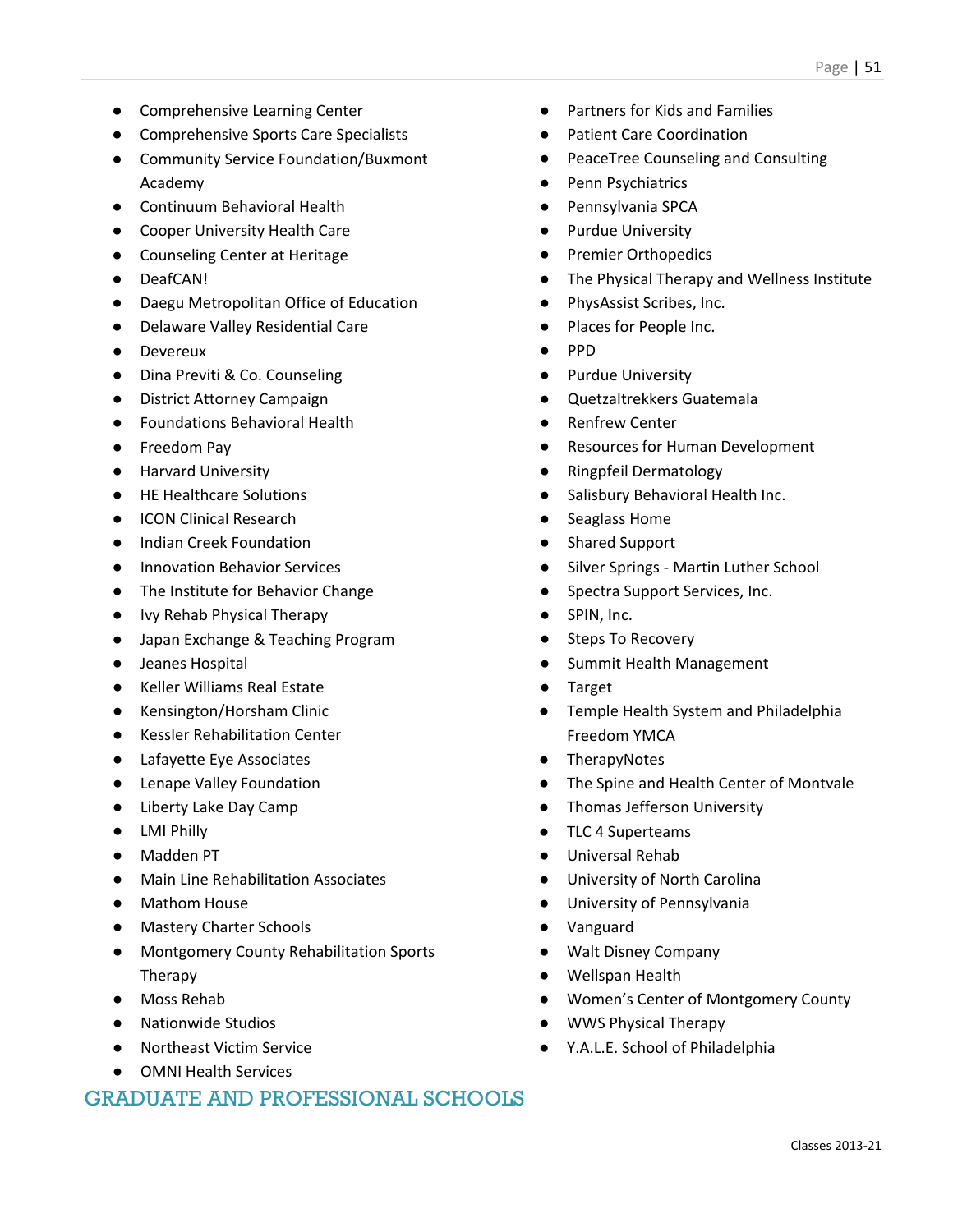- Arcadia University, Master in Counseling Psychology
- Arcadia University, Doctorate of Physical Therapy
- Arcadia University, MS Ed in ABA
- Adler University
- Barry University
- Boston University
- Bryn Mawr College
- Caldwell University
- Chestnut Hill College
- Columbia University, Doctorate of Physical Therapy
- Columbia University, Masters of Art Psychology
- Columbia University, Master in Occupational Therapy
- Delaware Valley University
- Drexel University, Applied Behavior Analysis
- Drexel University, Master of Family Therapy
- Drexel University, Kline School of Law
- East Carolina University
- Eastern University, Master in School Counseling
- Eastern University, Mental Health Counseling
- Fairleigh Dickinson University, Forensic Psychology
- Gannon University
- George Washington University
- Gwynedd Mercy University, Accelerated Bachelor of Science in Nursing
- Hofstra University, Doctorate in Law
- Holy Family University
- Immaculata University
- Indiana University Bloomington
- Ithaca College
- James Madison University
- Kean University, Psychological Services
- Kean University, Doctor of Psychology
- Kutztown University of Pennsylvania, M.A. Clinical Mental Health Counseling
- La Salle University
- Lewis & Clark College
- Loughborough University
- Loyola University Maryland
- **Marymount University**
- **Medical University of South Carolina**
- Messiah University
- **Millersville University**
- **Missio Theological Seminary**
- Montclair State University, Counseling
- **Neumann University**
- Notre Dame de Namur University
- Northwestern University
- Philadelphia College of Osteopathic Medicine
- Philadelphia University
- **Regis University**
- Rutgers University
- Sacred Heart University
- Salus University, M.A. Occupational Therapy
- Seton Hall University
- State University of New York Syracuse, Binghamton
- Stockton University
- Suffolk University, School of Law
- Temple University, Master of Counseling Psychology
- Temple University, M.A. School Counseling
- Temple University, Master of Social Work
- Thomas Jefferson University, Couple and Family Therapy
- Tufts University
- University of Cape Town
- University of Connecticut
- University of Dayton
- University of East Anglia
- University of Georgia, Behavioral and Brain Sciences PhD Program
- University of Iowa, PhD Cognitive Psychology
- University of Miami
- University of New Haven
- University of North Carolina, Greensboro
- University of South Carolina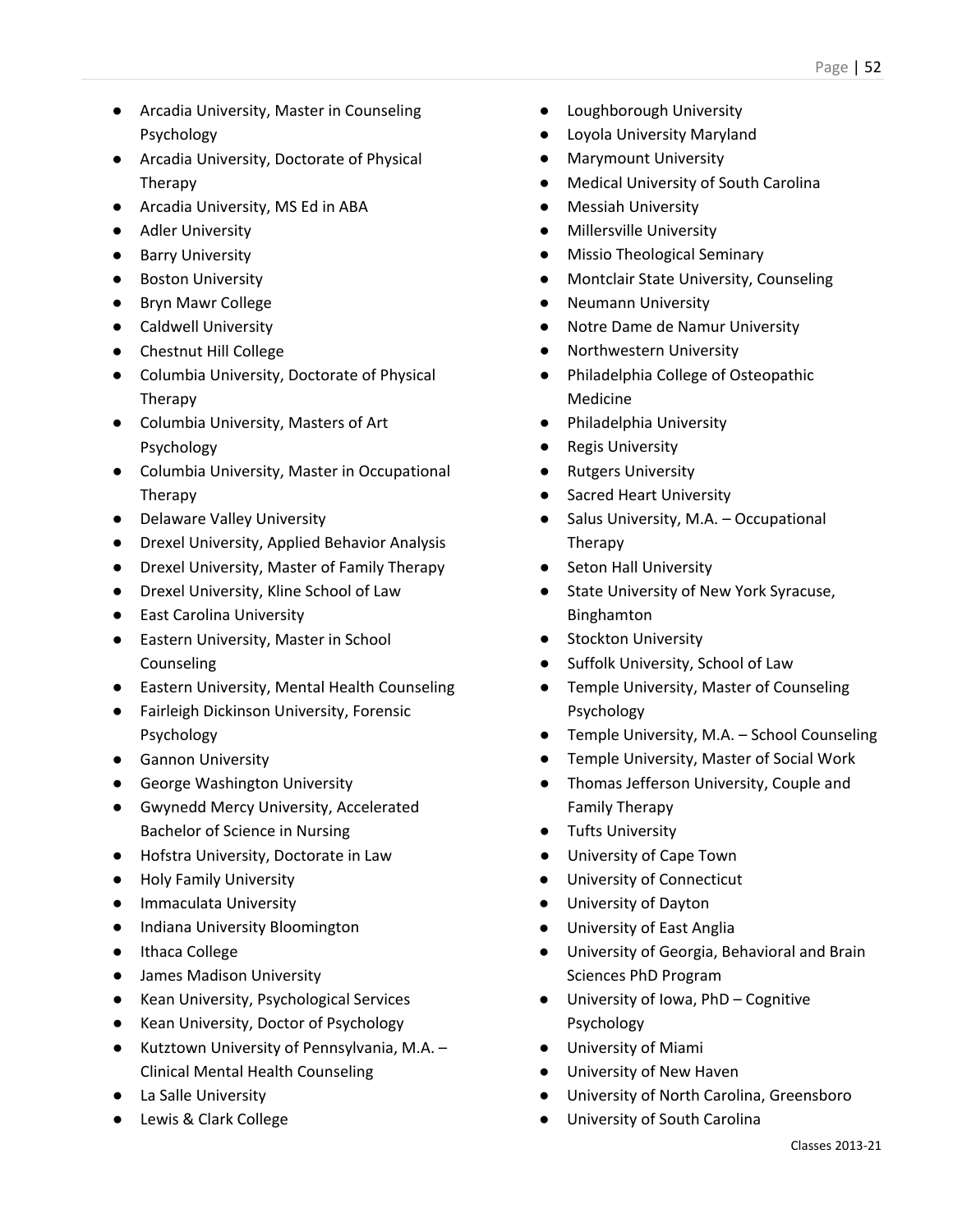- University of Texas at Tyler
- Vanderbilt University, Human Development Counseling
- Villanova University, Experimental Psychology
- West Chester University, M.A. School Counseling
- Western Illinois University, Experimental Psychology
- Widener University, M.A. Counselor Education
- Widener University, Doctorate in Occupational Therapy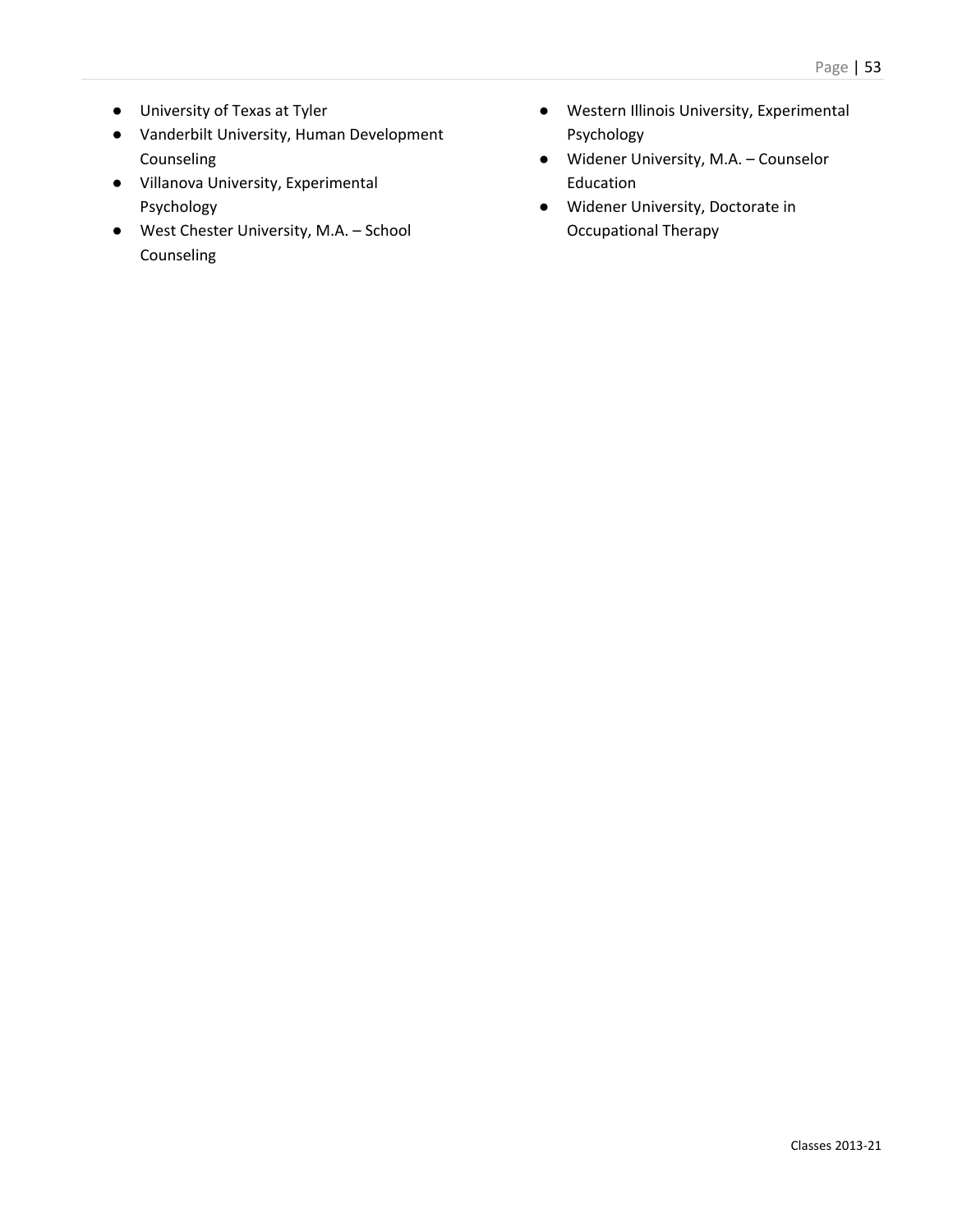# Public Health Career Outcomes

(Class of 2018 - 2021 Only)

### INTERNSHIP EMPLOYERS

- Able Mind & Body Homecare
- American Red Cross
- Arcadia University
- Children's Hospital of Philadelphia (CHOP)
- Chrystal's Place
- Cooper University Healthcare
- Harleysville Area EMS
- Hearts in Motion
- Jaisohn Medical Center
- Jefferson Health
- Living Branches at Dock WoodsHearts in Motion (Guatemala)
- Pennsylvanians Alternative to the Death Penalty
- Universidad de Granada
- Wyncote Memory Care Facility

#### POST-GRAD EMPLOYERS

- Advantage Psychiatric Services, LLC
- AG-Administrators
- AmeriCorps
- Amicus Therapeutics
- Audio Duran
- BrightStar Care
- Hampton Inn and Suites Mount Joy
- Johnson & Johnson Family of Companies
- Lehigh Valley Health Network
- Patient First
- The Physical Therapy and Wellness Institute
- Trinity Health
- US Medical Staffing Inc.
- Women's Healthcare Princeton

- Arcadia University, MPH, Dual IPCR and MPH
- Drexel University, M.A. Epidemiology
- Emory University, MPH in Epidemiology



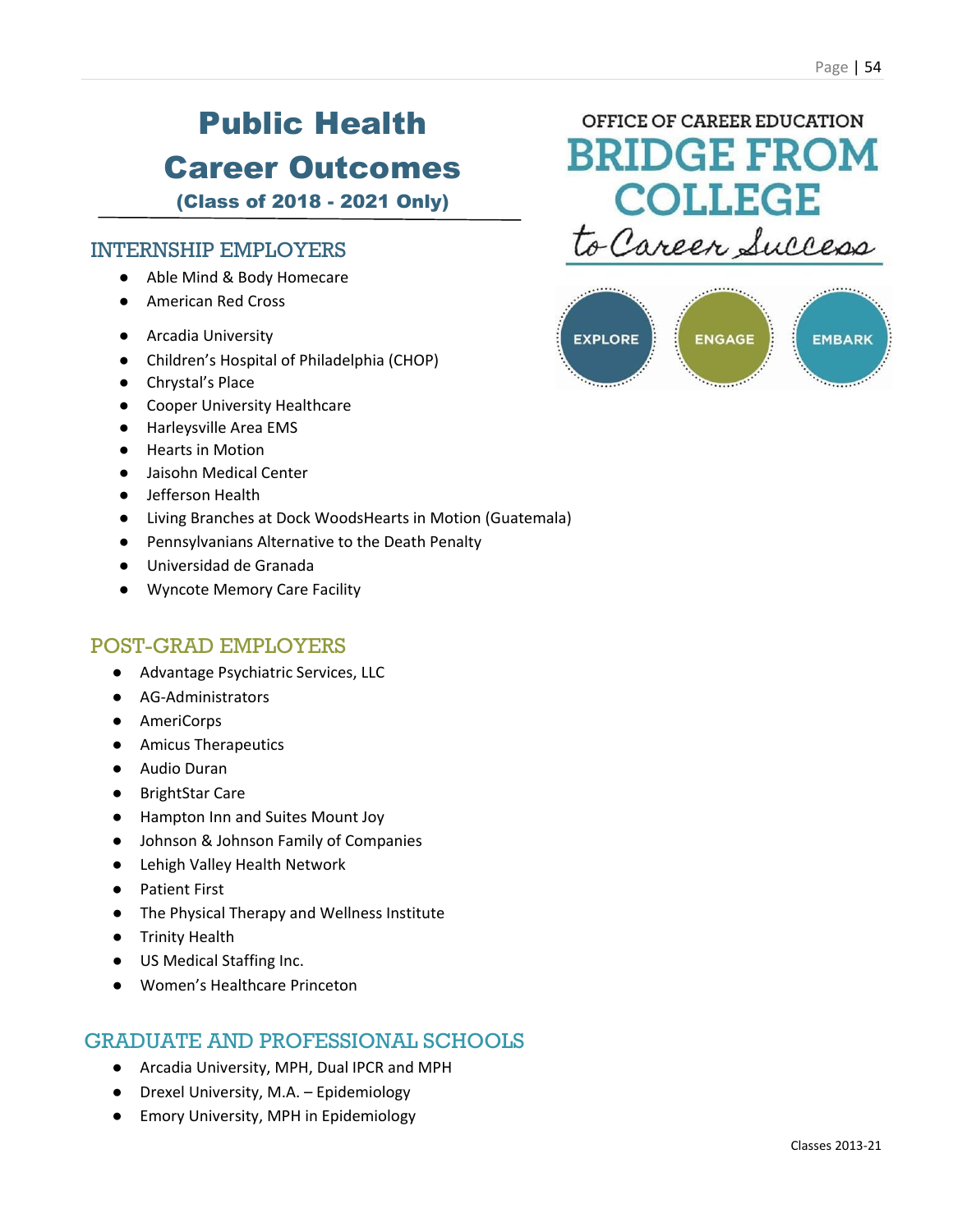- Georgia Southwestern University Nursing
- Loyola University Maryland, MS Clinical Counseling
- Thomas Jefferson University, Bachelor of Nursing, MPH
- University of Delaware
- University of the Sciences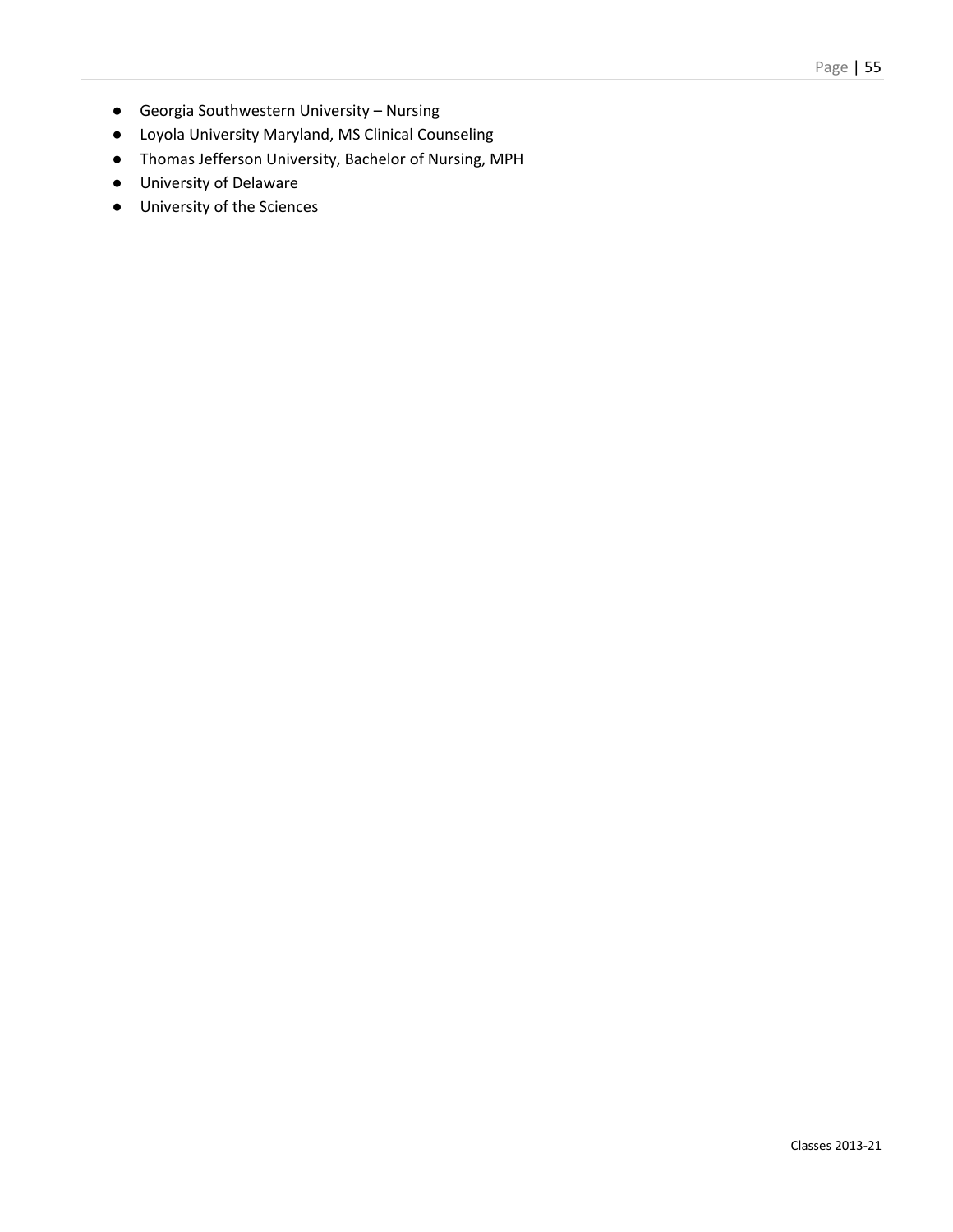# Scientific Illustration Career Outcomes

### INTERNSHIP EMPLOYERS

- Academy of Natural Sciences
- Anissa Construction
- Arcadia University
- AUBTC
- Briar Bush Nature Center
- Cape Eleuthera Institute
- Chestnut Hill Business Association
- Clare Cares LLC
- Cottages by Candlelight (Ireland)
- Eden Mill Nature Center
- ELEDLights.com
- Institute in Bahamas
- Nature's Classroom
- PALS Center for Family Services

### POST-GRAD EMPLOYERS

- Academy of Natural Sciences
- Albuquerque Journal
- Connected Camps
- ELEDLights.com
- Gifts for Good Life
- Lancaster General Hospital
- Medallion Financial Group
- Nature's Classroom

### GRADUATE AND PROFESSIONAL SCHOOLS

- Johns Hopkins, Department of Art as Applied to Medicine
- Johns Hopkins, Medical & Biological Illustration
- Rochester Institute of Technology
- University of Toronto
- Zuyd Hogeschool

### OFFICE OF CAREER EDUCATION **BRIDGE FROM COLLEGE** o Career Success



- 
- **Reach MD**
- **Thirsty Palette Paint**
- University of Pittsburgh
- US Health Connect
- Wagner Free Institute of Science
- **Winding Trails**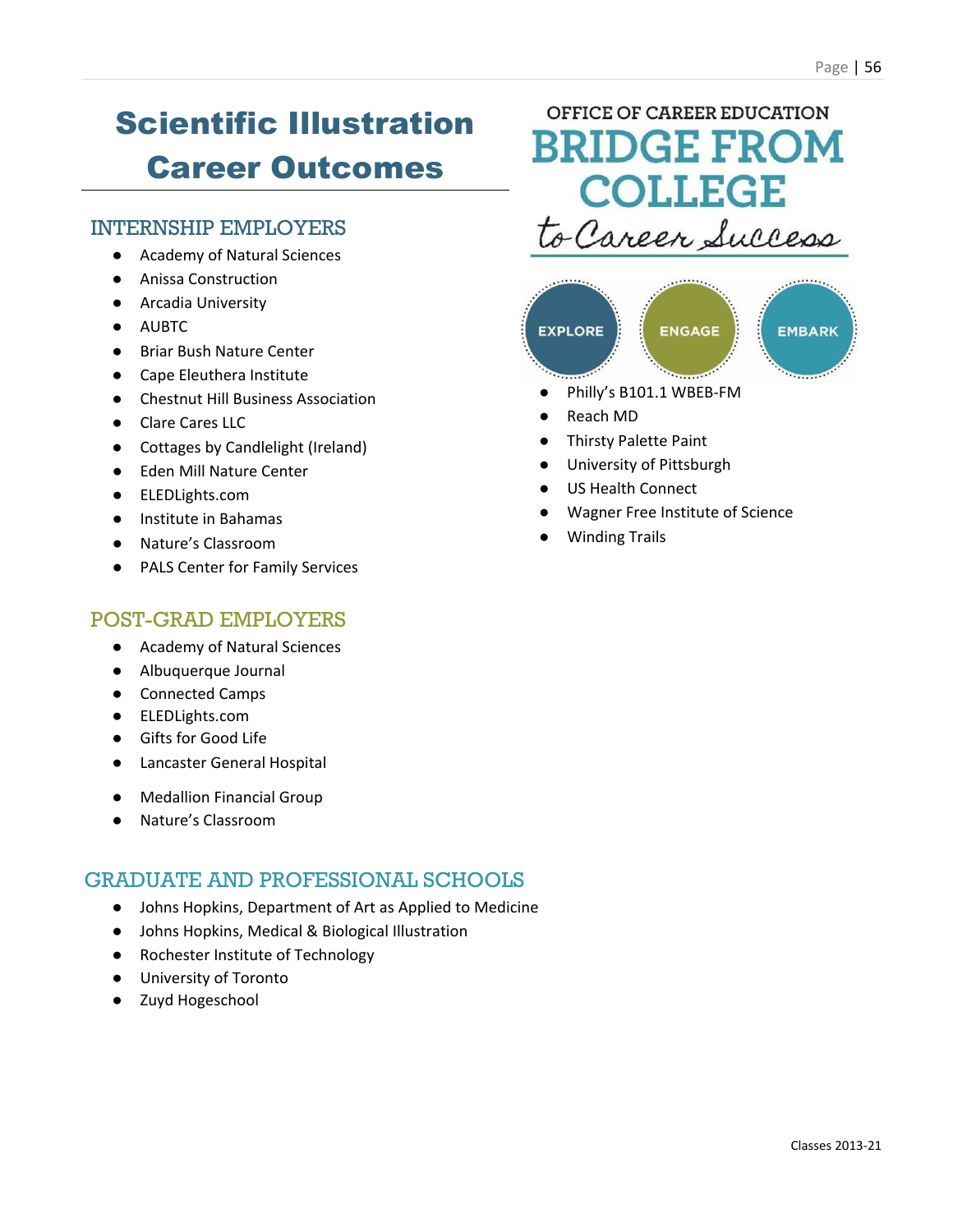# Sociology/Criminal Justice/Anthropology Career Outcomes

### INTERNSHIP EMPLOYERS

- ACCT Philly
- Abington School District
- Abington Township Police Department
- Abraham Lincoln High School
- Advancement Via Individual Determination
- David and Career Wardrobe
- American Investigative Society of Cold Cases
- Arcadia University
- Arcadia University, Office of Study Away
- Arcadia Psychology Department
- Association for Adults with Developmental **Disabilities**
- AVID Technology
- Back River Restoration Committee
- Bergen County Sheriff's Department
- British Parliament, Labour
- Bureau of Alcohol, Tobacco, Firearms & Explosives (ATF)
- CASA for Children
- Children's Advocacy
- The Clay Studio
- Cold Case Practicum with Dr. Branson
- Community Options, Inc.
- Consulate of Mexico in Philadelphia
- Delaware Valley Intelligence Center
- Forensic Lab NJSP
- Fundación Ortega y Gasset (Spain)
- Gear Up
- Germantown Friends school
- Girls, Inc.
- Goldman Sachs
- Hilltown Township Police Department
- HiTops
- Hope for Our Future
- **Human Connections**

### OFFICE OF CAREER EDUCATION **BRIDGE FROM COLLEGE** to Career Success



- Imhotep Institute Charter High School
- Innocence Project
- Inter-Faith Housing Alliance
- IT Networking Internship
- Jamesburg Police Department
- The Legal Clinic for the Disabled
- Lower Hudson Valley Perinatal Network
- **Lower Merion Police Department**
- **Making Our Lives Easier LLC**
- **Manna on Main Street**
- Maori Outreach
- Mayor's Office of Black Male Engagement
- Mayor's Office of LGBT Affairs
- Megan's Law Unit Burlington County
- Montgomery Co. Bomb Squad
- Montgomery Co. Public Defender's Office
- Montgomery Co. Clerk of Courts
- Montgomery Co. Coroner's Office
- Montgomery Co. Sheriff's Dept
- Montgomery Co. Women's Center
- National Association for the Advancement of Colored People (NAACP)
- Nationalities Service Center
- Norristown Borough Police Department
- North Park Festival of the Arts
- North Penn PAL Center
- Norristown Area School District
- **Norristown Police Department**
- One Bright Ray
- Paul Hetznecker, Attorney at Law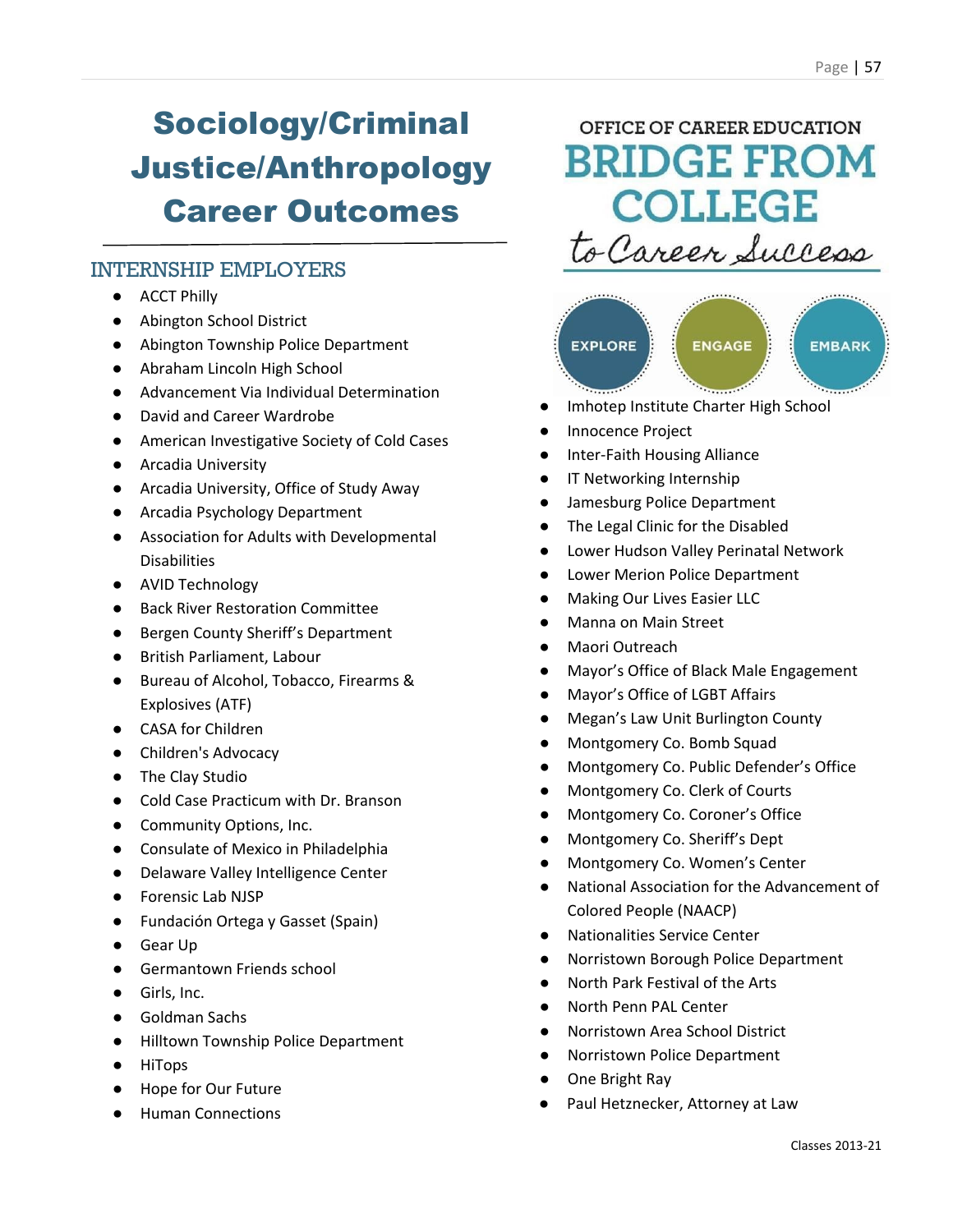- Pennsylvania Innocence Project
- Pennsylvania State Education Association
- Penn Vet Working Dog Center
- Philabundance
- Philadelphia Bridal Co
- Philadelphia District Attorney's Office
- Philadelphia Foundation
- Philadelphia Police Department
- Philadelphia School District
- Prevention Point Philadelphia
- Pricilla Costa Bridal
- Project HOME
- Raíces Culturales Latinoamericanas
- Raising a Generation of Hope
- Regional Housing Legal Services

- Acclara
- Access Services
- Advanced Rx
- Americorps
- Arcadia University
- Asplundh Tree Expert, LLC
- Aveanna Healthcare
- Bainbridge Law Firm
- Barnes Foundation
- Breezy Bookings
- Bucks County Community College
- Citizens Bank
- Citi
- City Year
- Crescent Family Center
- Doylestown Health
- ESL Teaching in Korea
- Fastenal
- Genesis HealthCare Corporation
- Glenside Elementary School
- Hawk Ridge Winery and Appraisal Specialists  $CT$
- Health Advocates PLLC
- Holy Redeemer Hospital
- IMPACT
- Judge Healthcare
- JumpBunch Inc.
- Sales and Marketing Group, Inc.
- SMi Ltd (London, UK)
- Student Teaching- Serial Murder with Dr. Branson
- Student Teaching, Mentor & Research Writing for Social Studies and Intro to Gender Studies
- **Teen Up Rise**
- Uplift Workforce Solutions
- **UrbanPromise**
- Valley Forge Military Academy and College
- Whitehall Elementary School
- Women Organized Against Rape (WOAR)
- Women's Center of Montgomery Co.
- YoAir Blog
- KP Interface
- The Legal Clinic for the Disabled
- Make-A-Wish Mid-Atlantic
- Meadowlane Montessori School
- New York Life
- Nifi
- **NMS Labs**
- **Northeast Treatment Center**
- Northwestern Mutual, Charlotte
- North Wildwood Police Department
- Oaks Integrated Care
- Partnership For Community Supports
- Philadelphia Foundation
- Philadelphia Police Department
- Police Athletic league of Philadelphia
- Prodigy Learning Center
- Quality Progressions
- Reed Smith LLP
- Suburban Testing Labs
- Suttons
- Synergis Education
- Tabor Community Partners
- TAPI USA
- **Target**
- TD Bank
- The Center for Autism
- **Twin County Properties**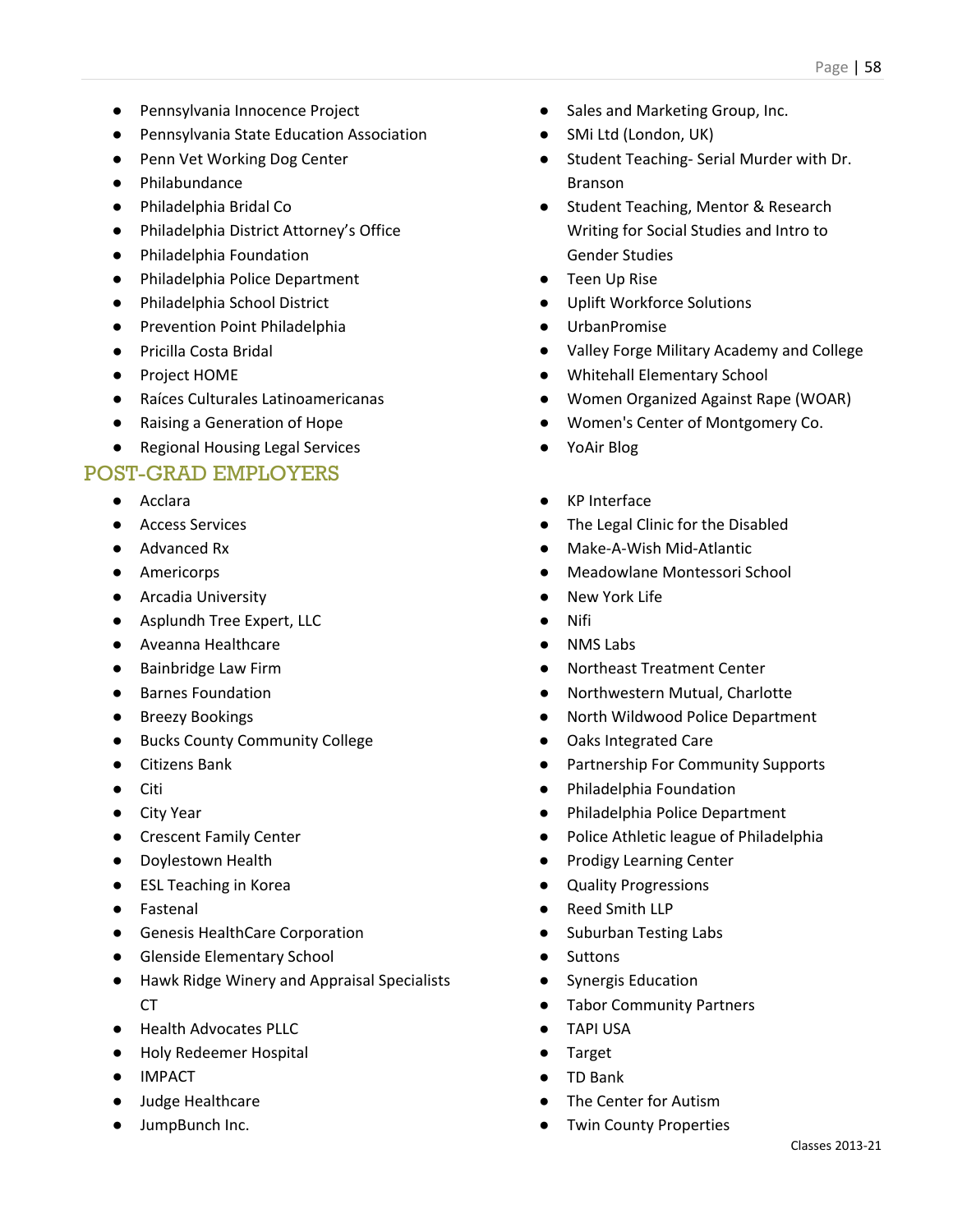- Valley Youth House
- Victim Services Center of Montgomery Co

- Arcadia University
- Brunel University London
- Bryn Mawr College
- Delaware Community Technical College
- Drexel University
- George Washington University
- Kutztown University
- Montclair State University
- Penn State, Dickinson School of Law
- Walt Disney Company
- Rosemont College
- SOAS, University of London
- Temple University
- University of Glasgow
- University of Miami
- University of New Haven
- Villanova University
- West Chester University